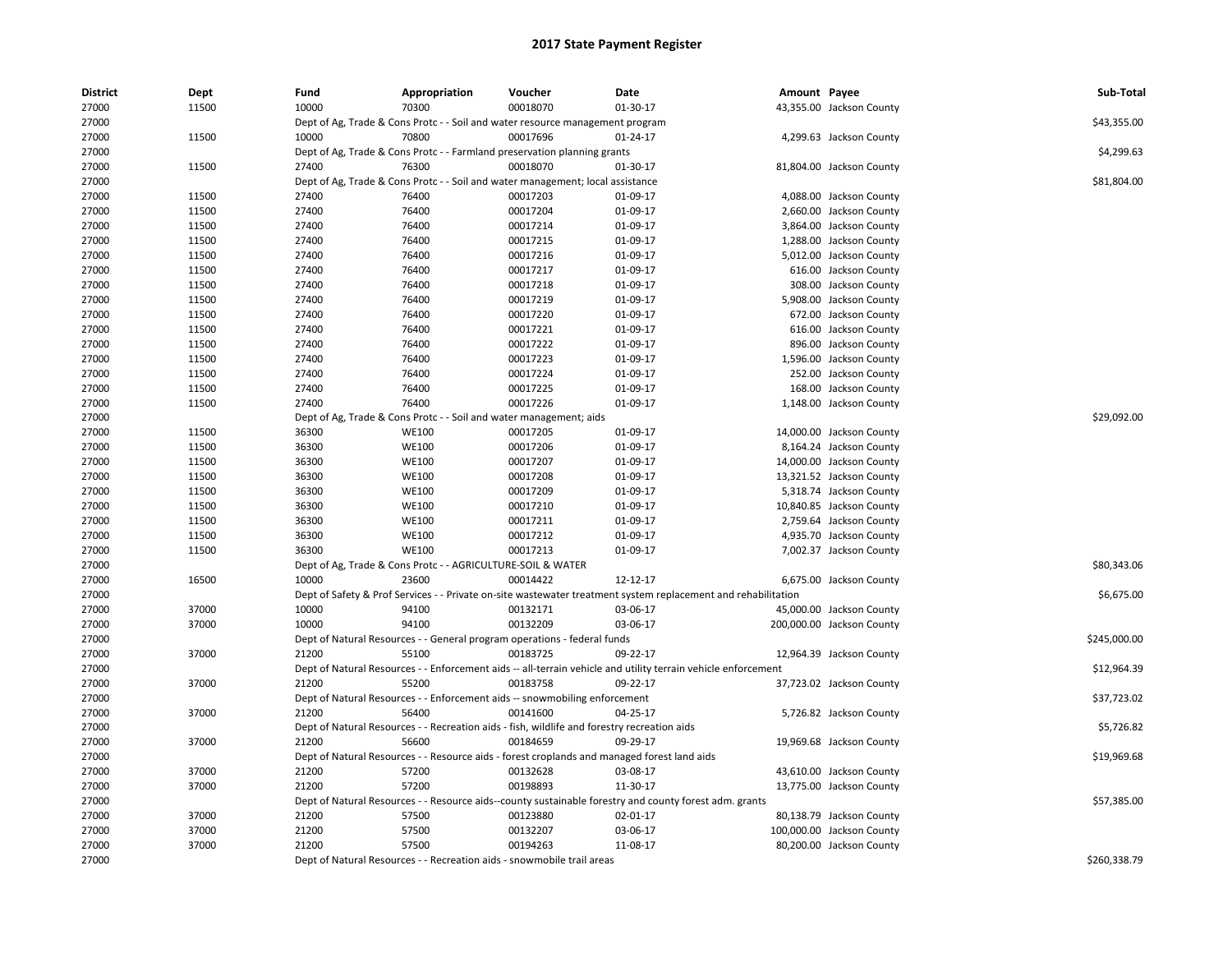| <b>District</b> | Dept  | Fund  | Appropriation                                                                     | Voucher  | Date                                                                                              | Amount Payee |                           | Sub-Total    |
|-----------------|-------|-------|-----------------------------------------------------------------------------------|----------|---------------------------------------------------------------------------------------------------|--------------|---------------------------|--------------|
| 27000           | 37000 | 21200 | 57600                                                                             | 00156758 | 06-12-17                                                                                          |              | 44,039.50 Jackson County  |              |
| 27000           | 37000 | 21200 | 57600                                                                             | 00194265 | 11-08-17                                                                                          |              | 6,910.00 Jackson County   |              |
| 27000           | 37000 | 21200 | 57600                                                                             | 00194517 | 11-10-17                                                                                          |              | 23,582.00 Jackson County  |              |
| 27000           |       |       |                                                                                   |          | Dept of Natural Resources - - Recreation aids - all-terrain vehicle project aids; gas tax payment |              |                           | \$74,531.50  |
| 27000           | 37000 | 21200 | 57700                                                                             | 00132226 | 03-06-17                                                                                          |              | 194,538.00 Jackson County |              |
| 27000           | 37000 | 21200 | 57700                                                                             | 00155074 | 06-02-17                                                                                          |              | 28,094.44 Jackson County  |              |
| 27000           | 37000 | 21200 | 57700                                                                             | 00156193 | 06-06-17                                                                                          |              | 31,787.55 Jackson County  |              |
| 27000           | 37000 | 21200 | 57700                                                                             | 00194451 | 11-09-17                                                                                          |              | 45,850.00 Jackson County  |              |
| 27000           |       |       | Dept of Natural Resources - - Recreation aids -- all-terrain vehicle project aids |          |                                                                                                   |              |                           | \$300,269.99 |
| 27000           | 37000 | 21200 | 58400                                                                             | 00177436 | 09-08-17                                                                                          |              | 146.00 Jackson County     |              |
| 27000           |       |       | Dept of Natural Resources - - Resource aids -- payment in lieu of taxes; federal  |          |                                                                                                   |              |                           | \$146.00     |
| 27000           | 37000 | 27400 | 67000                                                                             | 00154592 | 06-01-17                                                                                          |              | 79,531.79 Jackson County  |              |
| 27000           |       |       | Dept of Natural Resources - - Financial assistance for responsible units          |          |                                                                                                   |              |                           | \$79,531.79  |
| 27000           | 37000 | 27400 | 67300                                                                             | 00154592 | 06-01-17                                                                                          |              | 5,212.89 Jackson County   |              |
| 27000           |       |       | Dept of Natural Resources - - Recycling consolidation grants                      |          |                                                                                                   |              |                           | \$5,212.89   |
| 27000           | 39500 | 21100 | 16800                                                                             | 00107209 | 04-21-17                                                                                          |              | 69,578.00 Jackson County  |              |
| 27000           |       |       | WI Dept of Transportation - - Elderly and disabled county aids, state funds       |          |                                                                                                   |              |                           | \$69,578.00  |
| 27000           | 39500 | 21100 | 17000                                                                             | 00088041 | 02-23-17                                                                                          |              | 2,732.57 Jackson County   |              |
| 27000           |       |       | WI Dept of Transportation - - County forest road aids, state funds                |          |                                                                                                   |              |                           | \$2,732.57   |
| 27000           | 39500 | 21100 | 17400                                                                             | 00116089 | 05-16-17                                                                                          |              | 19,387.23 Jackson County  |              |
| 27000           |       |       | WI Dept of Transportation - - Disaster damage aids, state funds                   |          |                                                                                                   |              |                           | \$19,387.23  |
| 27000           | 39500 | 21100 | 18500                                                                             | 00104002 | 04-19-17                                                                                          |              | 971.58 Jackson County     |              |
| 27000           | 39500 | 21100 | 18500                                                                             | 00138271 | 07-25-17                                                                                          |              | 3,750.00 Jackson County   |              |
| 27000           |       |       | WI Dept of Transportation - - Highway safety, local assistance, federal funds     |          |                                                                                                   |              |                           | \$4,721.58   |
| 27000           | 39500 | 21100 | 19000                                                                             | 00065423 | 01-03-17                                                                                          |              | 209,565.31 Jackson County |              |
| 27000           | 39500 | 21100 | 19000                                                                             | 00133972 | 07-03-17                                                                                          |              | 419,130.62 Jackson County |              |
| 27000           | 39500 | 21100 | 19000                                                                             | 00169238 | 10-02-17                                                                                          |              | 209,565.32 Jackson County |              |
| 27000           |       |       | WI Dept of Transportation - - Transportation aids to counties, state funds        |          |                                                                                                   |              |                           | \$838,261.25 |
| 27000           | 39500 | 21100 | 27800                                                                             | 00200761 | 12-13-17                                                                                          |              | 4,598.16 Jackson County   |              |
| 27000           |       |       | WI Dept of Transportation - - Local roads improvement program, state funds        |          |                                                                                                   |              |                           | \$4,598.16   |
| 27000           | 39500 | 21100 | 36300                                                                             | 00071903 | 01-09-17                                                                                          |              | 16,614.03 Jackson County  |              |
| 27000           |       |       | WI Dept of Transportation - - State highway rehabilitation, state funds           |          |                                                                                                   |              |                           | \$16,614.03  |
| 27000           | 39500 | 21100 | 36800                                                                             | 00011705 | 01-01-17                                                                                          |              | 103,261.10 Jackson County |              |
| 27000           | 39500 | 21100 | 36800                                                                             | 00069808 | $01 - 01 - 17$                                                                                    |              | 1,262.58 Jackson County   |              |
| 27000           | 39500 | 21100 | 36800                                                                             | 00070566 | 01-03-17                                                                                          |              | 121,366.24 Jackson County |              |
| 27000           | 39500 | 21100 | 36800                                                                             | 00070588 | 01-04-17                                                                                          |              | 95,249.21 Jackson County  |              |
| 27000           | 39500 | 21100 | 36800                                                                             | 00091445 | 03-03-17                                                                                          |              | 376,090.82 Jackson County |              |
| 27000           | 39500 | 21100 | 36800                                                                             | 00094786 | 03-15-17                                                                                          |              | 19,984.75 Jackson County  |              |
| 27000           | 39500 | 21100 | 36800                                                                             | 00054725 | 01-01-17                                                                                          |              | 1,152.04 Jackson County   |              |
| 27000           | 39500 | 21100 | 36800                                                                             | 00114063 | 05-08-17                                                                                          |              | 295,597.84 Jackson County |              |
| 27000           | 39500 | 21100 | 36800                                                                             | 00123343 | 06-01-17                                                                                          |              | 94,078.18 Jackson County  |              |
| 27000           | 39500 | 21100 | 36800                                                                             | 00123345 | 06-01-17                                                                                          |              | 55,857.96 Jackson County  |              |
| 27000           | 39500 | 21100 | 36800                                                                             | 00127871 | 06-13-17                                                                                          |              | 182,718.16 Jackson County |              |
| 27000           | 39500 | 21100 | 36800                                                                             | 00139052 | 06-30-17                                                                                          |              | 186,298.49 Jackson County |              |
| 27000           | 39500 | 21100 | 36800                                                                             | 00145397 | 07-25-17                                                                                          |              | 203,717.36 Jackson County |              |
| 27000           | 39500 | 21100 | 36800                                                                             | 00156187 | 08-17-17                                                                                          |              | 154,868.96 Jackson County |              |
| 27000           | 39500 | 21100 | 36800                                                                             | 00165133 | 09-14-17                                                                                          |              | 113,855.66 Jackson County |              |
| 27000           | 39500 | 21100 | 36800                                                                             | 00166811 | 09-19-17                                                                                          |              | 103,254.74 Jackson County |              |
| 27000           | 39500 | 21100 | 36800                                                                             | 00181186 | 10-18-17                                                                                          |              | 121,393.93 Jackson County |              |
| 27000           | 39500 | 21100 | 36800                                                                             | 00186660 | 11-01-17                                                                                          |              | 28,707.84 Jackson County  |              |
| 27000           | 39500 | 21100 | 36800                                                                             | 00193480 | 11-16-17                                                                                          |              | 365.92 Jackson County     |              |
| 27000           | 39500 | 21100 | 36800                                                                             | 00195394 | 11-24-17                                                                                          |              | 889.96 Jackson County     |              |
|                 |       |       |                                                                                   |          |                                                                                                   |              |                           |              |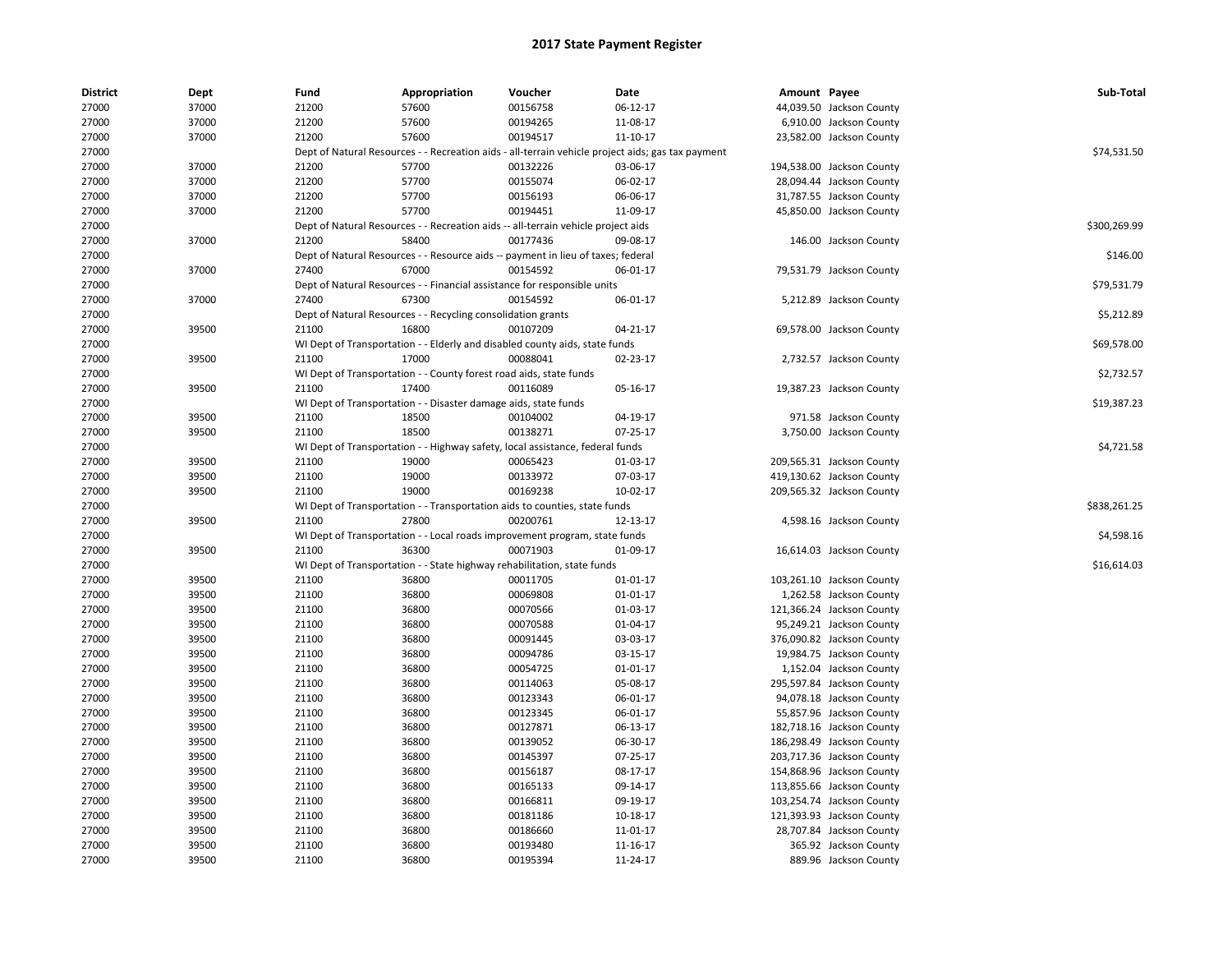| <b>District</b> | <b>Dept</b>    | Fund           | Appropriation                                                                | Voucher              | Date                                                                                                    | Amount Payee |                                                                                                                                               | Sub-Total      |
|-----------------|----------------|----------------|------------------------------------------------------------------------------|----------------------|---------------------------------------------------------------------------------------------------------|--------------|-----------------------------------------------------------------------------------------------------------------------------------------------|----------------|
| 27000           | 39500          | 21100          | 36800                                                                        | 00196042             | 11-27-17                                                                                                |              | 188,443.20 Jackson County                                                                                                                     |                |
| 27000           |                |                | WI Dept of Transportation - - Routine maintenance activities, state funds    |                      |                                                                                                         |              |                                                                                                                                               | \$2,448,414.94 |
| 27000           | 39500          | 21100          | 38000                                                                        | 00139052             | 06-30-17                                                                                                |              | 352.10 Jackson County                                                                                                                         |                |
| 27000           | 39500          | 21100          | 38000                                                                        | 00156187             | 08-17-17                                                                                                |              | 134.60 Jackson County                                                                                                                         |                |
| 27000           | 39500          | 21100          | 38000                                                                        | 00165133             | 09-14-17                                                                                                |              | 148.32 Jackson County                                                                                                                         |                |
| 27000           | 39500          | 21100          | 38000                                                                        | 00181186             | 10-18-17                                                                                                |              | 238.93 Jackson County                                                                                                                         |                |
| 27000           | 39500          | 21100          | 38000                                                                        | 00196042             | 11-27-17                                                                                                |              | 57.23 Jackson County                                                                                                                          |                |
| 27000           |                |                | WI Dept of Transportation - - Routine maintenance activities, federal funds  |                      |                                                                                                         |              |                                                                                                                                               | \$931.18       |
| 27000           | 41000          | 10000          | 11600                                                                        | 00167985             | 11-07-17                                                                                                |              | 46,294.90 Jackson County                                                                                                                      |                |
| 27000           |                |                |                                                                              |                      | Department of Corrections - - Reimbursing counties for probation, extended supervision and parole holds |              |                                                                                                                                               | \$46,294.90    |
| 27000           | 43500          | 10000          | 10700                                                                        | 00104797             | $02 - 10 - 17$                                                                                          |              | 56.91 Jackson County                                                                                                                          |                |
| 27000           | 43500          | 10000          | 10700                                                                        | 00123178             | 05-04-17                                                                                                |              | 530.48 Jackson County                                                                                                                         |                |
| 27000           | 43500          | 10000          | 10700                                                                        | 00137318             | 07-05-17                                                                                                |              | 425.55 Jackson County                                                                                                                         |                |
| 27000           | 43500          | 10000          | 10700                                                                        | 00137347             | 07-05-17                                                                                                |              | 368.81 Jackson County                                                                                                                         |                |
| 27000           | 43500          | 10000          | 10700                                                                        | 00137483             | $07-12-17$                                                                                              |              | 14.36 Jackson County                                                                                                                          |                |
| 27000           | 43500          | 10000          | 10700                                                                        | 00142456             | 08-04-17                                                                                                |              | 151.08 Jackson County                                                                                                                         |                |
| 27000           | 43500          | 10000          | 10700                                                                        | 00160017             | 10-12-17                                                                                                |              | 339.93 Jackson County                                                                                                                         |                |
| 27000           | 43500          | 10000          | 10700                                                                        | 00160754             | $10-12-17$                                                                                              |              | 339.93 Jackson County                                                                                                                         |                |
| 27000           |                |                | Department of Health Services - - Public health dispensaries and drugs       |                      |                                                                                                         |              |                                                                                                                                               | \$2,227.05     |
| 27000           | 43500          | 10000          | 00000                                                                        | 90710                | 02-01-17                                                                                                |              | 4,105.00 Jackson County                                                                                                                       |                |
| 27000           | 43500          | 10000          | 00000                                                                        | 90715                | 05-01-17                                                                                                |              | 91,695.00 Jackson County                                                                                                                      |                |
| 27000           | 43500          | 10000          | 00000                                                                        | 90716                | 06-01-17                                                                                                |              | 32,550.00 Jackson County                                                                                                                      |                |
| 27000           | 43500          | 10000          | 00000                                                                        | 90717                | 06-15-17                                                                                                |              | 22,810.00 Jackson County                                                                                                                      |                |
| 27000           | 43500          | 10000          | 00000                                                                        | 90800                | 07-01-17                                                                                                |              | 130,991.00 Jackson County                                                                                                                     |                |
| 27000           | 43500          | 10000          | 00000                                                                        | 90801                | 08-01-17                                                                                                |              | 169,261.00 Jackson County                                                                                                                     |                |
| 27000           | 43500          | 10000          | 00000                                                                        | 90802                | 09-01-17                                                                                                |              | 11,591.00 Jackson County                                                                                                                      |                |
| 27000           | 43500          | 10000          | 00000                                                                        | 90807                | 12-01-17                                                                                                |              | 16,223.00 Jackson County                                                                                                                      |                |
| 27000           | 43500          | 10000          | 00000                                                                        | 90713                | 04-01-17                                                                                                |              | 25,819.00 Jackson County                                                                                                                      |                |
| 27000           | 43500          | 10000          | 00000                                                                        | 90714                | 04-03-17                                                                                                |              | 6,834.00 Jackson County                                                                                                                       |                |
| 27000           |                |                | Department of Health Services - - State/Federal Aids                         |                      |                                                                                                         |              |                                                                                                                                               | \$511,879.00   |
| 27000           | 45500          | 10000          | 20200                                                                        | 00023630             | 02-10-17                                                                                                |              | 396.00 Jackson County                                                                                                                         |                |
| 27000           |                |                | Department of Justice - - Officer training reimbursement                     |                      |                                                                                                         |              |                                                                                                                                               | \$396.00       |
| 27000           | 45500          | 10000          | 22100                                                                        | 00035907             | 10-13-17                                                                                                |              | 1,370.00 Jackson County                                                                                                                       |                |
| 27000           |                |                | Department of Justice - - Crime laboratories; deoxyribonucleic acid analysis |                      |                                                                                                         |              |                                                                                                                                               | \$1,370.00     |
| 27000           | 45500          | 10000          | 23100                                                                        | 00023630             | $02 - 10 - 17$                                                                                          |              | 436.80 Jackson County                                                                                                                         |                |
| 27000           | 45500          | 10000          | 23100                                                                        | 00039565             | 12-22-17                                                                                                |              | 5,920.00 Jackson County                                                                                                                       |                |
| 27000           |                |                | Department of Justice - - Law enforcement training fund, local assistance    |                      |                                                                                                         |              |                                                                                                                                               | \$6,356.80     |
| 27000           | 45500          | 10000          | 26300                                                                        | 00022042             | $01 - 12 - 17$                                                                                          |              | 27,625.00 Jackson County                                                                                                                      |                |
| 27000           |                |                | Department of Justice - - County-tribal programs, local assistance           |                      |                                                                                                         |              |                                                                                                                                               | \$27,625.00    |
| 27000           | 45500          | 10000          | 27100                                                                        | 00024230             | 02-22-17                                                                                                |              | 11,668.09 Jackson County                                                                                                                      |                |
| 27000           | 45500          | 10000          | 27100                                                                        | 00026780             | 04-14-17                                                                                                |              | 7,977.37 Jackson County                                                                                                                       |                |
| 27000           |                |                |                                                                              |                      |                                                                                                         |              | Department of Justice - - Alternatives to prosecution and incarceration for persons who use alcohol or other drugs; presentencing assessments | \$19,645.46    |
| 27000           | 45500          | 10000          | 53200                                                                        | 00024960             | 03-03-17                                                                                                |              | 18,180.92 Jackson County                                                                                                                      |                |
| 27000           | 45500          | 10000          | 53200                                                                        | 00031705             | 07-20-17                                                                                                |              | 19,174.39 Jackson County                                                                                                                      |                |
|                 |                |                |                                                                              |                      |                                                                                                         |              |                                                                                                                                               |                |
| 27000           |                |                |                                                                              |                      | Department of Justice - - Crime victim and witness assistance surcharge, general services               |              |                                                                                                                                               | \$37,355.31    |
| 27000           | 46500<br>46500 | 10000<br>10000 | 30500<br>30500                                                               | 00029026<br>00035420 | 07-11-17<br>12-12-17                                                                                    |              | 1,155.32 Jackson County                                                                                                                       |                |
| 27000           |                |                |                                                                              |                      |                                                                                                         |              | 113.07 Jackson County                                                                                                                         |                |
| 27000           |                |                |                                                                              |                      | Department of Military Affairs - - Disaster recovery aid; public health emergency quarantine costs      |              |                                                                                                                                               | \$1,268.39     |
| 27000           | 46500          | 10000          | 30800                                                                        | 00029979             | 07-31-17                                                                                                |              | 4,916.27 Jackson County                                                                                                                       |                |
| 27000           |                |                | Department of Military Affairs - - Emergency response equipment              |                      |                                                                                                         |              |                                                                                                                                               | \$4,916.27     |
| 27000           | 46500          | 10000          | 34200                                                                        | 00029026             | $07-11-17$                                                                                              |              | 6,931.91 Jackson County                                                                                                                       |                |
| 27000           | 46500          | 10000          | 34200                                                                        | 00030315             | 08-11-17                                                                                                |              | 2,610.78 Jackson County                                                                                                                       |                |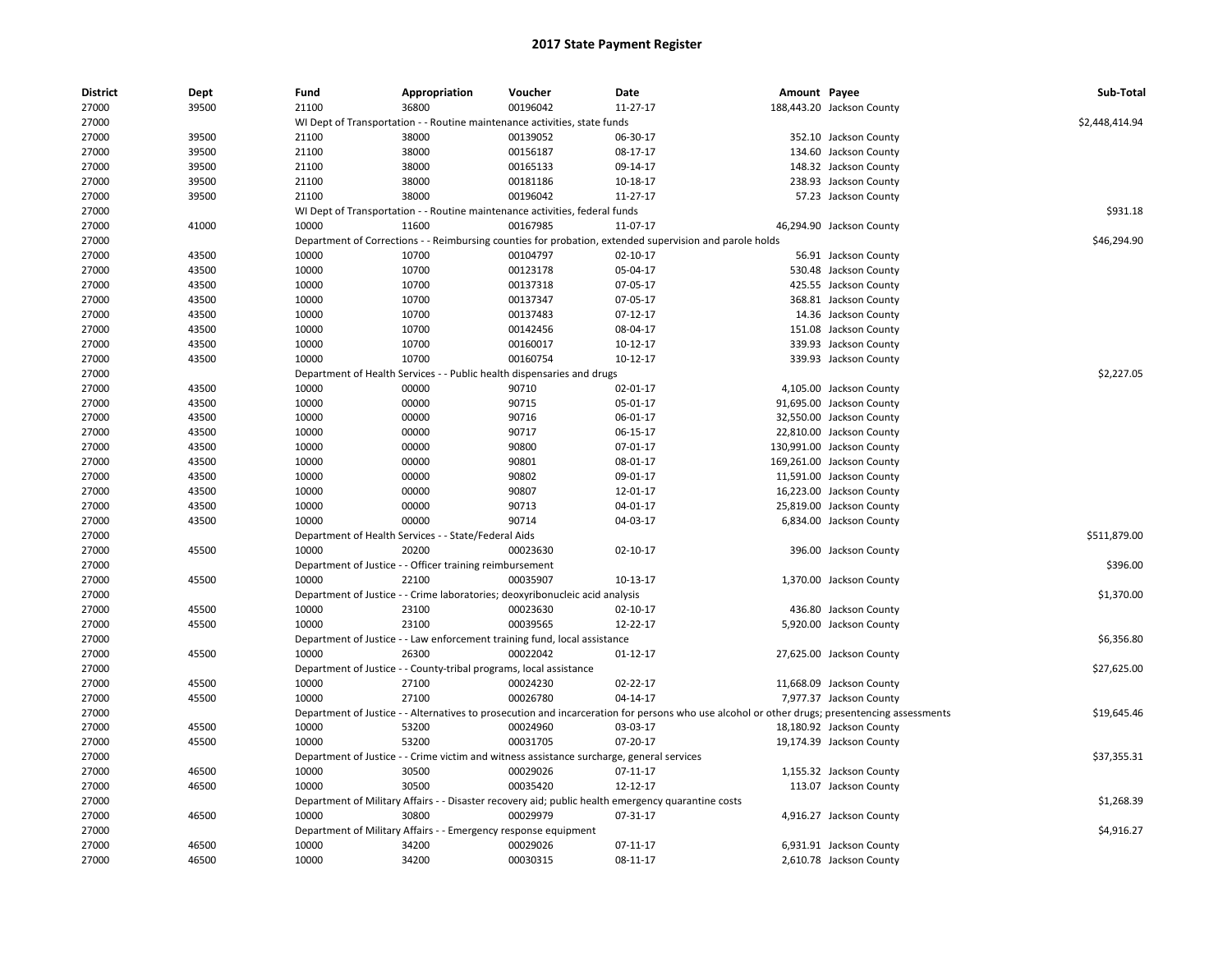| <b>District</b> | Dept  | Fund                                  | Appropriation                                                         | Voucher              | Date                                                                                                   | Amount Payee |                             | Sub-Total      |
|-----------------|-------|---------------------------------------|-----------------------------------------------------------------------|----------------------|--------------------------------------------------------------------------------------------------------|--------------|-----------------------------|----------------|
| 27000           | 46500 | 10000                                 | 34200                                                                 | 00030722             | 08-23-17                                                                                               |              | 17,760.40 Jackson County    |                |
| 27000           | 46500 | 10000                                 | 34200                                                                 | 00035420             | 12-12-17                                                                                               |              | 904.59 Jackson County       |                |
| 27000           |       |                                       | Department of Military Affairs - - Federal aid, local assistance      |                      |                                                                                                        |              |                             | \$28,207.68    |
| 27000           | 46500 | 27200                                 | 36400                                                                 | 00027680             | 06-14-17                                                                                               |              | 4,109.09 Jackson County     |                |
| 27000           |       |                                       |                                                                       |                      | Department of Military Affairs - - Division of emergency management; petroleum inspection fund         |              |                             | \$4,109.09     |
| 27000           | 48500 | 15200                                 | 12700                                                                 | 00024194             | 01-24-17                                                                                               |              | 242.34 Jackson County       |                |
| 27000           | 48500 | 15200                                 | 12700                                                                 | 00031953             | 06-29-17                                                                                               |              | 219.51 Jackson County       |                |
| 27000           |       |                                       | Department of Veterans Affairs - - Grants to counties                 |                      |                                                                                                        |              |                             | \$461.85       |
| 27000           | 48500 | 58200                                 | 26700                                                                 | 00024194             | $01 - 24 - 17$                                                                                         |              | 1,090.50 Jackson County     |                |
| 27000           | 48500 | 58200                                 | 26700                                                                 | 00031953             | 06-29-17                                                                                               |              | 987.75 Jackson County       |                |
| 27000           |       |                                       | Department of Veterans Affairs - - County grants                      |                      |                                                                                                        |              |                             | \$2,078.25     |
| 27000           | 48500 | 58200                                 | 28000                                                                 | 00037709             | 10-25-17                                                                                               |              | 1,975.02 Jackson County     |                |
| 27000           |       |                                       | Department of Veterans Affairs - - Transportation payment             |                      |                                                                                                        |              |                             | \$1,975.02     |
| 27000           | 48500 | 58300                                 | 37000                                                                 | 00024194             | $01 - 24 - 17$                                                                                         |              | 1,090.50 Jackson County     |                |
| 27000           | 48500 | 58300                                 | 37000                                                                 | 00031953             | 06-29-17                                                                                               |              | 987.75 Jackson County       |                |
| 27000           |       |                                       | Department of Veterans Affairs - - County grants                      |                      |                                                                                                        |              |                             | \$2,078.25     |
| 27000           | 50500 | 10000                                 | 15500                                                                 | 00043740             | 02-28-17                                                                                               |              | 1,023.49 Jackson County     |                |
| 27000           | 50500 | 10000                                 | 15500                                                                 | 00046123             | 03-28-17                                                                                               |              | 2,969.03 Jackson County     |                |
| 27000           | 50500 | 10000                                 | 15500                                                                 | 00050374             | 05-15-17                                                                                               |              | 80.10 Jackson County        |                |
| 27000           | 50500 | 10000                                 | 15500                                                                 | 00053060             | 06-14-17                                                                                               |              | 1,985.60 Jackson County     |                |
| 27000           | 50500 | 10000                                 | 15500                                                                 | 00055737             | 07-14-17                                                                                               |              | 7,164.73 Jackson County     |                |
| 27000           | 50500 | 10000                                 | 15500                                                                 | 00060295             | 09-14-17                                                                                               |              | 780.80 Jackson County       |                |
| 27000           | 50500 | 10000                                 | 15500                                                                 | 00066460             | 11-28-17                                                                                               |              | 6,567.67 Jackson County     |                |
| 27000           | 50500 | 10000                                 | 15500                                                                 | 00068699             | 12-28-17                                                                                               |              | 3,405.72 Jackson County     |                |
| 27000           |       |                                       | Department of Administration - - Federal aid; local assistance        |                      |                                                                                                        |              |                             | \$23,977.14    |
| 27000           | 50500 | 10000                                 | 17500                                                                 | 00064544             | 11-16-17                                                                                               |              | 1,919,186.00 Jackson County |                |
| 27000           |       |                                       |                                                                       |                      | Department of Administration - - High-voltage transmission line environmental impact fee distributions |              |                             | \$1,919,186.00 |
| 27000           | 50500 | 23500                                 | 37100                                                                 | 00043740             | 02-28-17                                                                                               |              | 5,614.12 Jackson County     |                |
| 27000           | 50500 | 23500                                 | 37100                                                                 | 00046123             | 03-28-17                                                                                               |              | 6,606.65 Jackson County     |                |
| 27000           | 50500 | 23500                                 | 37100                                                                 | 00050374             | 05-15-17                                                                                               |              | 2,602.04 Jackson County     |                |
| 27000           | 50500 | 23500                                 | 37100                                                                 | 00053060             | 06-14-17                                                                                               |              | 433.94 Jackson County       |                |
| 27000           | 50500 | 23500                                 | 37100                                                                 | 00055737             | 07-14-17                                                                                               |              | (101.45) Jackson County     |                |
| 27000           | 50500 | 23500                                 | 37100                                                                 | 00066460             | 11-28-17                                                                                               |              | 3,842.45 Jackson County     |                |
| 27000           | 50500 | 23500                                 | 37100                                                                 | 00068699             | 12-28-17                                                                                               |              | 8,084.19 Jackson County     |                |
| 27000           |       |                                       | Department of Administration - - Low-income assistance grants         |                      |                                                                                                        |              |                             | \$27,081.94    |
| 27000           | 50500 | 26900                                 | 16600                                                                 | 00041079             | 02-07-17                                                                                               |              | 1,000.00 Jackson County     |                |
| 27000           | 50500 | 26900                                 | 16600                                                                 | 00042975             | 02-21-17                                                                                               |              | 66,472.00 Jackson County    |                |
| 27000           | 50500 | 26900                                 | 16600                                                                 | 00052256             | 06-12-17                                                                                               |              | 25,000.00 Jackson County    |                |
| 27000           | 50500 | 26900                                 | 16600                                                                 | 00062613             | $10 - 18 - 17$                                                                                         |              | 25,000.00 Jackson County    |                |
| 27000           |       | Department of Administration - - Land |                                                                       |                      |                                                                                                        |              |                             | \$117,472.00   |
|                 | 51000 | 10000                                 | 12000                                                                 | 00000262             | 01-13-17                                                                                               |              |                             |                |
| 27000<br>27000  |       | Elections Commission - - Recount fees |                                                                       |                      |                                                                                                        |              | 4,558.04 Jackson County     | \$4,558.04     |
|                 | 83500 |                                       | 10500                                                                 |                      | 07-24-17                                                                                               |              |                             |                |
| 27000           | 83500 | 10000<br>10000                        | 10500                                                                 | 00020938<br>00023958 |                                                                                                        |              | 138,571.20 Jackson County   |                |
| 27000           |       |                                       |                                                                       |                      | 11-20-17                                                                                               |              | 785,236.77 Jackson County   |                |
| 27000           |       |                                       | Shared Revenue and Tax Relief - - County and municipal aid account    |                      |                                                                                                        |              |                             | \$923,807.97   |
| 27000           | 83500 | 10000                                 | 10900                                                                 | 00017341             | 07-24-17                                                                                               |              | 21,129.00 Jackson County    |                |
| 27000           |       |                                       | Shared Revenue and Tax Relief - - State aid; tax exempt property      |                      |                                                                                                        |              |                             | \$21,129.00    |
| 27000           | 83500 | 10000                                 | 11000                                                                 | 00020938             | 07-24-17                                                                                               |              | 10,159.79 Jackson County    |                |
| 27000           | 83500 | 10000                                 | 11000                                                                 | 00023958             | 11-20-17                                                                                               |              | 56,564.46 Jackson County    |                |
| 27000           |       |                                       | Shared Revenue and Tax Relief - - Public utility distribution account |                      |                                                                                                        |              |                             | \$66,724.25    |
| 27000           | 83500 | 10000                                 | 30200                                                                 | 00020099             | 07-24-17                                                                                               |              | 690,925.86 Jackson County   |                |
| 27000           | 83500 | 10000                                 | 30200                                                                 | 00022144             | 07-24-17                                                                                               |              | 2,640,659.99 Jackson County |                |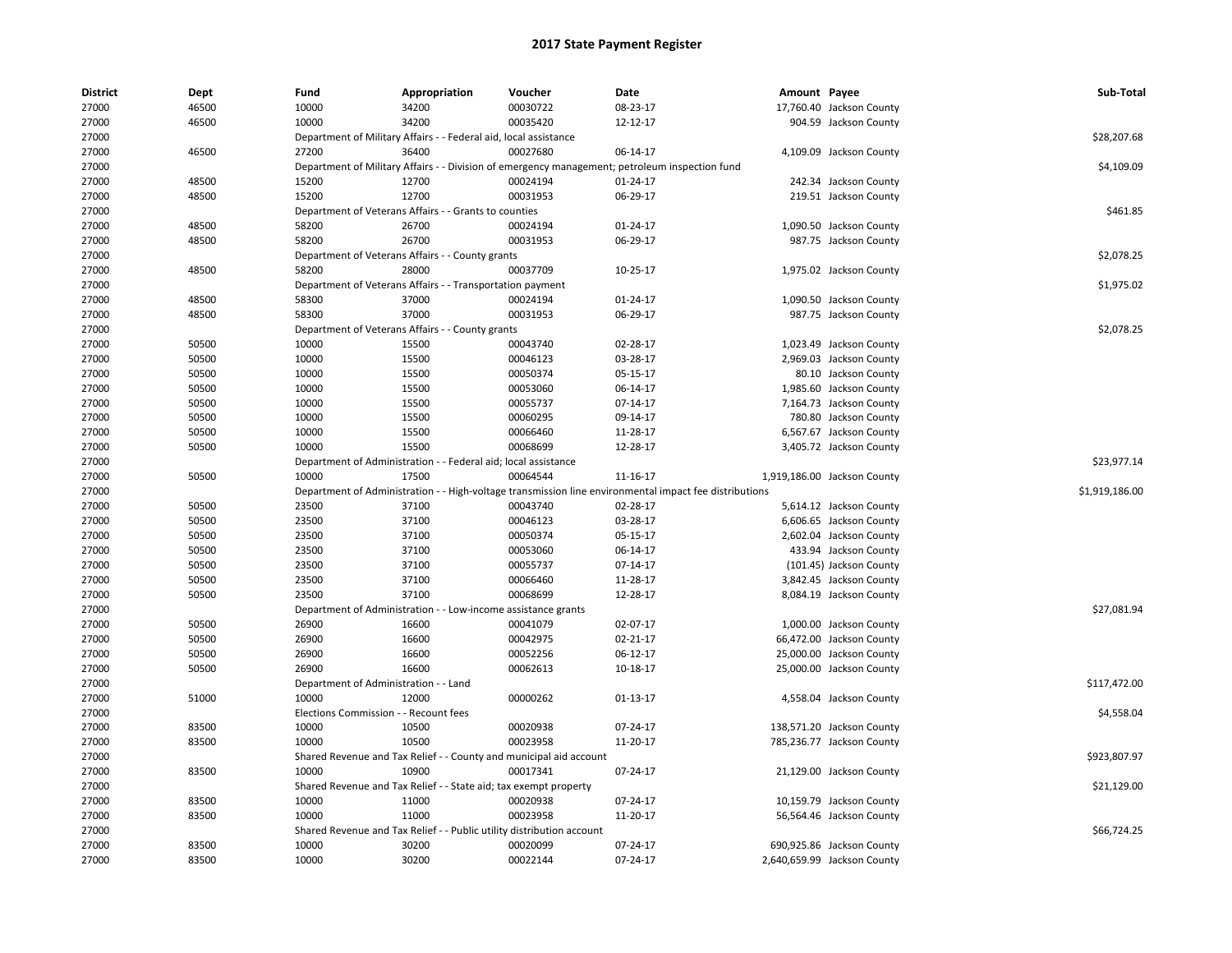| <b>District</b> | Dept  | Fund  | Appropriation                                                                    | Voucher  | Date     | Amount Payee |                           | Sub-Total       |
|-----------------|-------|-------|----------------------------------------------------------------------------------|----------|----------|--------------|---------------------------|-----------------|
| 27000           |       |       | Shared Revenue and Tax Relief - - School levy tax credit and first dollar credit |          |          |              |                           | \$3,331,585.85  |
| 27000           | 83500 | 52100 | 36300                                                                            | 00016149 | 03-27-17 |              | 693,674.53 Jackson County |                 |
| 27000           |       |       | Shared Revenue and Tax Relief - - Lottery and gaming credit                      |          |          |              |                           | \$693,674.53    |
| 27000 Total     |       |       |                                                                                  |          |          |              |                           | \$12,577,048.54 |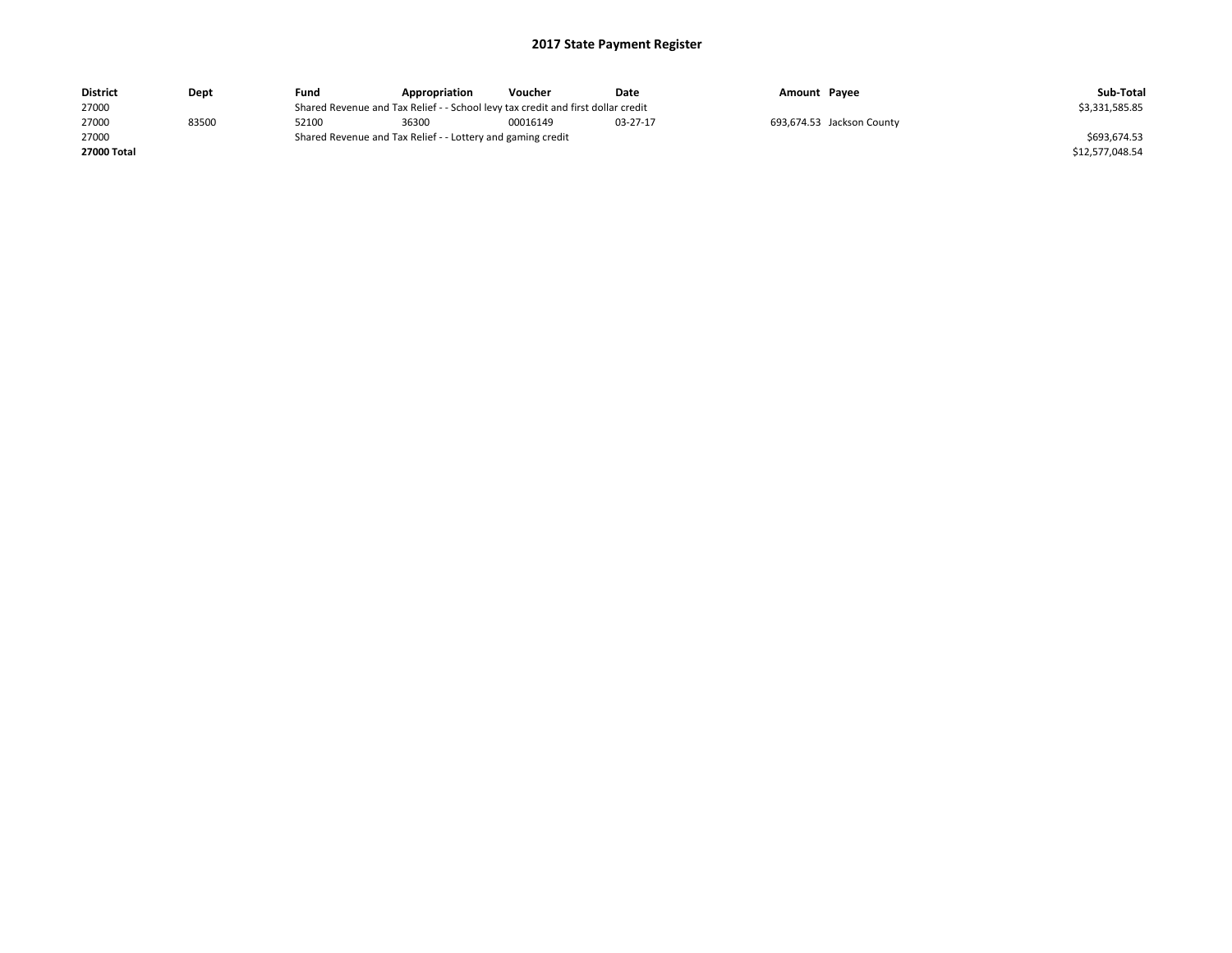| <b>District</b>    | Dept  | Fund  | Appropriation                                                                                                | Voucher  | Date           | Amount Payee |                          | Sub-Total    |
|--------------------|-------|-------|--------------------------------------------------------------------------------------------------------------|----------|----------------|--------------|--------------------------|--------------|
| 27002              | 16500 | 10000 | 22500                                                                                                        | 00011136 | 06-26-17       |              | 5,761.16 Town Of Adams   |              |
| 27002              |       |       | Dept of Safety & Prof Services - - Fire dues distribution                                                    |          |                |              |                          | \$5,761.16   |
| 27002              | 37000 | 10000 | 50300                                                                                                        | 00125829 | 02-06-17       |              | 2,421.16 Town Of Adams   |              |
| 27002              |       |       | Dept of Natural Resources - - Aids in lieu of taxes - general fund                                           |          |                |              |                          | \$2,421.16   |
| 27002              | 37000 | 21200 | 16600                                                                                                        | 00157456 | 06-19-17       |              | 983.44 Town Of Adams     |              |
| 27002              |       |       | Dept of Natural Resources - - General program operations - state funds; forestry                             |          |                |              |                          | \$983.44     |
| 27002              | 37000 | 21200 | 57100                                                                                                        | 00157456 | 06-19-17       |              | 544.51 Town Of Adams     |              |
| 27002              |       |       | Dept of Natural Resources - - Resource aids -- county forests, forest croplands and managed forest land aids |          |                |              |                          | \$544.51     |
| 27002              | 37000 | 21200 | 57900                                                                                                        | 00142689 | 04-21-17       |              | 884.01 Town Of Adams     |              |
| 27002              |       |       | Dept of Natural Resources - - Aids in lieu of taxes - sum sufficient                                         |          |                |              |                          | \$884.01     |
| 27002              | 37000 | 21200 | 58900                                                                                                        | 00157456 | 06-19-17       |              | 4,523.83 Town Of Adams   |              |
| 27002              |       |       | Dept of Natural Resources - - Resource aids - distribution of closed acreage fees.                           |          |                |              |                          | \$4,523.83   |
| 27002              | 39500 | 21100 | 19100                                                                                                        | 00066157 | 01-03-17       |              | 29,336.14 Town Of Adams  |              |
| 27002              | 39500 | 21100 | 19100                                                                                                        | 00097280 | 04-03-17       |              | 29,336.14 Town Of Adams  |              |
| 27002              | 39500 | 21100 | 19100                                                                                                        | 00134706 | 07-03-17       |              | 29,336.14 Town Of Adams  |              |
| 27002              | 39500 | 21100 | 19100                                                                                                        | 00169972 | 10-02-17       |              | 29,336.16 Town Of Adams  |              |
| 27002              |       |       | WI Dept of Transportation - - Transportation aids to municipalities, state funds                             |          | \$117,344.58   |              |                          |              |
| 27002              | 39500 | 21100 | 36500                                                                                                        | 00084703 | $02 - 10 - 17$ |              | 356.00 Town Of Adams     |              |
| 27002              | 39500 | 21100 | 36500                                                                                                        | 00167320 | 10-01-17       |              | 283.00 Town Of Adams     |              |
| 27002              | 39500 | 21100 | 36500                                                                                                        | 00196896 | 11-29-17       |              | 165.00 Town Of Adams     |              |
| 27002              | 39500 | 21100 | 36500                                                                                                        | 00196898 | 11-29-17       |              | 276.00 Town Of Adams     |              |
| 27002              |       |       | WI Dept of Transportation - - Highway system management and operations, state funds                          |          |                |              |                          | \$1,080.00   |
| 27002              | 50500 | 10000 | 17400                                                                                                        | 00064546 | 11-16-17       |              | 13,047.00 Town Of Adams  |              |
| 27002              |       |       | Department of Administration - - High-voltage transmission line annual impact fee distributions              |          |                |              |                          | \$13,047.00  |
| 27002              | 50500 | 10000 | 17500                                                                                                        | 00064546 | 11-16-17       |              | 260,942.00 Town Of Adams |              |
| 27002              |       |       | Department of Administration - - High-voltage transmission line environmental impact fee distributions       |          |                |              |                          | \$260,942.00 |
| 27002              | 83500 | 10000 | 10500                                                                                                        | 00020913 | 07-24-17       |              | 3,861.17 Town Of Adams   |              |
| 27002              | 83500 | 10000 | 10500                                                                                                        | 00023931 | 11-20-17       |              | 21,879.94 Town Of Adams  |              |
| 27002              |       |       | Shared Revenue and Tax Relief - - County and municipal aid account                                           |          |                |              |                          | \$25,741.11  |
| 27002              | 83500 | 10000 | 10900                                                                                                        | 00018037 | 07-24-17       |              | 12.00 Town Of Adams      |              |
| 27002              |       |       | Shared Revenue and Tax Relief - - State aid; tax exempt property                                             |          |                |              |                          | \$12.00      |
| 27002              | 83500 | 10000 | 11000                                                                                                        | 00020913 | 07-24-17       |              | 1,444.10 Town Of Adams   |              |
| 27002              | 83500 | 10000 | 11000                                                                                                        | 00023931 | 11-20-17       |              | 8,468.54 Town Of Adams   |              |
| 27002              |       |       | Shared Revenue and Tax Relief - - Public utility distribution account                                        |          |                |              |                          | \$9,912.64   |
| <b>27002 Total</b> |       |       |                                                                                                              |          |                |              |                          | \$443.197.44 |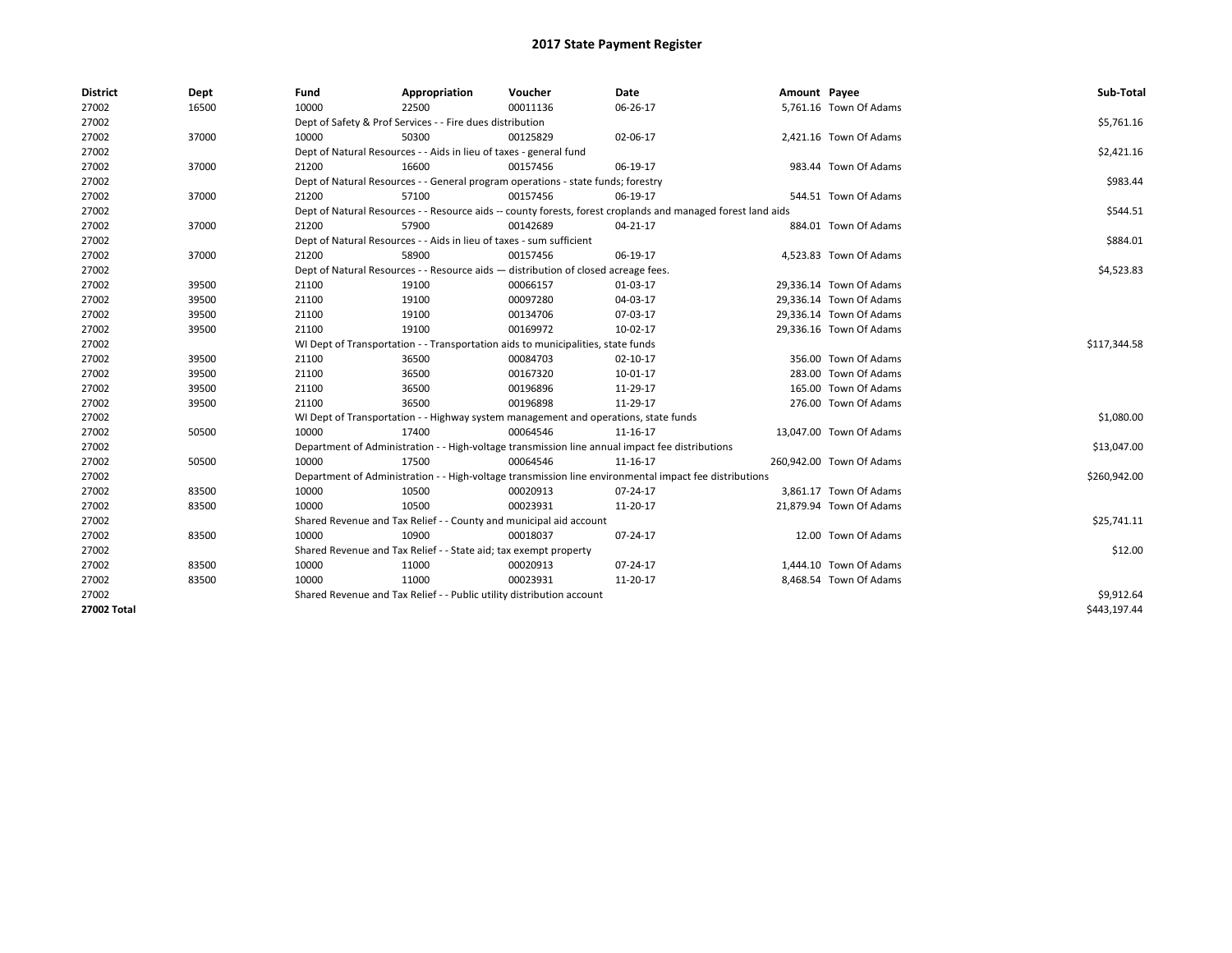| <b>District</b> | Dept  | Fund                                                                                                         | Appropriation                                                                      | Voucher  | Date                                                                                                   | Amount Payee |                           | Sub-Total    |
|-----------------|-------|--------------------------------------------------------------------------------------------------------------|------------------------------------------------------------------------------------|----------|--------------------------------------------------------------------------------------------------------|--------------|---------------------------|--------------|
| 27004           | 16500 | 10000                                                                                                        | 22500                                                                              | 00011137 | 06-26-17                                                                                               |              | 3,945.08 Town Of Albion   |              |
| 27004           |       |                                                                                                              | Dept of Safety & Prof Services - - Fire dues distribution                          |          |                                                                                                        |              |                           | \$3,945.08   |
| 27004           | 37000 | 10000                                                                                                        | 50300                                                                              | 00125823 | 02-06-17                                                                                               |              | 335.85 Town Of Albion     |              |
| 27004           |       |                                                                                                              | Dept of Natural Resources - - Aids in lieu of taxes - general fund                 |          |                                                                                                        |              |                           | \$335.85     |
| 27004           | 37000 | 21200                                                                                                        | 16600                                                                              | 00157457 | 06-19-17                                                                                               |              | 1,385.55 Town Of Albion   |              |
| 27004           |       |                                                                                                              | Dept of Natural Resources - - General program operations - state funds; forestry   |          |                                                                                                        |              |                           | \$1,385.55   |
| 27004           | 37000 | 21200                                                                                                        | 57100                                                                              | 00157457 | 06-19-17                                                                                               |              | 650.14 Town Of Albion     |              |
| 27004           |       | Dept of Natural Resources - - Resource aids -- county forests, forest croplands and managed forest land aids |                                                                                    | \$650.14 |                                                                                                        |              |                           |              |
| 27004           | 37000 | 21200                                                                                                        | 57900                                                                              | 00142675 | 04-21-17                                                                                               |              | 46.68 Town Of Albion      |              |
| 27004           | 37000 | 21200                                                                                                        | 57900                                                                              | 00142676 | 04-21-17                                                                                               |              | 174.65 Town Of Albion     |              |
| 27004           |       |                                                                                                              | Dept of Natural Resources - - Aids in lieu of taxes - sum sufficient               |          |                                                                                                        |              |                           | \$221.33     |
| 27004           | 37000 | 21200                                                                                                        | 58900                                                                              | 00157457 | 06-19-17                                                                                               |              | 6,373.53 Town Of Albion   |              |
| 27004           |       |                                                                                                              | Dept of Natural Resources - - Resource aids - distribution of closed acreage fees. |          |                                                                                                        |              |                           | \$6,373.53   |
| 27004           | 39500 | 21100                                                                                                        | 19100                                                                              | 00066158 | 01-03-17                                                                                               |              | 29,738.01 Town Of Albion  |              |
| 27004           | 39500 | 21100                                                                                                        | 19100                                                                              | 00097281 | 04-03-17                                                                                               |              | 29,738.01 Town Of Albion  |              |
| 27004           | 39500 | 21100                                                                                                        | 19100                                                                              | 00134707 | 07-03-17                                                                                               |              | 29,738.01 Town Of Albion  |              |
| 27004           | 39500 | 21100                                                                                                        | 19100                                                                              | 00169973 | 10-02-17                                                                                               |              | 29,738.01 Town Of Albion  |              |
| 27004           |       |                                                                                                              | WI Dept of Transportation - - Transportation aids to municipalities, state funds   |          |                                                                                                        |              |                           | \$118,952.04 |
| 27004           | 50500 | 10000                                                                                                        | 17400                                                                              | 00064547 | 11-16-17                                                                                               |              | 17,246.00 Town Of Albion  |              |
| 27004           |       |                                                                                                              |                                                                                    |          | Department of Administration - - High-voltage transmission line annual impact fee distributions        |              |                           | \$17,246.00  |
| 27004           | 50500 | 10000                                                                                                        | 17500                                                                              | 00064547 | 11-16-17                                                                                               |              | 344.922.00 Town Of Albion |              |
| 27004           |       |                                                                                                              |                                                                                    |          | Department of Administration - - High-voltage transmission line environmental impact fee distributions |              |                           | \$344,922.00 |
| 27004           | 83500 | 10000                                                                                                        | 10500                                                                              | 00020914 | 07-24-17                                                                                               |              | 3,236.24 Town Of Albion   |              |
| 27004           | 83500 | 10000                                                                                                        | 10500                                                                              | 00023932 | 11-20-17                                                                                               |              | 18,338.66 Town Of Albion  |              |
| 27004           |       |                                                                                                              | Shared Revenue and Tax Relief - - County and municipal aid account                 |          |                                                                                                        |              |                           | \$21,574.90  |
| 27004           | 83500 | 10000                                                                                                        | 10900                                                                              | 00018038 | 07-24-17                                                                                               |              | 28.00 Town Of Albion      |              |
| 27004           |       |                                                                                                              | Shared Revenue and Tax Relief - - State aid; tax exempt property                   |          |                                                                                                        |              |                           | \$28.00      |
| 27004           | 83500 | 10000                                                                                                        | 11000                                                                              | 00020914 | 07-24-17                                                                                               |              | 45.03 Town Of Albion      |              |
| 27004           | 83500 | 10000                                                                                                        | 11000                                                                              | 00023932 | 11-20-17                                                                                               |              | 261.62 Town Of Albion     |              |
| 27004           |       |                                                                                                              | Shared Revenue and Tax Relief - - Public utility distribution account              |          |                                                                                                        |              |                           | \$306.65     |
| 27004           | 83500 | 52100                                                                                                        | 36300                                                                              | 00015825 | 03-27-17                                                                                               |              | 1,330.60 Town Of Albion   |              |
| 27004           |       |                                                                                                              | Shared Revenue and Tax Relief - - Lottery and gaming credit                        |          |                                                                                                        |              |                           | \$1,330.60   |
| 27004 Total     |       |                                                                                                              |                                                                                    |          |                                                                                                        |              |                           | \$517,271.67 |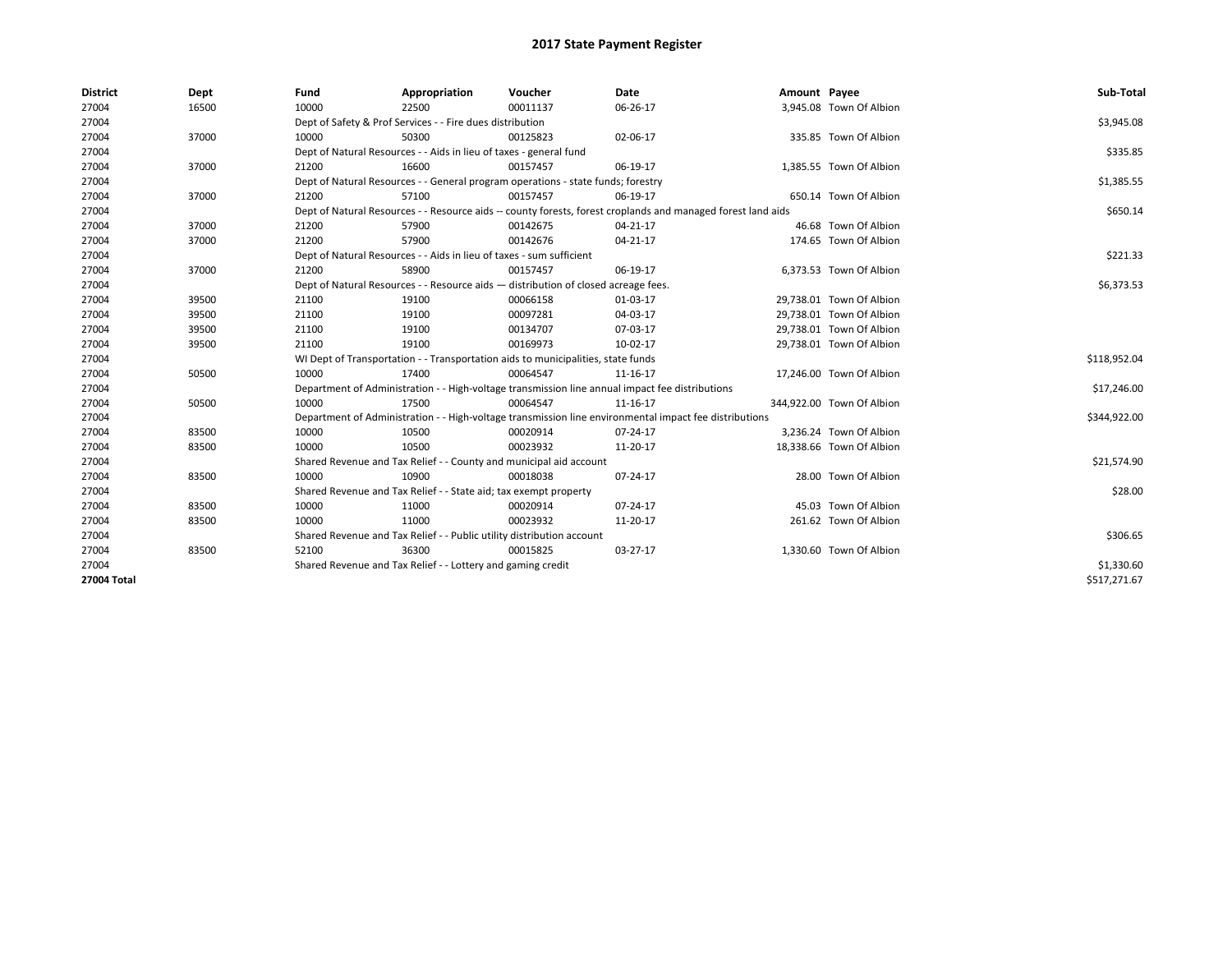| <b>District</b> | Dept  | Fund  | Appropriation                                                                                                | Voucher  | Date       | Amount Payee |                        | Sub-Total    |
|-----------------|-------|-------|--------------------------------------------------------------------------------------------------------------|----------|------------|--------------|------------------------|--------------|
| 27006           | 16500 | 10000 | 22500                                                                                                        | 00011138 | 06-26-17   |              | 4,481.67 Town Of Alma  |              |
| 27006           |       |       | Dept of Safety & Prof Services - - Fire dues distribution                                                    |          |            |              |                        | \$4,481.67   |
| 27006           | 37000 | 10000 | 50300                                                                                                        | 00125772 | 02-06-17   |              | 1.278.16 Town Of Alma  |              |
| 27006           | 37000 | 10000 | 50300                                                                                                        | 00142551 | 04-21-17   |              | 108.75 Town Of Alma    |              |
| 27006           |       |       | Dept of Natural Resources - - Aids in lieu of taxes - general fund                                           |          |            |              |                        | \$1,386.91   |
| 27006           | 37000 | 21200 | 16600                                                                                                        | 00157458 | 06-19-17   |              | 1,346.01 Town Of Alma  |              |
| 27006           |       |       | Dept of Natural Resources - - General program operations - state funds; forestry                             |          |            |              |                        | \$1,346.01   |
| 27006           | 37000 | 21200 | 57100                                                                                                        | 00157458 | 06-19-17   |              | 2,306.59 Town Of Alma  |              |
| 27006           |       |       | Dept of Natural Resources - - Resource aids -- county forests, forest croplands and managed forest land aids |          | \$2,306.59 |              |                        |              |
| 27006           | 37000 | 21200 | 57900                                                                                                        | 00142550 | 04-21-17   |              | 58.47 Town Of Alma     |              |
| 27006           |       |       | Dept of Natural Resources - - Aids in lieu of taxes - sum sufficient                                         |          |            |              |                        | \$58.47      |
| 27006           | 37000 | 21200 | 58900                                                                                                        | 00157458 | 06-19-17   |              | 6,191.64 Town Of Alma  |              |
| 27006           |       |       | Dept of Natural Resources - - Resource aids - distribution of closed acreage fees.                           |          | \$6,191.64 |              |                        |              |
| 27006           | 39500 | 21100 | 19100                                                                                                        | 00066159 | 01-03-17   |              | 37,797.33 Town Of Alma |              |
| 27006           | 39500 | 21100 | 19100                                                                                                        | 00097282 | 04-03-17   |              | 37,797.33 Town Of Alma |              |
| 27006           | 39500 | 21100 | 19100                                                                                                        | 00134708 | 07-03-17   |              | 37,797.33 Town Of Alma |              |
| 27006           | 39500 | 21100 | 19100                                                                                                        | 00169974 | 10-02-17   |              | 37,797.33 Town Of Alma |              |
| 27006           |       |       | WI Dept of Transportation - - Transportation aids to municipalities, state funds                             |          |            |              |                        | \$151,189.32 |
| 27006           | 83500 | 10000 | 10500                                                                                                        | 00020915 | 07-24-17   |              | 7,228.76 Town Of Alma  |              |
| 27006           | 83500 | 10000 | 10500                                                                                                        | 00023933 | 11-20-17   |              | 40,962.97 Town Of Alma |              |
| 27006           |       |       | Shared Revenue and Tax Relief - - County and municipal aid account                                           |          |            |              |                        | \$48,191.73  |
| 27006           | 83500 | 10000 | 10900                                                                                                        | 00018039 | 07-24-17   |              | 44.00 Town Of Alma     |              |
| 27006           |       |       | Shared Revenue and Tax Relief - - State aid; tax exempt property                                             |          |            |              |                        | \$44.00      |
| 27006           | 83500 | 10000 | 11000                                                                                                        | 00020915 | 07-24-17   |              | 142.13 Town Of Alma    |              |
| 27006           | 83500 | 10000 | 11000                                                                                                        | 00023933 | 11-20-17   |              | 825.71 Town Of Alma    |              |
| 27006           |       |       | Shared Revenue and Tax Relief - - Public utility distribution account                                        |          | \$967.84   |              |                        |              |
| 27006 Total     |       |       |                                                                                                              |          |            |              |                        | \$216,164.18 |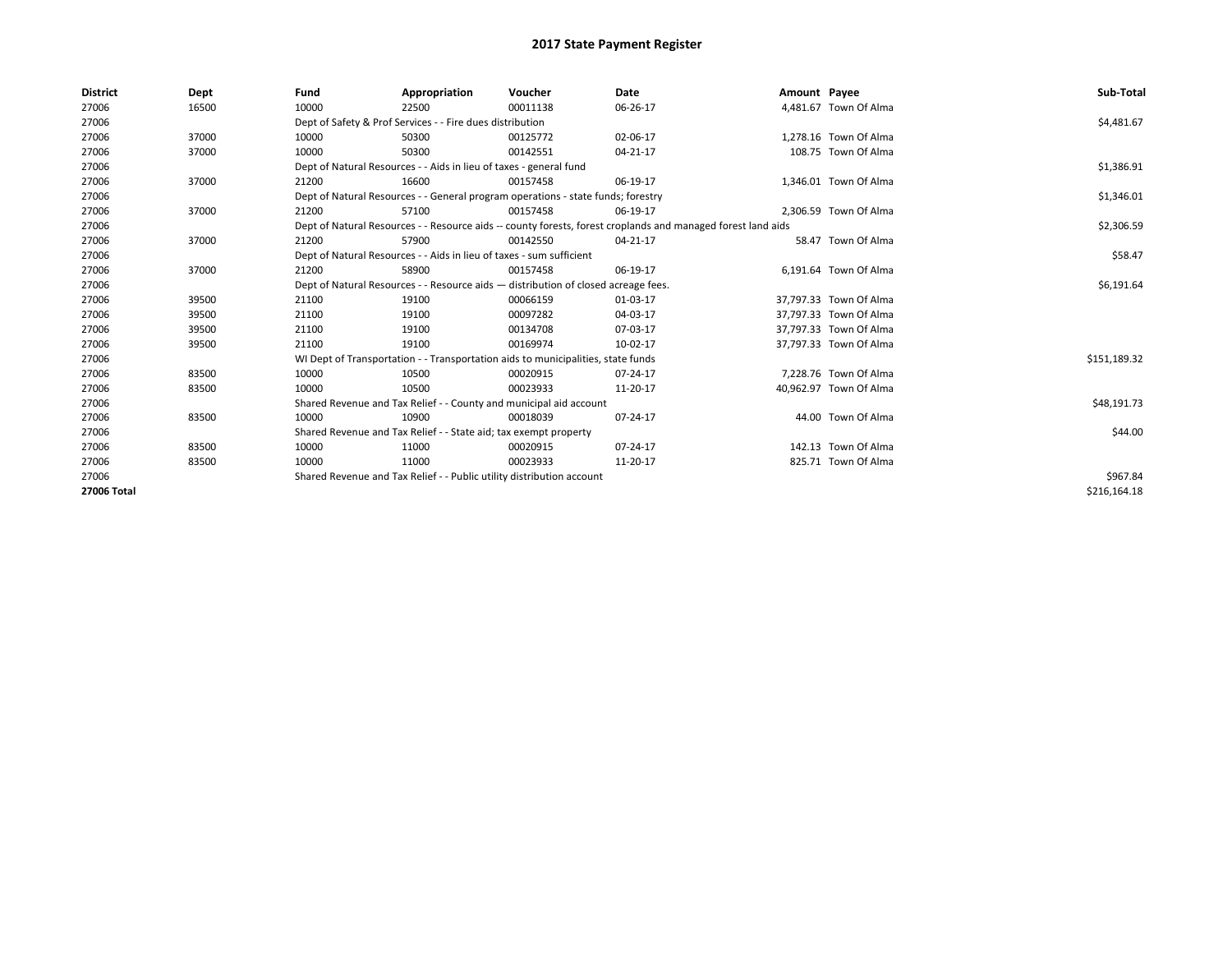| <b>District</b> | Dept  | Fund  | Appropriation                                                                      | Voucher  | Date                                                                                                         | Amount Payee |                              | Sub-Total   |  |
|-----------------|-------|-------|------------------------------------------------------------------------------------|----------|--------------------------------------------------------------------------------------------------------------|--------------|------------------------------|-------------|--|
| 27008           | 16500 | 10000 | 22500                                                                              | 00011139 | 06-26-17                                                                                                     |              | 678.92 Town Of Bear Bluff    |             |  |
| 27008           |       |       | Dept of Safety & Prof Services - - Fire dues distribution                          |          |                                                                                                              |              |                              | \$678.92    |  |
| 27008           | 37000 | 10000 | 50300                                                                              | 00125905 | 02-06-17                                                                                                     |              | 572.77 Town Of Bear Bluff    |             |  |
| 27008           |       |       | Dept of Natural Resources - - Aids in lieu of taxes - general fund                 |          |                                                                                                              |              |                              |             |  |
| 27008           | 37000 | 21200 | 16600                                                                              | 00157459 | 06-19-17                                                                                                     |              | 197.24 Town Of Bear Bluff    |             |  |
| 27008           |       |       | Dept of Natural Resources - - General program operations - state funds; forestry   |          | \$197.24                                                                                                     |              |                              |             |  |
| 27008           | 37000 | 21200 | 57100                                                                              | 00157459 | 06-19-17                                                                                                     |              | 2,911.29 Town Of Bear Bluff  |             |  |
| 27008           |       |       |                                                                                    |          | Dept of Natural Resources - - Resource aids -- county forests, forest croplands and managed forest land aids |              |                              | \$2,911.29  |  |
| 27008           | 37000 | 21200 | 57900                                                                              | 00142904 | 04-21-17                                                                                                     |              | 371.45 Town Of Bear Bluff    |             |  |
| 27008           |       |       | Dept of Natural Resources - - Aids in lieu of taxes - sum sufficient               |          |                                                                                                              |              |                              | \$371.45    |  |
| 27008           | 37000 | 21200 | 58900                                                                              | 00157459 | 06-19-17                                                                                                     |              | 907.29 Town Of Bear Bluff    |             |  |
| 27008           |       |       | Dept of Natural Resources - - Resource aids - distribution of closed acreage fees. |          |                                                                                                              |              |                              | \$907.29    |  |
| 27008           | 39500 | 21100 | 19100                                                                              | 00066160 | 01-03-17                                                                                                     |              | 20,952.03 Town Of Bear Bluff |             |  |
| 27008           | 39500 | 21100 | 19100                                                                              | 00097283 | 04-03-17                                                                                                     |              | 20,952.03 Town Of Bear Bluff |             |  |
| 27008           | 39500 | 21100 | 19100                                                                              | 00134709 | 07-03-17                                                                                                     |              | 20,952.03 Town Of Bear Bluff |             |  |
| 27008           | 39500 | 21100 | 19100                                                                              | 00169975 | 10-02-17                                                                                                     |              | 20,952.03 Town Of Bear Bluff |             |  |
| 27008           |       |       | WI Dept of Transportation - - Transportation aids to municipalities, state funds   |          |                                                                                                              |              |                              | \$83,808.12 |  |
| 27008           | 83500 | 10000 | 10500                                                                              | 00020916 | 07-24-17                                                                                                     |              | 398.99 Town Of Bear Bluff    |             |  |
| 27008           | 83500 | 10000 | 10500                                                                              | 00023934 | 11-20-17                                                                                                     |              | 2.260.92 Town Of Bear Bluff  |             |  |
| 27008           |       |       | Shared Revenue and Tax Relief - - County and municipal aid account                 |          |                                                                                                              |              |                              | \$2,659.91  |  |
| 27008 Total     |       |       |                                                                                    |          |                                                                                                              |              |                              | \$92,106.99 |  |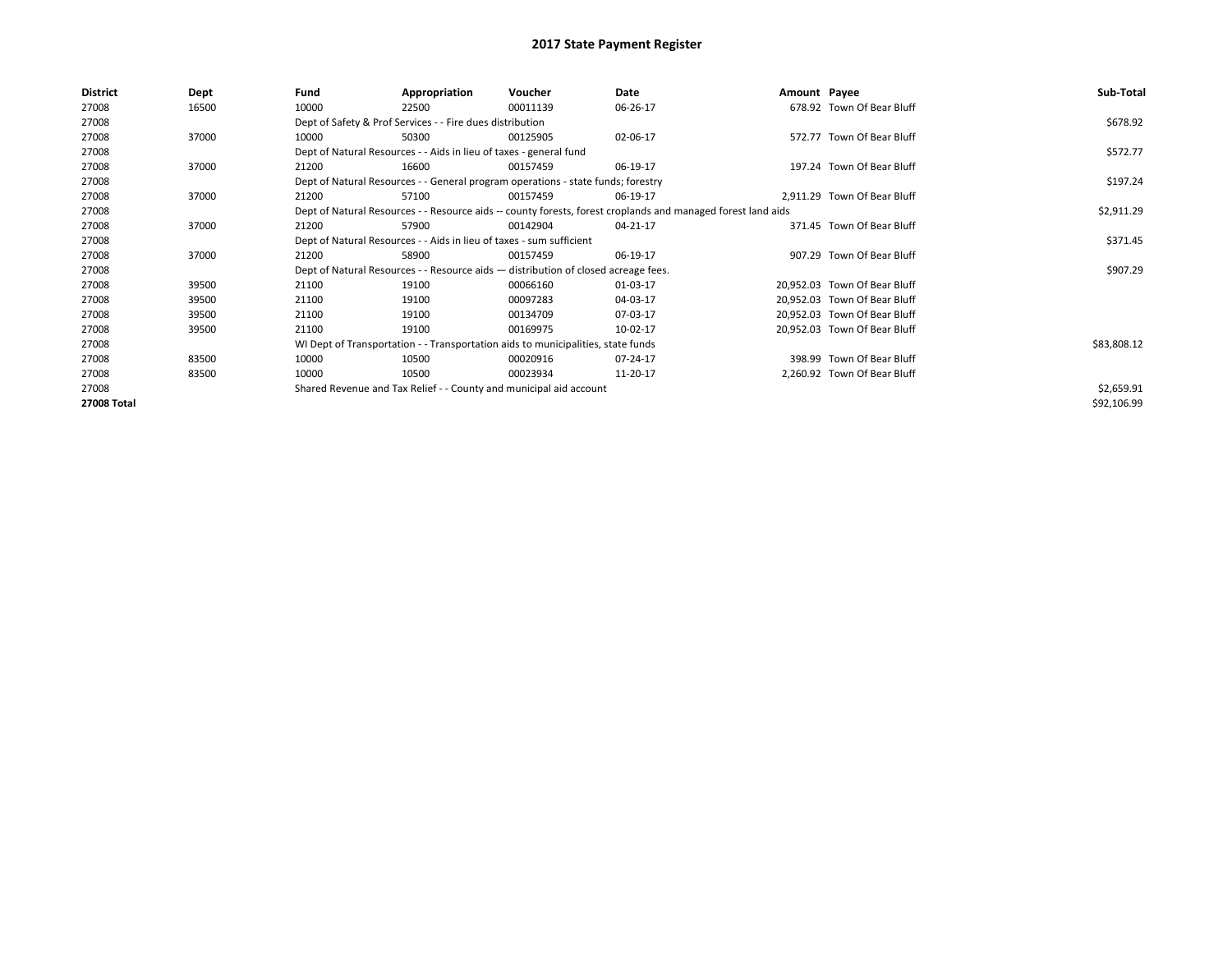| <b>District</b> | Dept  | Fund  | Appropriation                                                                                                | Voucher  | Date           | Amount Payee |                             | Sub-Total    |
|-----------------|-------|-------|--------------------------------------------------------------------------------------------------------------|----------|----------------|--------------|-----------------------------|--------------|
| 27010           | 16500 | 10000 | 22500                                                                                                        | 00011140 | 06-26-17       |              | 4,052.18 Town of Brockway   |              |
| 27010           |       |       | Dept of Safety & Prof Services - - Fire dues distribution                                                    |          |                |              |                             | \$4,052.18   |
| 27010           | 37000 | 10000 | 50300                                                                                                        | 00126296 | 02-06-17       |              | 5,621.75 Town of Brockway   |              |
| 27010           | 37000 | 10000 | 50300                                                                                                        | 00126297 | 02-06-17       |              | 3,663.22 Town of Brockway   |              |
| 27010           |       |       | Dept of Natural Resources - - Aids in lieu of taxes - general fund                                           |          |                |              |                             | \$9,284.97   |
| 27010           | 37000 | 21200 | 16600                                                                                                        | 00157460 | 06-19-17       |              | 244.60 Town of Brockway     |              |
| 27010           |       |       | Dept of Natural Resources - - General program operations - state funds; forestry                             |          |                |              |                             | \$244.60     |
| 27010           | 37000 | 21200 | 57100                                                                                                        | 00157460 | 06-19-17       |              | 5,008.89 Town of Brockway   |              |
| 27010           |       |       | Dept of Natural Resources - - Resource aids -- county forests, forest croplands and managed forest land aids |          |                |              |                             | \$5,008.89   |
| 27010           | 37000 | 21200 | 57900                                                                                                        | 00143973 | 04-21-17       |              | 2,821.86 Town of Brockway   |              |
| 27010           |       |       | Dept of Natural Resources - - Aids in lieu of taxes - sum sufficient                                         |          |                |              |                             | \$2,821.86   |
| 27010           | 37000 | 21200 | 58900                                                                                                        | 00157460 | 06-19-17       |              | 1,125.15 Town of Brockway   |              |
| 27010           |       |       | Dept of Natural Resources - - Resource aids - distribution of closed acreage fees.                           |          |                |              |                             | \$1,125.15   |
| 27010           | 39500 | 21100 | 19100                                                                                                        | 00066161 | 01-03-17       |              | 25,950.57 Town of Brockway  |              |
| 27010           | 39500 | 21100 | 19100                                                                                                        | 00097284 | 04-03-17       |              | 25,950.57 Town of Brockway  |              |
| 27010           | 39500 | 21100 | 19100                                                                                                        | 00134710 | 07-03-17       |              | 25,950.57 Town of Brockway  |              |
| 27010           | 39500 | 21100 | 19100                                                                                                        | 00169976 | 10-02-17       |              | 25,950.57 Town of Brockway  |              |
| 27010           |       |       | WI Dept of Transportation - - Transportation aids to municipalities, state funds                             |          |                |              |                             | \$103,802.28 |
| 27010           | 39500 | 21100 | 36500                                                                                                        | 00084687 | 02-10-17       |              | 90.00 Town of Brockway      |              |
| 27010           | 39500 | 21100 | 36500                                                                                                        | 00084690 | $02 - 10 - 17$ |              | 271.00 Town of Brockway     |              |
| 27010           | 39500 | 21100 | 36500                                                                                                        | 00084700 | $02 - 10 - 17$ |              | 280.00 Town of Brockway     |              |
| 27010           | 39500 | 21100 | 36500                                                                                                        | 00139155 | 06-30-17       |              | 190.00 Town of Brockway     |              |
| 27010           | 39500 | 21100 | 36500                                                                                                        | 00144225 | 07-21-17       |              | 145.00 Town of Brockway     |              |
| 27010           | 39500 | 21100 | 36500                                                                                                        | 00186652 | 11-01-17       |              | 275.00 Town of Brockway     |              |
| 27010           | 39500 | 21100 | 36500                                                                                                        | 00196926 | 11-30-17       |              | 320.00 Town of Brockway     |              |
| 27010           |       |       | WI Dept of Transportation - - Highway system management and operations, state funds                          |          |                |              |                             | \$1,571.00   |
| 27010           | 50500 | 10000 | 17400                                                                                                        | 00064548 | 11-16-17       |              | 15,684.00 Town of Brockway  |              |
| 27010           |       |       | Department of Administration - - High-voltage transmission line annual impact fee distributions              |          |                |              |                             | \$15,684.00  |
| 27010           | 50500 | 10000 | 17500                                                                                                        | 00064548 | 11-16-17       |              | 313,680.00 Town of Brockway |              |
| 27010           |       |       | Department of Administration - - High-voltage transmission line environmental impact fee distributions       |          |                |              |                             | \$313,680.00 |
| 27010           | 83500 | 10000 | 10500                                                                                                        | 00020917 | 07-24-17       |              | 14,511.29 Town of Brockway  |              |
| 27010           | 83500 | 10000 | 10500                                                                                                        | 00023935 | 11-20-17       |              | 82,230.65 Town of Brockway  |              |
| 27010           |       |       | Shared Revenue and Tax Relief - - County and municipal aid account                                           |          |                |              |                             | \$96,741.94  |
| 27010           | 83500 | 10000 | 10900                                                                                                        | 00018040 | 07-24-17       |              | 1,517.00 Town of Brockway   |              |
| 27010           |       |       | Shared Revenue and Tax Relief - - State aid; tax exempt property                                             |          |                |              |                             | \$1,517.00   |
| 27010           | 83500 | 10000 | 11000                                                                                                        | 00020917 | 07-24-17       |              | 1,101.54 Town of Brockway   |              |
| 27010           | 83500 | 10000 | 11000                                                                                                        | 00023935 | 11-20-17       |              | 6,301.46 Town of Brockway   |              |
| 27010           |       |       | Shared Revenue and Tax Relief - - Public utility distribution account                                        |          |                |              |                             | \$7,403.00   |
| 27010           | 83500 | 10000 | 50100                                                                                                        | 00015269 | 01-31-17       |              | 939.48 Town of Brockway     |              |
| 27010           |       |       | Shared Revenue and Tax Relief - - Payments for municipal services                                            |          |                |              |                             | \$939.48     |
| 27010           | 83500 | 52100 | 36300                                                                                                        | 00015826 | 03-27-17       |              | 4,313.72 Town of Brockway   |              |
| 27010           |       |       | Shared Revenue and Tax Relief - - Lottery and gaming credit                                                  |          |                |              |                             | \$4,313.72   |
| 27010 Total     |       |       |                                                                                                              |          |                |              |                             | \$568,190.07 |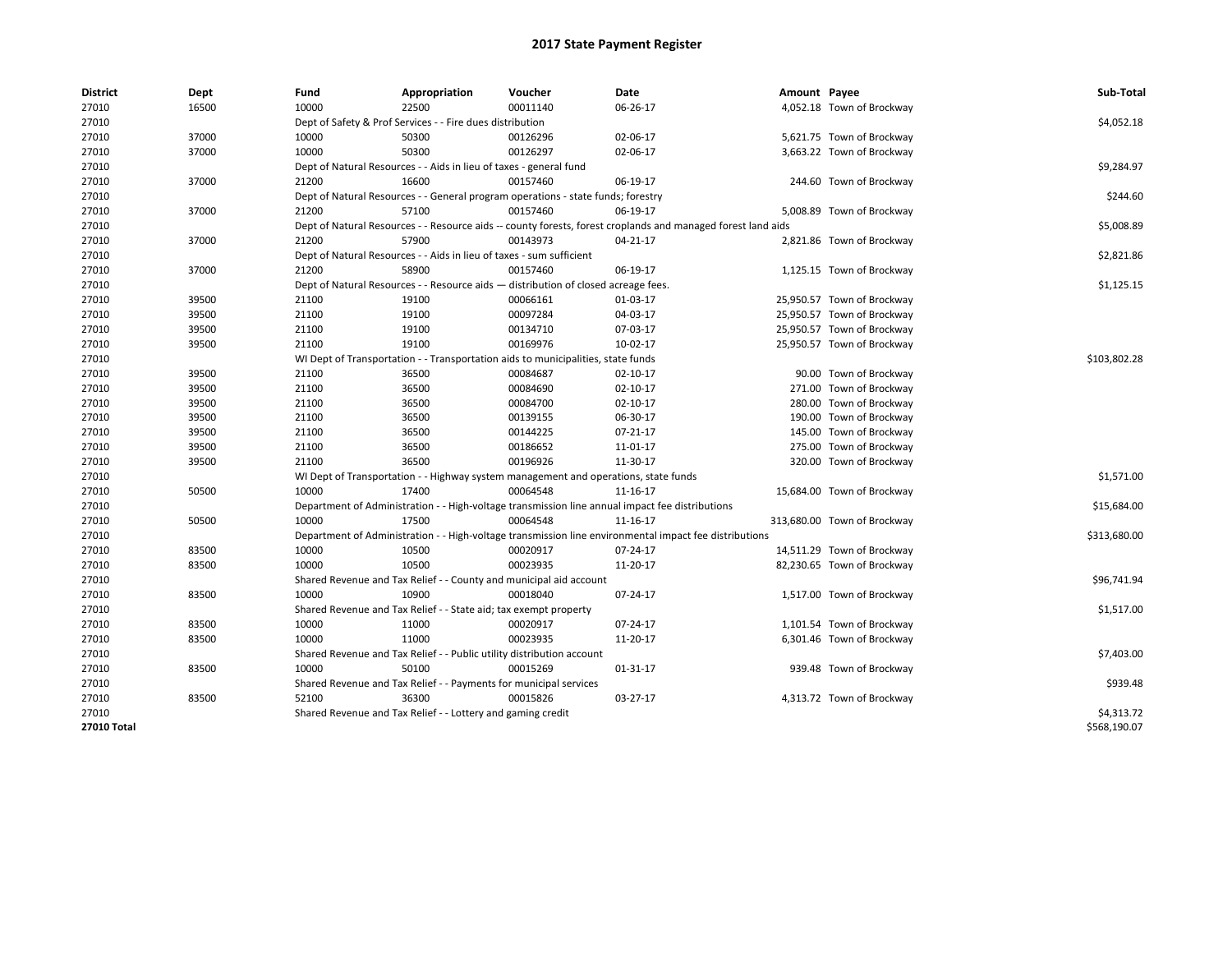| <b>District</b> | Dept  | Fund  | Appropriation                                                                                                | Voucher  | Date       | Amount Payee |                              | Sub-Total    |  |  |
|-----------------|-------|-------|--------------------------------------------------------------------------------------------------------------|----------|------------|--------------|------------------------------|--------------|--|--|
| 27012           | 16500 | 10000 | 22500                                                                                                        | 00011141 | 06-26-17   |              | 888.08 Town Of City Point    |              |  |  |
| 27012           |       |       | Dept of Safety & Prof Services - - Fire dues distribution                                                    |          |            |              |                              | \$888.08     |  |  |
| 27012           | 37000 | 21200 | 16600                                                                                                        | 00157461 | 06-19-17   |              | 1,125.50 Town Of City Point  |              |  |  |
| 27012           |       |       | Dept of Natural Resources - - General program operations - state funds; forestry                             |          |            |              |                              | \$1,125.50   |  |  |
| 27012           | 37000 | 21200 | 57100                                                                                                        | 00157461 | 06-19-17   |              | 11,373.49 Town Of City Point |              |  |  |
| 27012           |       |       | Dept of Natural Resources - - Resource aids -- county forests, forest croplands and managed forest land aids |          |            |              |                              |              |  |  |
| 27012           | 37000 | 21200 | 57900                                                                                                        | 00142642 | 04-21-17   |              | 1,003.20 Town Of City Point  |              |  |  |
| 27012           |       |       | Dept of Natural Resources - - Aids in lieu of taxes - sum sufficient                                         |          |            |              |                              | \$1,003.20   |  |  |
| 27012           | 37000 | 21200 | 58900                                                                                                        | 00157461 | 06-19-17   |              | 5,177.29 Town Of City Point  |              |  |  |
| 27012           |       |       | Dept of Natural Resources - - Resource aids - distribution of closed acreage fees.                           |          | \$5,177.29 |              |                              |              |  |  |
| 27012           | 39500 | 21100 | 19100                                                                                                        | 00066162 | 01-03-17   |              | 24,876.24 Town Of City Point |              |  |  |
| 27012           | 39500 | 21100 | 19100                                                                                                        | 00097285 | 04-03-17   |              | 24,876.24 Town Of City Point |              |  |  |
| 27012           | 39500 | 21100 | 19100                                                                                                        | 00134711 | 07-03-17   |              | 24,876.24 Town Of City Point |              |  |  |
| 27012           | 39500 | 21100 | 19100                                                                                                        | 00169977 | 10-02-17   |              | 24,876.25 Town Of City Point |              |  |  |
| 27012           |       |       | WI Dept of Transportation - - Transportation aids to municipalities, state funds                             |          |            |              |                              | \$99,504.97  |  |  |
| 27012           | 39500 | 21100 | 36500                                                                                                        | 00126368 | 06-08-17   |              | 347.50 Town Of City Point    |              |  |  |
| 27012           |       |       | WI Dept of Transportation - - Highway system management and operations, state funds                          |          |            |              |                              | \$347.50     |  |  |
| 27012           | 83500 | 10000 | 10500                                                                                                        | 00020918 | 07-24-17   |              | 1,118.70 Town Of City Point  |              |  |  |
| 27012           | 83500 | 10000 | 10500                                                                                                        | 00023936 | 11-20-17   |              | 6,339.28 Town Of City Point  |              |  |  |
| 27012           |       |       | Shared Revenue and Tax Relief - - County and municipal aid account                                           |          |            |              |                              | \$7,457.98   |  |  |
| 27012           | 83500 | 10000 | 10900                                                                                                        | 00018041 | 07-24-17   |              | 2.00 Town Of City Point      |              |  |  |
| 27012           |       |       | Shared Revenue and Tax Relief - - State aid; tax exempt property                                             |          |            |              |                              | \$2.00       |  |  |
| 27012           | 83500 | 10000 | 11000                                                                                                        | 00020918 | 07-24-17   |              | 113.23 Town Of City Point    |              |  |  |
| 27012           | 83500 | 10000 | 11000                                                                                                        | 00023936 | 11-20-17   |              | 657.86 Town Of City Point    |              |  |  |
| 27012           |       |       | Shared Revenue and Tax Relief - - Public utility distribution account                                        |          |            |              |                              |              |  |  |
| 27012 Total     |       |       |                                                                                                              |          |            |              |                              | \$127,651.10 |  |  |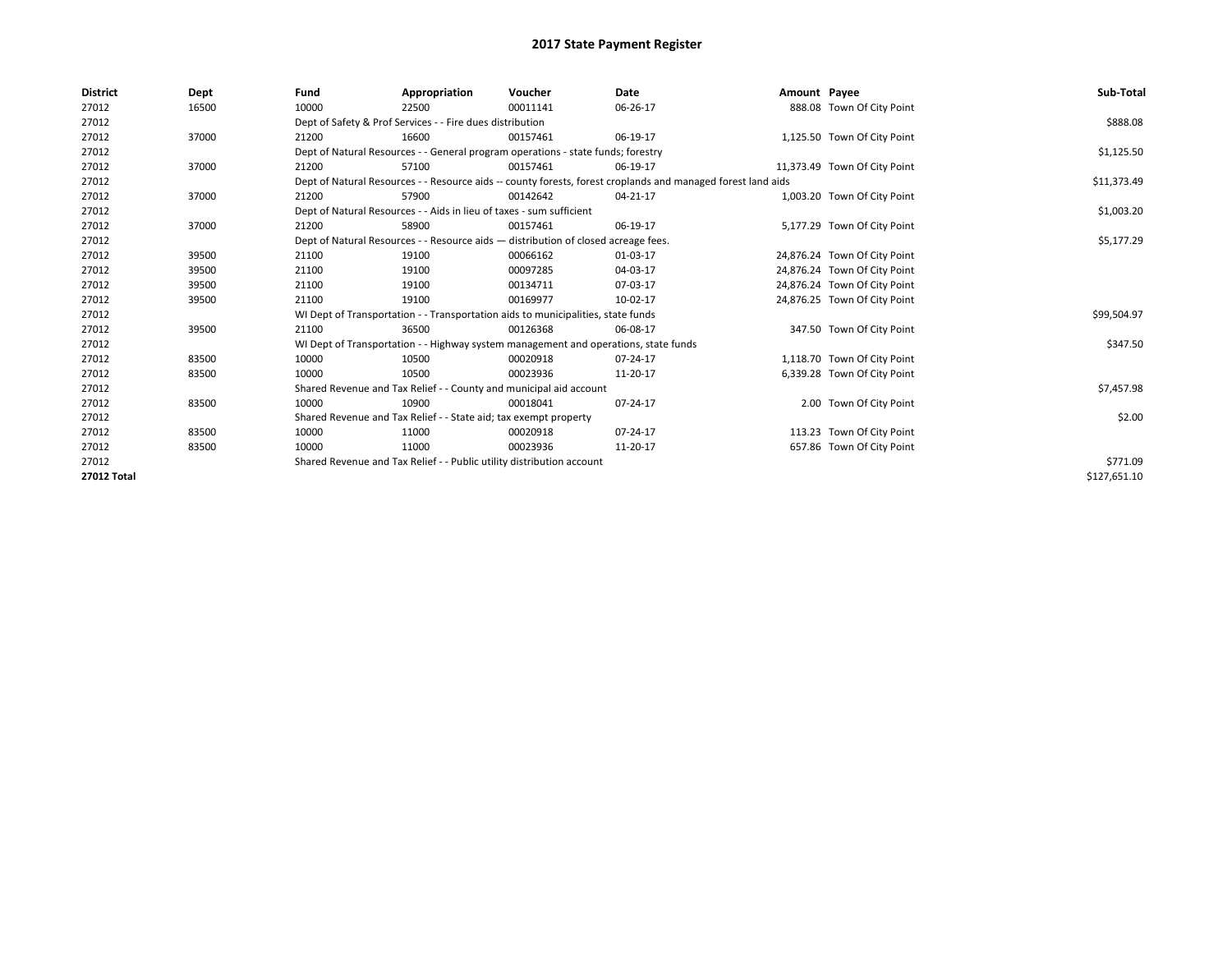| <b>District</b> | Dept  | Fund                                                                               | Appropriation                                                                                                | Voucher    | Date     | Amount Payee |                             | Sub-Total    |  |
|-----------------|-------|------------------------------------------------------------------------------------|--------------------------------------------------------------------------------------------------------------|------------|----------|--------------|-----------------------------|--------------|--|
| 27014           | 16500 | 10000                                                                              | 22500                                                                                                        | 00011142   | 06-26-17 |              | 1,315.50 Town Of Cleveland  |              |  |
| 27014           |       |                                                                                    | Dept of Safety & Prof Services - - Fire dues distribution                                                    |            |          |              |                             | \$1,315.50   |  |
| 27014           | 37000 | 10000                                                                              | 50300                                                                                                        | 00125893   | 02-06-17 |              | 8.535.54 Town Of Cleveland  |              |  |
| 27014           | 37000 | 10000                                                                              | 50300                                                                                                        | 00142865   | 04-21-17 |              | 19.70 Town Of Cleveland     |              |  |
| 27014           | 37000 | 10000                                                                              | 50300                                                                                                        | 00142866   | 04-21-17 |              | 275.73 Town Of Cleveland    |              |  |
| 27014           |       | Dept of Natural Resources - - Aids in lieu of taxes - general fund                 |                                                                                                              |            |          |              |                             | \$8,830.97   |  |
| 27014           | 37000 | 21200                                                                              | 16600                                                                                                        | 00157462   | 06-19-17 |              | 1,490.49 Town Of Cleveland  |              |  |
| 27014           |       |                                                                                    | Dept of Natural Resources - - General program operations - state funds; forestry                             |            |          |              |                             | \$1,490.49   |  |
| 27014           | 37000 | 21200                                                                              | 57100                                                                                                        | 00157462   | 06-19-17 |              | 682.17 Town Of Cleveland    |              |  |
| 27014           |       |                                                                                    | Dept of Natural Resources - - Resource aids -- county forests, forest croplands and managed forest land aids |            |          |              |                             |              |  |
| 27014           | 37000 | 21200                                                                              | 57900                                                                                                        | 00142867   | 04-21-17 |              | 6.37 Town Of Cleveland      |              |  |
| 27014           |       |                                                                                    | Dept of Natural Resources - - Aids in lieu of taxes - sum sufficient                                         |            |          |              |                             | \$6.37       |  |
| 27014           | 37000 | 21200                                                                              | 58900                                                                                                        | 00157462   | 06-19-17 |              | 6,856.27 Town Of Cleveland  |              |  |
| 27014           |       | Dept of Natural Resources - - Resource aids - distribution of closed acreage fees. |                                                                                                              | \$6,856.27 |          |              |                             |              |  |
| 27014           | 39500 | 21100                                                                              | 19100                                                                                                        | 00066163   | 01-03-17 |              | 27,717.67 Town Of Cleveland |              |  |
| 27014           | 39500 | 21100                                                                              | 19100                                                                                                        | 00097286   | 04-03-17 |              | 27.717.67 Town Of Cleveland |              |  |
| 27014           | 39500 | 21100                                                                              | 19100                                                                                                        | 00134712   | 07-03-17 |              | 27,717.67 Town Of Cleveland |              |  |
| 27014           | 39500 | 21100                                                                              | 19100                                                                                                        | 00169978   | 10-02-17 |              | 27,717.69 Town Of Cleveland |              |  |
| 27014           |       |                                                                                    | WI Dept of Transportation - - Transportation aids to municipalities, state funds                             |            |          |              |                             | \$110,870.70 |  |
| 27014           | 39500 | 21100                                                                              | 27800                                                                                                        | 00133466   | 06-27-17 |              | 30,000.00 Town Of Cleveland |              |  |
| 27014           |       |                                                                                    | WI Dept of Transportation - - Local roads improvement program, state funds                                   |            |          |              |                             | \$30,000.00  |  |
| 27014           | 83500 | 10000                                                                              | 10500                                                                                                        | 00020919   | 07-24-17 |              | 5.369.82 Town Of Cleveland  |              |  |
| 27014           | 83500 | 10000                                                                              | 10500                                                                                                        | 00023937   | 11-20-17 |              | 30,429.01 Town Of Cleveland |              |  |
| 27014           |       |                                                                                    | Shared Revenue and Tax Relief - - County and municipal aid account                                           |            |          |              |                             | \$35,798.83  |  |
| 27014           | 83500 | 10000                                                                              | 10900                                                                                                        | 00018042   | 07-24-17 |              | 22.00 Town Of Cleveland     |              |  |
| 27014           |       |                                                                                    | Shared Revenue and Tax Relief - - State aid; tax exempt property                                             |            |          |              |                             | \$22.00      |  |
| 27014           | 83500 | 10000                                                                              | 11000                                                                                                        | 00020919   | 07-24-17 |              | 111.54 Town Of Cleveland    |              |  |
| 27014           | 83500 | 10000                                                                              | 11000                                                                                                        | 00023937   | 11-20-17 |              | 647.97 Town Of Cleveland    |              |  |
| 27014           |       |                                                                                    | Shared Revenue and Tax Relief - - Public utility distribution account                                        |            |          |              |                             | \$759.51     |  |
| 27014 Total     |       |                                                                                    |                                                                                                              |            |          |              |                             | \$196,632.81 |  |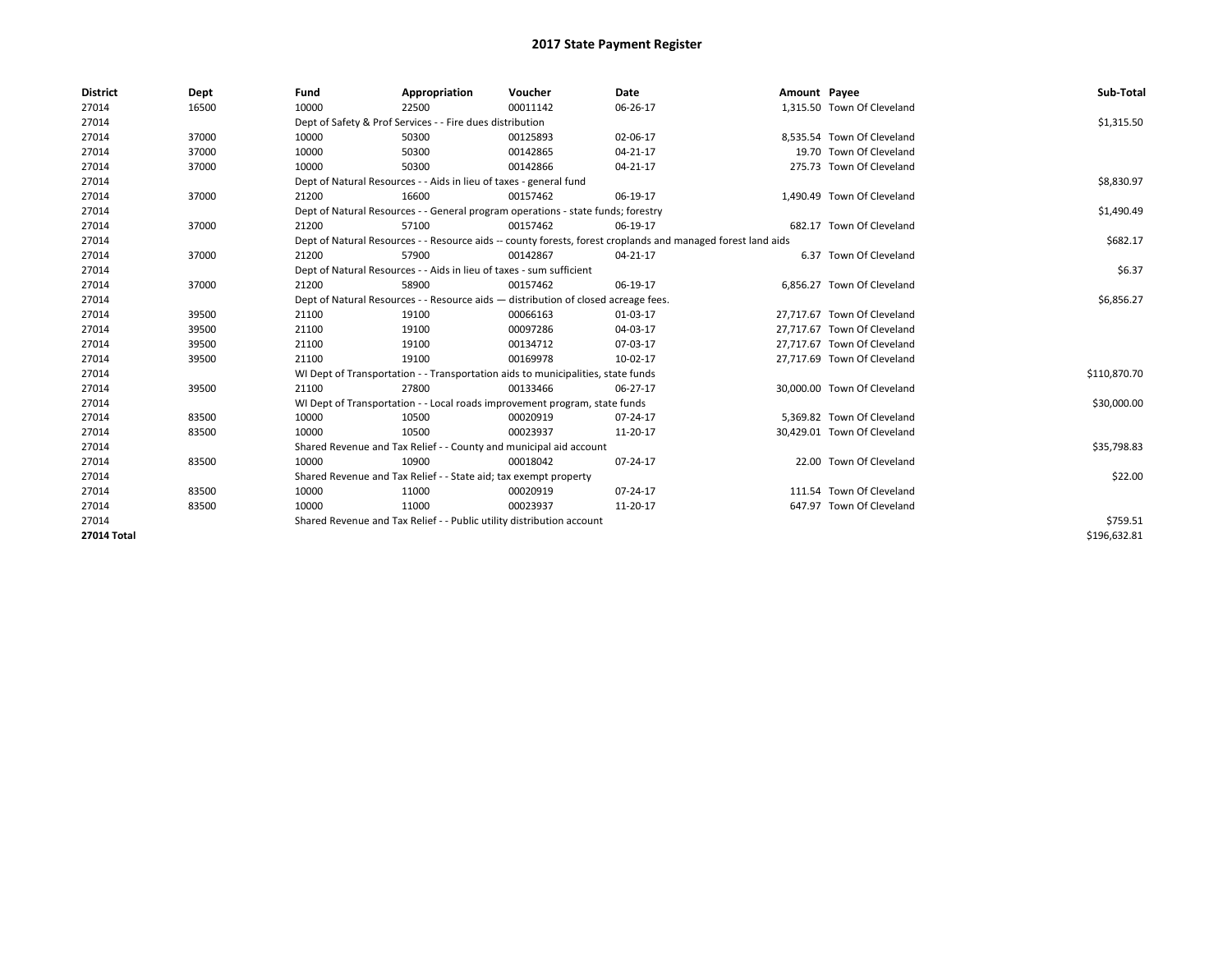| <b>District</b>    | Dept  | Fund  | Appropriation                                                                      | Voucher  | Date                                                                                                         | Amount Payee |                          | Sub-Total    |  |  |
|--------------------|-------|-------|------------------------------------------------------------------------------------|----------|--------------------------------------------------------------------------------------------------------------|--------------|--------------------------|--------------|--|--|
| 27016              | 16500 | 10000 | 22500                                                                              | 00011143 | 06-26-17                                                                                                     |              | 3,008.67 Town Of Curran  |              |  |  |
| 27016              |       |       | Dept of Safety & Prof Services - - Fire dues distribution                          |          |                                                                                                              |              |                          | \$3,008.67   |  |  |
| 27016              | 37000 | 21200 | 16600                                                                              | 00157463 | 06-19-17                                                                                                     |              | 825.32 Town Of Curran    |              |  |  |
| 27016              |       |       | Dept of Natural Resources - - General program operations - state funds; forestry   |          |                                                                                                              |              |                          | \$825.32     |  |  |
| 27016              | 37000 | 21200 | 57100                                                                              | 00157463 | 06-19-17                                                                                                     |              | 377.74 Town Of Curran    |              |  |  |
| 27016              |       |       |                                                                                    |          | Dept of Natural Resources - - Resource aids -- county forests, forest croplands and managed forest land aids |              |                          | \$377.74     |  |  |
| 27016              | 37000 | 21200 | 57900                                                                              | 00142574 | 04-21-17                                                                                                     |              | 26.77 Town Of Curran     |              |  |  |
| 27016              |       |       | Dept of Natural Resources - - Aids in lieu of taxes - sum sufficient               |          |                                                                                                              |              |                          | \$26.77      |  |  |
| 27016              | 37000 | 21200 | 58900                                                                              | 00157463 | 06-19-17                                                                                                     |              | 3,796.49 Town Of Curran  |              |  |  |
| 27016              |       |       | Dept of Natural Resources - - Resource aids - distribution of closed acreage fees. |          | \$3,796.49                                                                                                   |              |                          |              |  |  |
| 27016              | 39500 | 21100 | 19100                                                                              | 00066164 | 01-03-17                                                                                                     |              | 20.891.47 Town Of Curran |              |  |  |
| 27016              | 39500 | 21100 | 19100                                                                              | 00097287 | 04-03-17                                                                                                     |              | 20.891.47 Town Of Curran |              |  |  |
| 27016              | 39500 | 21100 | 19100                                                                              | 00134713 | 07-03-17                                                                                                     |              | 20,891.47 Town Of Curran |              |  |  |
| 27016              | 39500 | 21100 | 19100                                                                              | 00169979 | 10-02-17                                                                                                     |              | 20,891.49 Town Of Curran |              |  |  |
| 27016              |       |       | WI Dept of Transportation - - Transportation aids to municipalities, state funds   |          |                                                                                                              |              |                          | \$83,565.90  |  |  |
| 27016              | 39500 | 21100 | 27800                                                                              | 00201335 | 12-14-17                                                                                                     |              | 83.017.97 Town Of Curran |              |  |  |
| 27016              |       |       | WI Dept of Transportation - - Local roads improvement program, state funds         |          |                                                                                                              |              |                          | \$83,017.97  |  |  |
| 27016              | 83500 | 10000 | 10500                                                                              | 00020920 | 07-24-17                                                                                                     |              | 4,179.92 Town Of Curran  |              |  |  |
| 27016              | 83500 | 10000 | 10500                                                                              | 00023938 | 11-20-17                                                                                                     |              | 23,686.22 Town Of Curran |              |  |  |
| 27016              |       |       | Shared Revenue and Tax Relief - - County and municipal aid account                 |          |                                                                                                              |              |                          | \$27,866.14  |  |  |
| 27016              | 83500 | 10000 | 10900                                                                              | 00018043 | 07-24-17                                                                                                     |              | 6.00 Town Of Curran      |              |  |  |
| 27016              |       |       | Shared Revenue and Tax Relief - - State aid; tax exempt property                   |          |                                                                                                              |              |                          | \$6.00       |  |  |
| 27016              | 83500 | 10000 | 11000                                                                              | 00020920 | 07-24-17                                                                                                     |              | 506.07 Town Of Curran    |              |  |  |
| 27016              | 83500 | 10000 | 11000                                                                              | 00023938 | 11-20-17                                                                                                     |              | 2,940.09 Town Of Curran  |              |  |  |
| 27016              |       |       | Shared Revenue and Tax Relief - - Public utility distribution account              |          |                                                                                                              |              |                          |              |  |  |
| <b>27016 Total</b> |       |       |                                                                                    |          |                                                                                                              |              |                          | \$205,937.16 |  |  |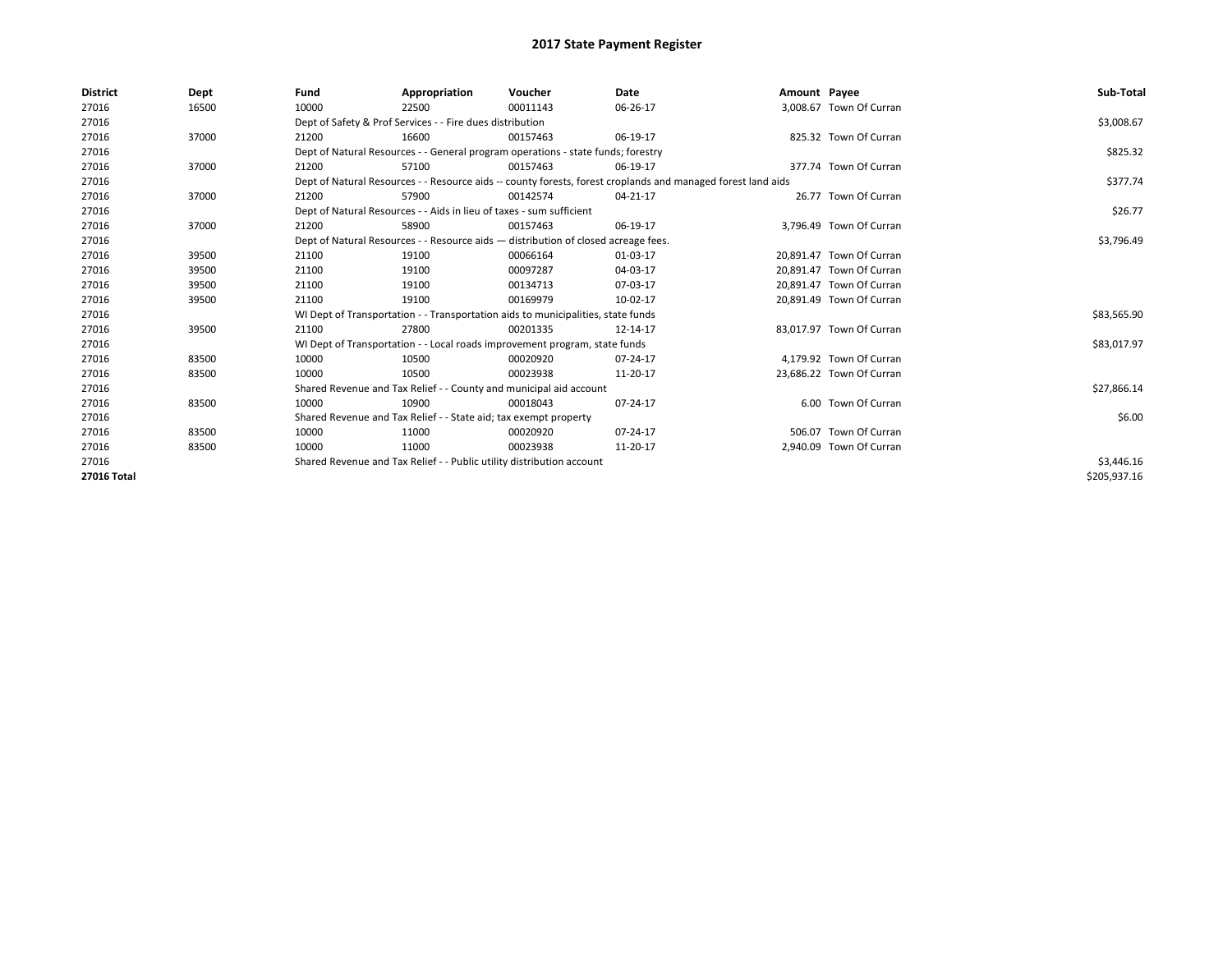| <b>District</b> | Dept  | Fund  | Appropriation                                                                      | Voucher  | Date                                                                                                         | Amount Payee |                            | Sub-Total    |  |  |
|-----------------|-------|-------|------------------------------------------------------------------------------------|----------|--------------------------------------------------------------------------------------------------------------|--------------|----------------------------|--------------|--|--|
| 27018           | 16500 | 10000 | 22500                                                                              | 00011144 | 06-26-17                                                                                                     |              | 1,265.09 Town Of Franklin  |              |  |  |
| 27018           |       |       | Dept of Safety & Prof Services - - Fire dues distribution                          |          |                                                                                                              |              |                            | \$1,265.09   |  |  |
| 27018           | 37000 | 10000 | 50300                                                                              | 00144126 | 04-21-17                                                                                                     |              | 20.92 Town Of Franklin     |              |  |  |
| 27018           |       |       | Dept of Natural Resources - - Aids in lieu of taxes - general fund                 |          |                                                                                                              |              |                            | \$20.92      |  |  |
| 27018           | 37000 | 21200 | 16600                                                                              | 00157464 | 06-19-17                                                                                                     |              | 1,120.49 Town Of Franklin  |              |  |  |
| 27018           |       |       | Dept of Natural Resources - - General program operations - state funds; forestry   |          |                                                                                                              |              |                            | \$1,120.49   |  |  |
| 27018           | 37000 | 21200 | 57100                                                                              | 00157464 | 06-19-17                                                                                                     |              | 512.83 Town Of Franklin    |              |  |  |
| 27018           |       |       |                                                                                    |          | Dept of Natural Resources - - Resource aids -- county forests, forest croplands and managed forest land aids |              |                            | \$512.83     |  |  |
| 27018           | 37000 | 21200 | 57900                                                                              | 00144127 | 04-21-17                                                                                                     |              | 164.24 Town Of Franklin    |              |  |  |
| 27018           |       |       | Dept of Natural Resources - - Aids in lieu of taxes - sum sufficient               |          | \$164.24                                                                                                     |              |                            |              |  |  |
| 27018           | 37000 | 21200 | 58900                                                                              | 00157464 | 06-19-17                                                                                                     |              | 5.154.27 Town Of Franklin  |              |  |  |
| 27018           |       |       | Dept of Natural Resources - - Resource aids - distribution of closed acreage fees. |          | \$5,154.27                                                                                                   |              |                            |              |  |  |
| 27018           | 39500 | 21100 | 19100                                                                              | 00066165 | 01-03-17                                                                                                     |              | 18.612.40 Town Of Franklin |              |  |  |
| 27018           | 39500 | 21100 | 19100                                                                              | 00097288 | 04-03-17                                                                                                     |              | 18.612.40 Town Of Franklin |              |  |  |
| 27018           | 39500 | 21100 | 19100                                                                              | 00134714 | 07-03-17                                                                                                     |              | 18,612.40 Town Of Franklin |              |  |  |
| 27018           | 39500 | 21100 | 19100                                                                              | 00169980 | 10-02-17                                                                                                     |              | 18,612.42 Town Of Franklin |              |  |  |
| 27018           |       |       | WI Dept of Transportation - - Transportation aids to municipalities, state funds   |          |                                                                                                              |              |                            | \$74,449.62  |  |  |
| 27018           | 83500 | 10000 | 10500                                                                              | 00023216 | 11-24-17                                                                                                     |              | 5,446.95 Town Of Franklin  |              |  |  |
| 27018           | 83500 | 10000 | 10500                                                                              | 00023939 | 11-20-17                                                                                                     |              | 30,866.04 Town Of Franklin |              |  |  |
| 27018           |       |       | Shared Revenue and Tax Relief - - County and municipal aid account                 |          |                                                                                                              |              |                            | \$36,312.99  |  |  |
| 27018           | 83500 | 10000 | 10900                                                                              | 00018044 | 07-24-17                                                                                                     |              | 6.00 Town Of Franklin      |              |  |  |
| 27018           |       |       | Shared Revenue and Tax Relief - - State aid; tax exempt property                   |          |                                                                                                              |              |                            | \$6.00       |  |  |
| 27018           | 83500 | 10000 | 11000                                                                              | 00023216 | 11-24-17                                                                                                     |              | 31.49 Town Of Franklin     |              |  |  |
| 27018           | 83500 | 10000 | 11000                                                                              | 00023939 | 11-20-17                                                                                                     |              | 182.98 Town Of Franklin    |              |  |  |
| 27018           |       |       | Shared Revenue and Tax Relief - - Public utility distribution account              |          |                                                                                                              |              |                            |              |  |  |
| 27018 Total     |       |       |                                                                                    |          |                                                                                                              |              |                            | \$119,220.92 |  |  |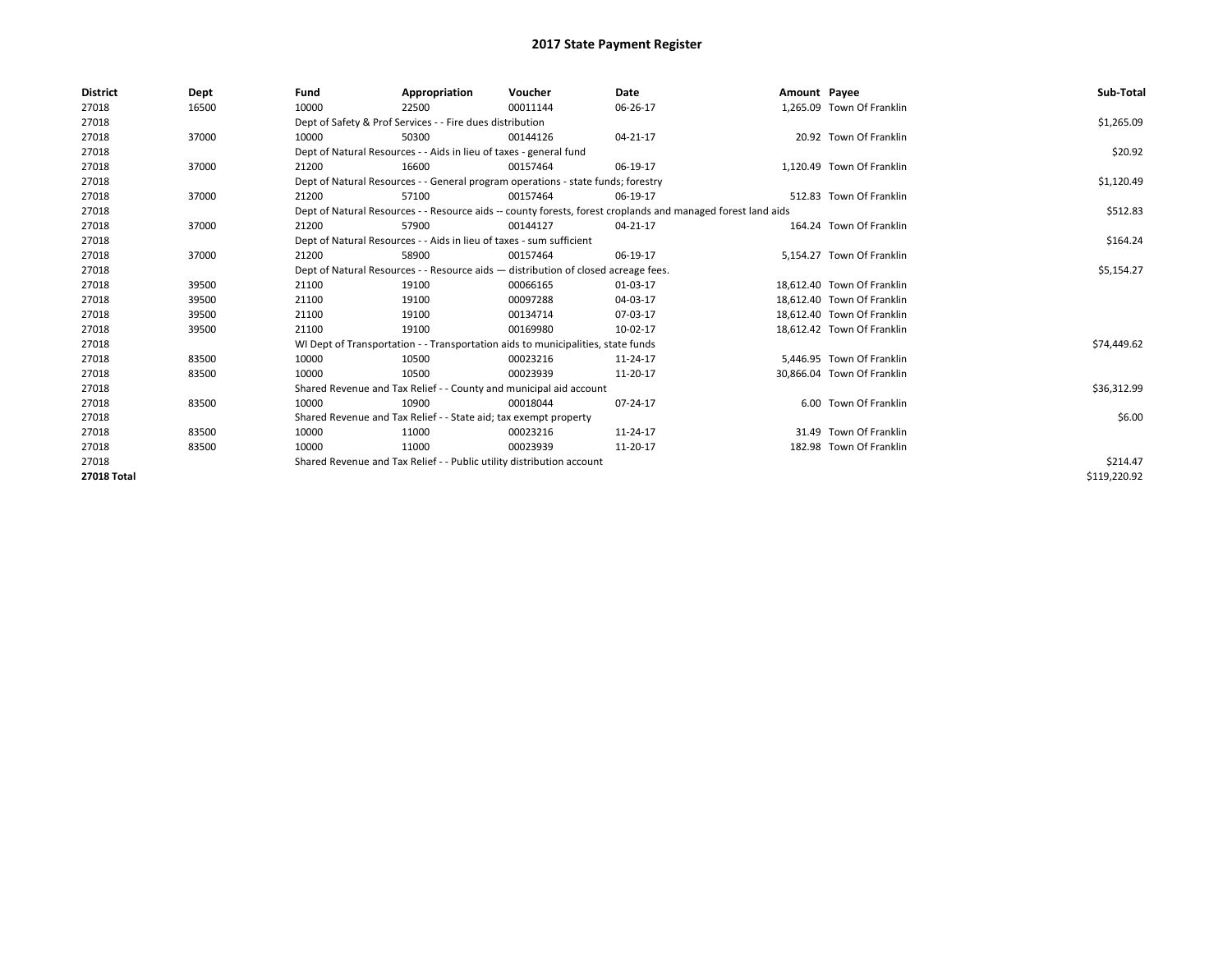| <b>District</b> | Dept  | Fund                                                                 | Appropriation                                                                                                | Voucher                                                                            | Date     | Amount Payee |                                 | Sub-Total    |  |  |
|-----------------|-------|----------------------------------------------------------------------|--------------------------------------------------------------------------------------------------------------|------------------------------------------------------------------------------------|----------|--------------|---------------------------------|--------------|--|--|
| 27020           | 16500 | 10000                                                                | 22500                                                                                                        | 00011145                                                                           | 06-26-17 |              | 1,205.36 Town Of Garden Valley  |              |  |  |
| 27020           |       |                                                                      | Dept of Safety & Prof Services - - Fire dues distribution                                                    |                                                                                    |          |              |                                 | \$1,205.36   |  |  |
| 27020           | 37000 | 10000                                                                | 50300                                                                                                        | 00126139                                                                           | 02-06-17 |              | 739.82 Town Of Garden Valley    |              |  |  |
| 27020           | 37000 | 10000                                                                | 50300                                                                                                        | 00143514                                                                           | 04-21-17 |              | 148.40 Town Of Garden Valley    |              |  |  |
| 27020           |       |                                                                      | Dept of Natural Resources - - Aids in lieu of taxes - general fund                                           |                                                                                    |          |              |                                 | \$888.22     |  |  |
| 27020           | 37000 | 21200                                                                | 16600                                                                                                        | 00157465                                                                           | 06-19-17 |              | 600.38 Town Of Garden Valley    |              |  |  |
| 27020           |       |                                                                      |                                                                                                              | Dept of Natural Resources - - General program operations - state funds; forestry   |          |              |                                 | \$600.38     |  |  |
| 27020           | 37000 | 21200                                                                | 57100                                                                                                        | 00157465                                                                           | 06-19-17 |              | 274.78 Town Of Garden Valley    |              |  |  |
| 27020           |       |                                                                      | Dept of Natural Resources - - Resource aids -- county forests, forest croplands and managed forest land aids |                                                                                    |          |              |                                 |              |  |  |
| 27020           | 37000 | 21200                                                                | 57900                                                                                                        | 00143512                                                                           | 04-21-17 |              | 52.80 Town Of Garden Valley     |              |  |  |
| 27020           | 37000 | 21200                                                                | 57900                                                                                                        | 00143513                                                                           | 04-21-17 |              | 156.70 Town Of Garden Valley    |              |  |  |
| 27020           |       | Dept of Natural Resources - - Aids in lieu of taxes - sum sufficient |                                                                                                              | \$209.50                                                                           |          |              |                                 |              |  |  |
| 27020           | 37000 | 21200                                                                | 58900                                                                                                        | 00157465                                                                           | 06-19-17 |              | 2,761.76 Town Of Garden Valley  |              |  |  |
| 27020           |       |                                                                      |                                                                                                              | Dept of Natural Resources - - Resource aids - distribution of closed acreage fees. |          |              |                                 | \$2,761.76   |  |  |
| 27020           | 39500 | 21100                                                                | 19100                                                                                                        | 00066166                                                                           | 01-03-17 |              | 29,528.82 Town Of Garden Valley |              |  |  |
| 27020           | 39500 | 21100                                                                | 19100                                                                                                        | 00097289                                                                           | 04-03-17 |              | 29,528.82 Town Of Garden Valley |              |  |  |
| 27020           | 39500 | 21100                                                                | 19100                                                                                                        | 00134715                                                                           | 07-03-17 |              | 29,528.82 Town Of Garden Valley |              |  |  |
| 27020           | 39500 | 21100                                                                | 19100                                                                                                        | 00169981                                                                           | 10-02-17 |              | 29,528.82 Town Of Garden Valley |              |  |  |
| 27020           |       |                                                                      |                                                                                                              | WI Dept of Transportation - - Transportation aids to municipalities, state funds   |          |              |                                 | \$118,115.28 |  |  |
| 27020           | 83500 | 10000                                                                | 10500                                                                                                        | 00020921                                                                           | 07-24-17 |              | 4,774.68 Town Of Garden Valley  |              |  |  |
| 27020           | 83500 | 10000                                                                | 10500                                                                                                        | 00023940                                                                           | 11-20-17 |              | 27,056.49 Town Of Garden Valley |              |  |  |
| 27020           |       |                                                                      | Shared Revenue and Tax Relief - - County and municipal aid account                                           |                                                                                    |          |              |                                 | \$31,831.17  |  |  |
| 27020           | 83500 | 10000                                                                | 10900                                                                                                        | 00018045                                                                           | 07-24-17 |              | 1.00 Town Of Garden Valley      |              |  |  |
| 27020           |       |                                                                      | Shared Revenue and Tax Relief - - State aid; tax exempt property                                             |                                                                                    |          |              |                                 | \$1.00       |  |  |
| 27020 Total     |       |                                                                      |                                                                                                              |                                                                                    |          |              |                                 | \$155,887.45 |  |  |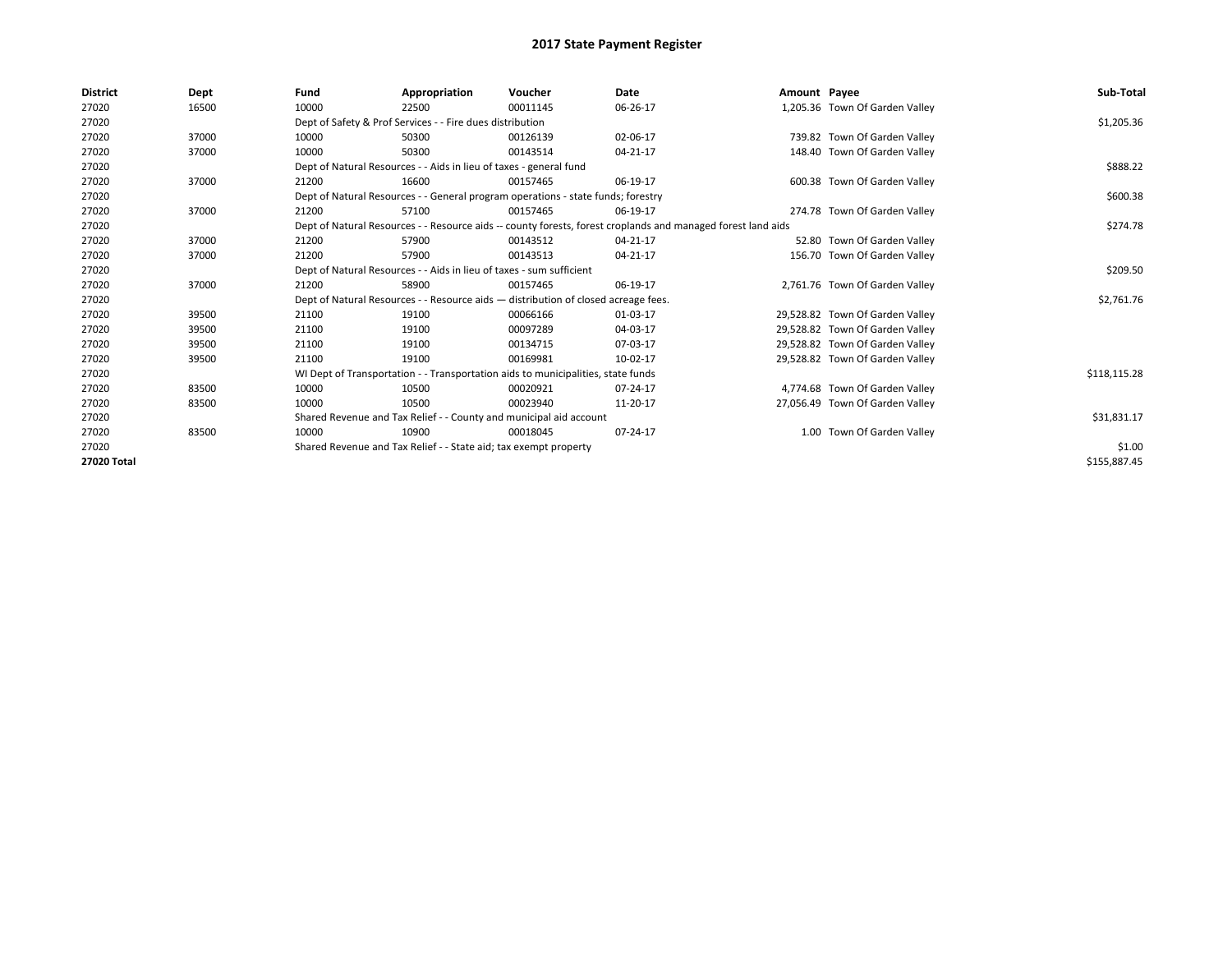| <b>District</b> | Dept  | Fund  | Appropriation                                                                                                | Voucher  | Date     | Amount Payee |                            | Sub-Total    |  |  |
|-----------------|-------|-------|--------------------------------------------------------------------------------------------------------------|----------|----------|--------------|----------------------------|--------------|--|--|
| 27022           | 16500 | 10000 | 22500                                                                                                        | 00011146 | 06-26-17 |              | 1.812.26 Town Of Garfield  |              |  |  |
| 27022           |       |       | Dept of Safety & Prof Services - - Fire dues distribution                                                    |          |          |              |                            | \$1,812.26   |  |  |
| 27022           | 37000 | 10000 | 50300                                                                                                        | 00126140 | 02-06-17 |              | 6,347.52 Town Of Garfield  |              |  |  |
| 27022           | 37000 | 10000 | 50300                                                                                                        | 00143515 | 04-21-17 |              | 144.27 Town Of Garfield    |              |  |  |
| 27022           | 37000 | 10000 | 50300                                                                                                        | 00143516 | 04-21-17 |              | 427.75 Town Of Garfield    |              |  |  |
| 27022           | 37000 | 10000 | 50300                                                                                                        | 00143518 | 04-21-17 |              | 0.80 Town Of Garfield      |              |  |  |
| 27022           |       |       | Dept of Natural Resources - - Aids in lieu of taxes - general fund                                           |          |          |              |                            | \$6,920.34   |  |  |
| 27022           | 37000 | 21200 | 16600                                                                                                        | 00157466 | 06-19-17 |              | 1,419.17 Town Of Garfield  |              |  |  |
| 27022           |       |       | Dept of Natural Resources - - General program operations - state funds; forestry                             |          |          |              |                            | \$1,419.17   |  |  |
| 27022           | 37000 | 21200 | 57100                                                                                                        | 00157466 | 06-19-17 |              | 720.26 Town Of Garfield    |              |  |  |
| 27022           |       |       | Dept of Natural Resources - - Resource aids -- county forests, forest croplands and managed forest land aids |          | \$720.26 |              |                            |              |  |  |
| 27022           | 37000 | 21200 | 57900                                                                                                        | 00143517 | 04-21-17 |              | 6.55 Town Of Garfield      |              |  |  |
| 27022           |       |       | Dept of Natural Resources - - Aids in lieu of taxes - sum sufficient                                         |          |          |              |                            |              |  |  |
| 27022           | 37000 | 21200 | 58900                                                                                                        | 00157466 | 06-19-17 |              | 6,528.20 Town Of Garfield  |              |  |  |
| 27022           |       |       | Dept of Natural Resources - - Resource aids - distribution of closed acreage fees.                           |          |          |              |                            | \$6,528.20   |  |  |
| 27022           | 39500 | 21100 | 19100                                                                                                        | 00066167 | 01-03-17 |              | 17.929.78 Town Of Garfield |              |  |  |
| 27022           | 39500 | 21100 | 19100                                                                                                        | 00097290 | 04-03-17 |              | 17,929.78 Town Of Garfield |              |  |  |
| 27022           | 39500 | 21100 | 19100                                                                                                        | 00134716 | 07-03-17 |              | 17,929.78 Town Of Garfield |              |  |  |
| 27022           | 39500 | 21100 | 19100                                                                                                        | 00169982 | 10-02-17 |              | 17,929.80 Town Of Garfield |              |  |  |
| 27022           |       |       | WI Dept of Transportation - - Transportation aids to municipalities, state funds                             |          |          |              |                            | \$71,719.14  |  |  |
| 27022           | 83500 | 10000 | 10500                                                                                                        | 00020922 | 07-24-17 |              | 4,981.74 Town Of Garfield  |              |  |  |
| 27022           | 83500 | 10000 | 10500                                                                                                        | 00023941 | 11-20-17 |              | 28,229.83 Town Of Garfield |              |  |  |
| 27022           |       |       | Shared Revenue and Tax Relief - - County and municipal aid account                                           |          |          |              |                            | \$33,211.57  |  |  |
| 27022           | 83500 | 10000 | 10900                                                                                                        | 00018046 | 07-24-17 |              | 7.00 Town Of Garfield      |              |  |  |
| 27022           |       |       | Shared Revenue and Tax Relief - - State aid; tax exempt property                                             |          |          |              |                            | \$7.00       |  |  |
| 27022 Total     |       |       |                                                                                                              |          |          |              |                            | \$122,344.49 |  |  |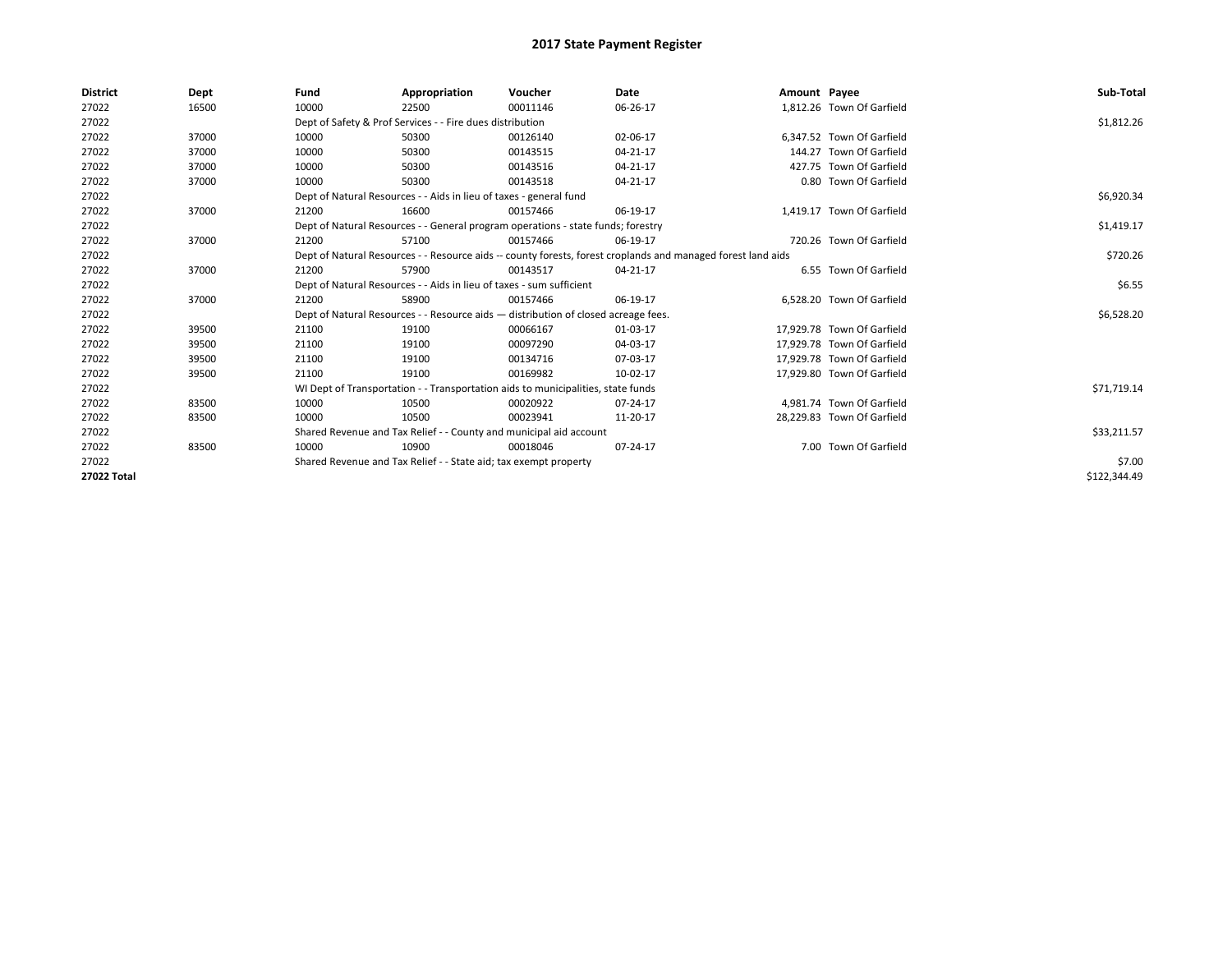| <b>District</b> | Dept  | Fund  | Appropriation                                                                                                | Voucher  | Date     | Amount Payee |                          | Sub-Total    |  |  |
|-----------------|-------|-------|--------------------------------------------------------------------------------------------------------------|----------|----------|--------------|--------------------------|--------------|--|--|
| 27024           | 16500 | 10000 | 22500                                                                                                        | 00011147 | 06-26-17 |              | 1,676.42 Town Of Hixton  |              |  |  |
| 27024           |       |       | Dept of Safety & Prof Services - - Fire dues distribution                                                    |          |          |              |                          | \$1,676.42   |  |  |
| 27024           | 37000 | 10000 | 50300                                                                                                        | 00126146 | 02-06-17 |              | 2,971.69 Town Of Hixton  |              |  |  |
| 27024           | 37000 | 10000 | 50300                                                                                                        | 00143543 | 04-21-17 |              | 306.93 Town Of Hixton    |              |  |  |
| 27024           |       |       | Dept of Natural Resources - - Aids in lieu of taxes - general fund                                           |          |          |              |                          | \$3,278.62   |  |  |
| 27024           | 37000 | 21200 | 16600                                                                                                        | 00157467 | 06-19-17 |              | 816.51 Town Of Hixton    |              |  |  |
| 27024           |       |       | Dept of Natural Resources - - General program operations - state funds; forestry                             |          |          |              |                          | \$816.51     |  |  |
| 27024           | 37000 | 21200 | 57100                                                                                                        | 00157467 | 06-19-17 |              | 387.70 Town Of Hixton    |              |  |  |
| 27024           |       |       | Dept of Natural Resources - - Resource aids -- county forests, forest croplands and managed forest land aids |          |          |              |                          | \$387.70     |  |  |
| 27024           | 37000 | 21200 | 57900                                                                                                        | 00143542 | 04-21-17 |              | 5.72 Town Of Hixton      |              |  |  |
| 27024           | 37000 | 21200 | 57900                                                                                                        | 00143544 | 04-21-17 |              | 133.22 Town Of Hixton    |              |  |  |
| 27024           |       |       | Dept of Natural Resources - - Aids in lieu of taxes - sum sufficient                                         |          | \$138.94 |              |                          |              |  |  |
| 27024           | 37000 | 21200 | 58900                                                                                                        | 00157467 | 06-19-17 |              | 3,755.93 Town Of Hixton  |              |  |  |
| 27024           |       |       | Dept of Natural Resources - - Resource aids - distribution of closed acreage fees.                           |          |          |              |                          |              |  |  |
| 27024           | 39500 | 21100 | 19100                                                                                                        | 00066168 | 01-03-17 |              | 25,080.78 Town Of Hixton |              |  |  |
| 27024           | 39500 | 21100 | 19100                                                                                                        | 00097291 | 04-03-17 |              | 25,080.78 Town Of Hixton |              |  |  |
| 27024           | 39500 | 21100 | 19100                                                                                                        | 00134717 | 07-03-17 |              | 25,080.78 Town Of Hixton |              |  |  |
| 27024           | 39500 | 21100 | 19100                                                                                                        | 00169983 | 10-02-17 |              | 25,080.78 Town Of Hixton |              |  |  |
| 27024           |       |       | WI Dept of Transportation - - Transportation aids to municipalities, state funds                             |          |          |              |                          | \$100,323.12 |  |  |
| 27024           | 39500 | 21100 | 36500                                                                                                        | 00180083 | 10-17-17 |              | 180.00 Town Of Hixton    |              |  |  |
| 27024           |       |       | WI Dept of Transportation - - Highway system management and operations, state funds                          |          |          |              |                          | \$180.00     |  |  |
| 27024           | 83500 | 10000 | 10500                                                                                                        | 00020923 | 07-24-17 |              | 12,364.65 Town Of Hixton |              |  |  |
| 27024           | 83500 | 10000 | 10500                                                                                                        | 00023942 | 11-20-17 |              | 70.066.35 Town Of Hixton |              |  |  |
| 27024           |       |       | Shared Revenue and Tax Relief - - County and municipal aid account                                           |          |          |              |                          | \$82,431.00  |  |  |
| 27024           | 83500 | 10000 | 10900                                                                                                        | 00018047 | 07-24-17 |              | 45.00 Town Of Hixton     |              |  |  |
| 27024           |       |       | Shared Revenue and Tax Relief - - State aid; tax exempt property                                             |          |          |              |                          | \$45.00      |  |  |
| 27024           | 83500 | 10000 | 11000                                                                                                        | 00020923 | 07-24-17 |              | 257.94 Town Of Hixton    |              |  |  |
| 27024           | 83500 | 10000 | 11000                                                                                                        | 00023942 | 11-20-17 |              | 873.69 Town Of Hixton    |              |  |  |
| 27024           |       |       | Shared Revenue and Tax Relief - - Public utility distribution account                                        |          |          |              |                          | \$1,131.63   |  |  |
| 27024           | 83500 | 52100 | 36300                                                                                                        | 00015827 | 03-27-17 |              | 794.88 Town Of Hixton    |              |  |  |
| 27024           |       |       | Shared Revenue and Tax Relief - - Lottery and gaming credit                                                  |          |          |              |                          | \$794.88     |  |  |
| 27024 Total     |       |       |                                                                                                              |          |          |              |                          | \$194,959.75 |  |  |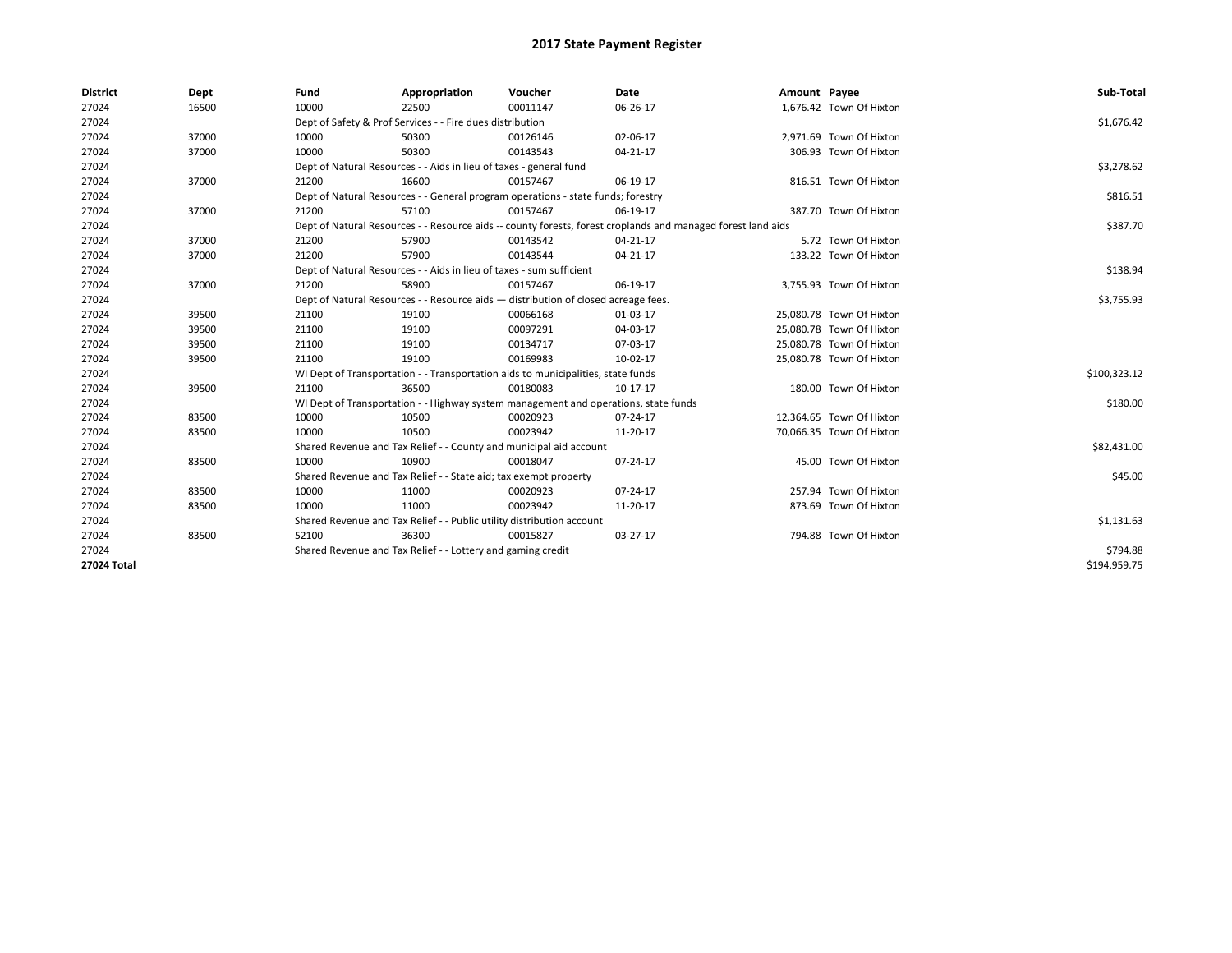| <b>District</b> | Dept  | Fund                                                                               | Appropriation                                                                       | Voucher    | Date                                                                                                         | Amount Payee |                          | Sub-Total    |
|-----------------|-------|------------------------------------------------------------------------------------|-------------------------------------------------------------------------------------|------------|--------------------------------------------------------------------------------------------------------------|--------------|--------------------------|--------------|
| 27026           | 16500 | 10000                                                                              | 22500                                                                               | 00011148   | 06-26-17                                                                                                     |              | 2,412.99 Town Of Irving  |              |
| 27026           |       |                                                                                    | Dept of Safety & Prof Services - - Fire dues distribution                           |            |                                                                                                              |              |                          | \$2,412.99   |
| 27026           | 37000 | 10000                                                                              | 50300                                                                               | 00126325   | 02-06-17                                                                                                     |              | 2,309.31 Town Of Irving  |              |
| 27026           | 37000 | 10000                                                                              | 50300                                                                               | 00144056   | 04-21-17                                                                                                     |              | 7.83 Town Of Irving      |              |
| 27026           |       |                                                                                    | Dept of Natural Resources - - Aids in lieu of taxes - general fund                  |            |                                                                                                              |              |                          | \$2,317.14   |
| 27026           | 37000 | 21200                                                                              | 16600                                                                               | 00157468   | 06-19-17                                                                                                     |              | 914.86 Town Of Irving    |              |
| 27026           |       |                                                                                    | Dept of Natural Resources - - General program operations - state funds; forestry    |            |                                                                                                              |              |                          | \$914.86     |
| 27026           | 37000 | 21200                                                                              | 57100                                                                               | 00157468   | 06-19-17                                                                                                     |              | 430.37 Town Of Irving    |              |
| 27026           |       |                                                                                    |                                                                                     |            | Dept of Natural Resources - - Resource aids -- county forests, forest croplands and managed forest land aids |              |                          | \$430.37     |
| 27026           | 37000 | 21200                                                                              | 57900                                                                               | 00144055   | 04-21-17                                                                                                     |              | 9.37 Town Of Irving      |              |
| 27026           |       |                                                                                    | Dept of Natural Resources - - Aids in lieu of taxes - sum sufficient                |            |                                                                                                              |              |                          | \$9.37       |
| 27026           | 37000 | 21200                                                                              | 58900                                                                               | 00157468   | 06-19-17                                                                                                     |              | 4,208.34 Town Of Irving  |              |
| 27026           |       | Dept of Natural Resources - - Resource aids - distribution of closed acreage fees. |                                                                                     | \$4,208.34 |                                                                                                              |              |                          |              |
| 27026           | 39500 | 21100                                                                              | 19100                                                                               | 00066169   | 01-03-17                                                                                                     |              | 24,541.29 Town Of Irving |              |
| 27026           | 39500 | 21100                                                                              | 19100                                                                               | 00097292   | 04-03-17                                                                                                     |              | 24,541.29 Town Of Irving |              |
| 27026           | 39500 | 21100                                                                              | 19100                                                                               | 00134718   | 07-03-17                                                                                                     |              | 24,541.29 Town Of Irving |              |
| 27026           | 39500 | 21100                                                                              | 19100                                                                               | 00169984   | 10-02-17                                                                                                     |              | 24,541.29 Town Of Irving |              |
| 27026           |       |                                                                                    | WI Dept of Transportation - - Transportation aids to municipalities, state funds    |            |                                                                                                              |              |                          | \$98,165.16  |
| 27026           | 39500 | 21100                                                                              | 36500                                                                               | 00162259   | 09-07-17                                                                                                     |              | 235.00 Town Of Irving    |              |
| 27026           |       |                                                                                    | WI Dept of Transportation - - Highway system management and operations, state funds |            |                                                                                                              |              |                          | \$235.00     |
| 27026           | 83500 | 10000                                                                              | 10500                                                                               | 00020924   | 07-24-17                                                                                                     |              | 3,703.77 Town Of Irving  |              |
| 27026           | 83500 | 10000                                                                              | 10500                                                                               | 00023943   | 11-20-17                                                                                                     |              | 20,988.06 Town Of Irving |              |
| 27026           |       |                                                                                    | Shared Revenue and Tax Relief - - County and municipal aid account                  |            |                                                                                                              |              |                          | \$24,691.83  |
| 27026           | 83500 | 10000                                                                              | 10900                                                                               | 00018048   | 07-24-17                                                                                                     |              | 24.00 Town Of Irving     |              |
| 27026           |       |                                                                                    | Shared Revenue and Tax Relief - - State aid; tax exempt property                    |            |                                                                                                              |              |                          | \$24.00      |
| 27026           | 83500 | 10000                                                                              | 11000                                                                               | 00020924   | 07-24-17                                                                                                     |              | 50.01 Town Of Irving     |              |
| 27026           | 83500 | 10000                                                                              | 11000                                                                               | 00023943   | 11-20-17                                                                                                     |              | 290.53 Town Of Irving    |              |
| 27026           |       | Shared Revenue and Tax Relief - - Public utility distribution account              |                                                                                     | \$340.54   |                                                                                                              |              |                          |              |
| 27026 Total     |       |                                                                                    |                                                                                     |            |                                                                                                              |              |                          | \$133.749.60 |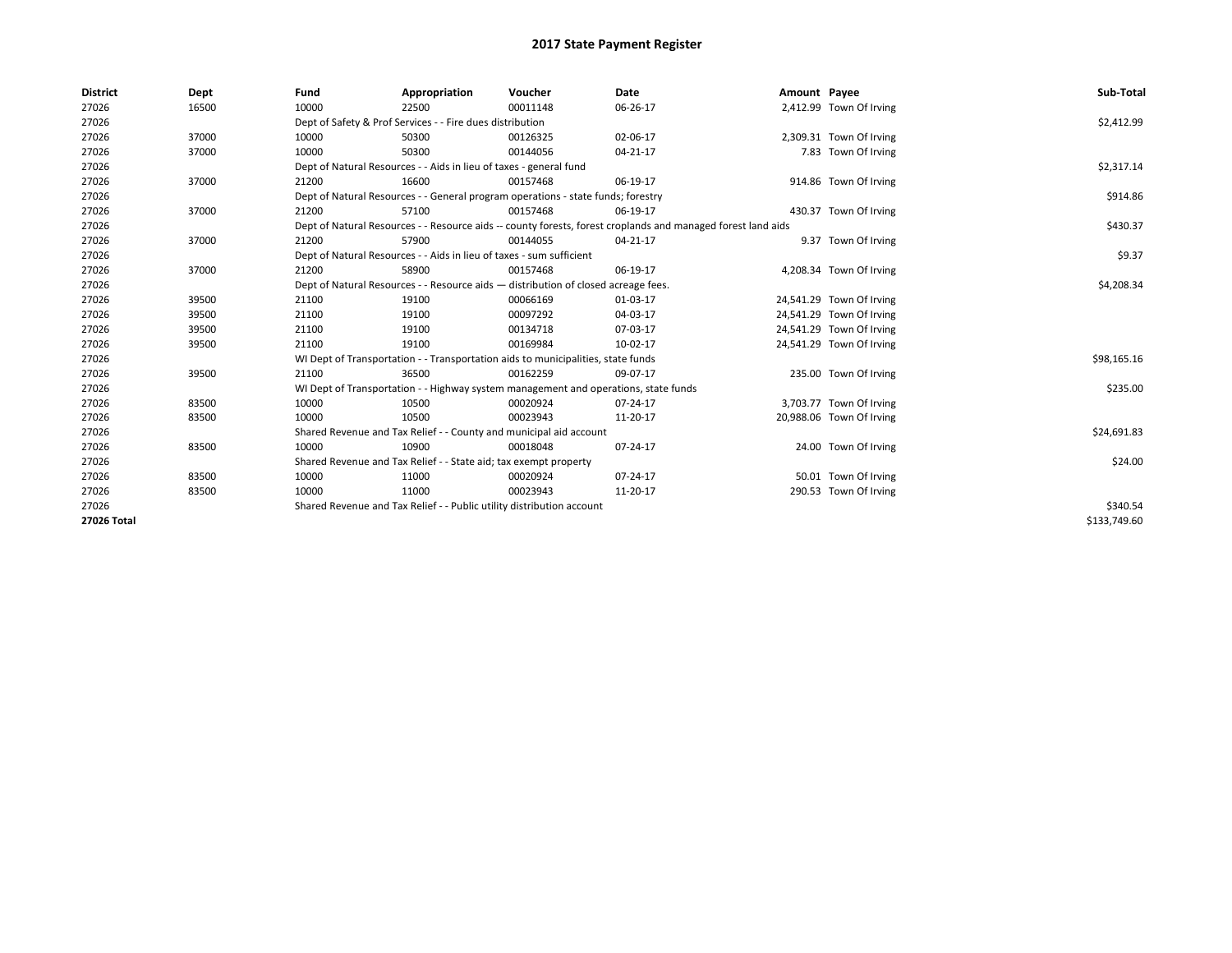| <b>District</b> | Dept  | Fund                                                                 | Appropriation                                                                      | Voucher  | Date                                                                                                         | Amount Payee |                          | Sub-Total    |
|-----------------|-------|----------------------------------------------------------------------|------------------------------------------------------------------------------------|----------|--------------------------------------------------------------------------------------------------------------|--------------|--------------------------|--------------|
| 27028           | 16500 | 10000                                                                | 22500                                                                              | 00011149 | 06-27-17                                                                                                     |              | 1,601.89 Knapp, Town of  |              |
| 27028           |       |                                                                      | Dept of Safety & Prof Services - - Fire dues distribution                          |          |                                                                                                              |              |                          | \$1,601.89   |
| 27028           | 37000 | 10000                                                                | 50300                                                                              | 00126336 | 02-06-17                                                                                                     |              | 5,275.70 Knapp, Town of  |              |
| 27028           | 37000 | 10000                                                                | 50300                                                                              | 00126337 | 02-06-17                                                                                                     |              | 5,764.65 Knapp, Town of  |              |
| 27028           | 37000 | 10000                                                                | 50300                                                                              | 00144075 | 04-21-17                                                                                                     |              | 224.36 Knapp, Town of    |              |
| 27028           |       |                                                                      | Dept of Natural Resources - - Aids in lieu of taxes - general fund                 |          |                                                                                                              |              |                          | \$11,264.71  |
| 27028           | 37000 | 21200                                                                | 16600                                                                              | 00157469 | 06-19-17                                                                                                     |              | 840.06 Knapp, Town of    |              |
| 27028           |       |                                                                      | Dept of Natural Resources - - General program operations - state funds; forestry   |          |                                                                                                              |              |                          | \$840.06     |
| 27028           | 37000 | 21200                                                                | 57100                                                                              | 00157469 | 06-19-17                                                                                                     |              | 7,552.38 Knapp, Town of  |              |
| 27028           |       |                                                                      |                                                                                    |          | Dept of Natural Resources - - Resource aids -- county forests, forest croplands and managed forest land aids |              |                          | \$7,552.38   |
| 27028           | 37000 | 21200                                                                | 57900                                                                              | 00144074 | 04-21-17                                                                                                     |              | 38.72 Knapp, Town of     |              |
| 27028           |       | Dept of Natural Resources - - Aids in lieu of taxes - sum sufficient |                                                                                    | \$38.72  |                                                                                                              |              |                          |              |
| 27028           | 37000 | 21200                                                                | 58900                                                                              | 00157469 | 06-19-17                                                                                                     |              | 3,864.29 Knapp, Town of  |              |
| 27028           |       |                                                                      | Dept of Natural Resources - - Resource aids - distribution of closed acreage fees. |          |                                                                                                              |              |                          | \$3,864.29   |
| 27028           | 39500 | 21100                                                                | 19100                                                                              | 00066170 | 01-03-17                                                                                                     |              | 30,488.93 Knapp, Town of |              |
| 27028           | 39500 | 21100                                                                | 19100                                                                              | 00097293 | 04-03-17                                                                                                     |              | 30,488.93 Knapp, Town of |              |
| 27028           | 39500 | 21100                                                                | 19100                                                                              | 00134719 | 07-03-17                                                                                                     |              | 30,488.93 Knapp, Town of |              |
| 27028           | 39500 | 21100                                                                | 19100                                                                              | 00169985 | 10-02-17                                                                                                     |              | 30,488.94 Knapp, Town of |              |
| 27028           |       |                                                                      | WI Dept of Transportation - - Transportation aids to municipalities, state funds   |          |                                                                                                              |              |                          | \$121,955.73 |
| 27028           | 83500 | 10000                                                                | 10500                                                                              | 00023944 | 11-20-17                                                                                                     |              | 5,737.70 Knapp, Town of  |              |
| 27028           |       |                                                                      | Shared Revenue and Tax Relief - - County and municipal aid account                 |          |                                                                                                              |              |                          | \$5,737.70   |
| 27028           | 83500 | 10000                                                                | 10900                                                                              | 00018049 | 07-24-17                                                                                                     |              | 1.00 Knapp, Town of      |              |
| 27028           |       |                                                                      | Shared Revenue and Tax Relief - - State aid; tax exempt property                   |          |                                                                                                              |              |                          | \$1.00       |
| 27028 Total     |       |                                                                      |                                                                                    |          |                                                                                                              |              |                          | \$152,856.48 |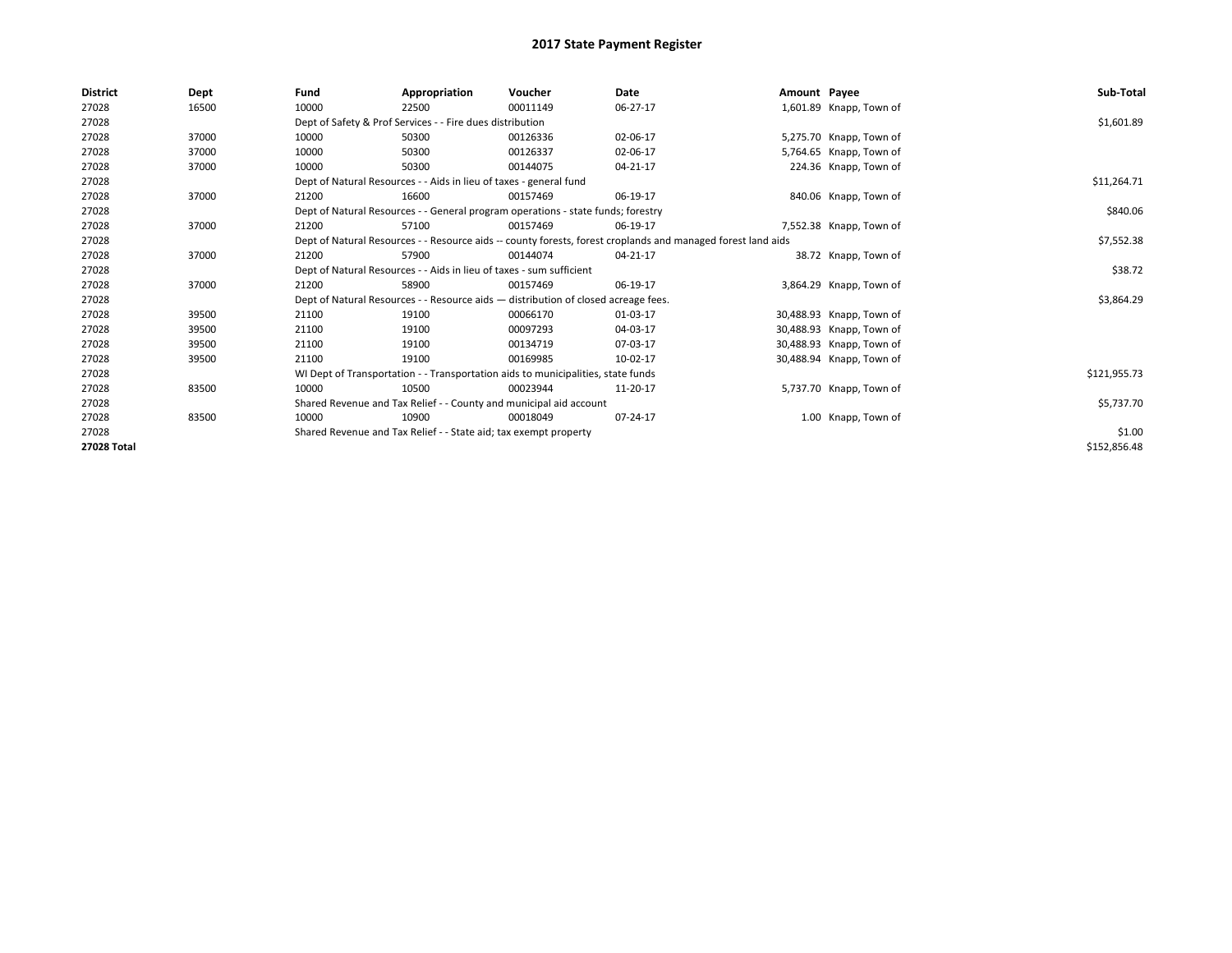| <b>District</b> | Dept  | Fund                                                                 | Appropriation                                                      | Voucher                                                                          | Date                                                                                                         | Amount Payee |                            | Sub-Total    |
|-----------------|-------|----------------------------------------------------------------------|--------------------------------------------------------------------|----------------------------------------------------------------------------------|--------------------------------------------------------------------------------------------------------------|--------------|----------------------------|--------------|
| 27030           | 16500 | 10000                                                                | 22500                                                              | 00011150                                                                         | 06-26-17                                                                                                     |              | 324.57 Town Of Komensky    |              |
| 27030           |       |                                                                      | Dept of Safety & Prof Services - - Fire dues distribution          |                                                                                  |                                                                                                              |              |                            | \$324.57     |
| 27030           | 37000 | 10000                                                                | 50300                                                              | 00126301                                                                         | 02-07-17                                                                                                     |              | 36,296.34 Town Of Komensky |              |
| 27030           |       |                                                                      | Dept of Natural Resources - - Aids in lieu of taxes - general fund |                                                                                  |                                                                                                              |              |                            | \$36,296.34  |
| 27030           | 37000 | 21200                                                                | 57100                                                              | 00157470                                                                         | 06-19-17                                                                                                     |              | 4,236.36 Town Of Komensky  |              |
| 27030           |       |                                                                      |                                                                    |                                                                                  | Dept of Natural Resources - - Resource aids -- county forests, forest croplands and managed forest land aids |              |                            | \$4,236.36   |
| 27030           | 37000 | 21200                                                                | 57900                                                              | 00143977                                                                         | 04-21-17                                                                                                     |              | 16,882.79 Town Of Komensky |              |
| 27030           |       | Dept of Natural Resources - - Aids in lieu of taxes - sum sufficient |                                                                    | \$16,882.79                                                                      |                                                                                                              |              |                            |              |
| 27030           | 39500 | 21100                                                                | 19100                                                              | 00066171                                                                         | 01-03-17                                                                                                     |              | 23,007.02 Town Of Komensky |              |
| 27030           | 39500 | 21100                                                                | 19100                                                              | 00097294                                                                         | 04-03-17                                                                                                     |              | 23,007.02 Town Of Komensky |              |
| 27030           | 39500 | 21100                                                                | 19100                                                              | 00134720                                                                         | 07-03-17                                                                                                     |              | 23,007.02 Town Of Komensky |              |
| 27030           | 39500 | 21100                                                                | 19100                                                              | 00169986                                                                         | 10-02-17                                                                                                     |              | 23,007.02 Town Of Komensky |              |
| 27030           |       |                                                                      |                                                                    | WI Dept of Transportation - - Transportation aids to municipalities, state funds |                                                                                                              |              |                            | \$92,028.08  |
| 27030           | 83500 | 10000                                                                | 10500                                                              | 00020925                                                                         | 07-24-17                                                                                                     |              | 3,641.08 Town Of Komensky  |              |
| 27030           | 83500 | 10000                                                                | 10500                                                              | 00023945                                                                         | 11-20-17                                                                                                     |              | 20,632.77 Town Of Komensky |              |
| 27030           |       |                                                                      |                                                                    | Shared Revenue and Tax Relief - - County and municipal aid account               |                                                                                                              |              |                            | \$24,273.85  |
| 27030 Total     |       |                                                                      |                                                                    |                                                                                  |                                                                                                              |              |                            | \$174,041.99 |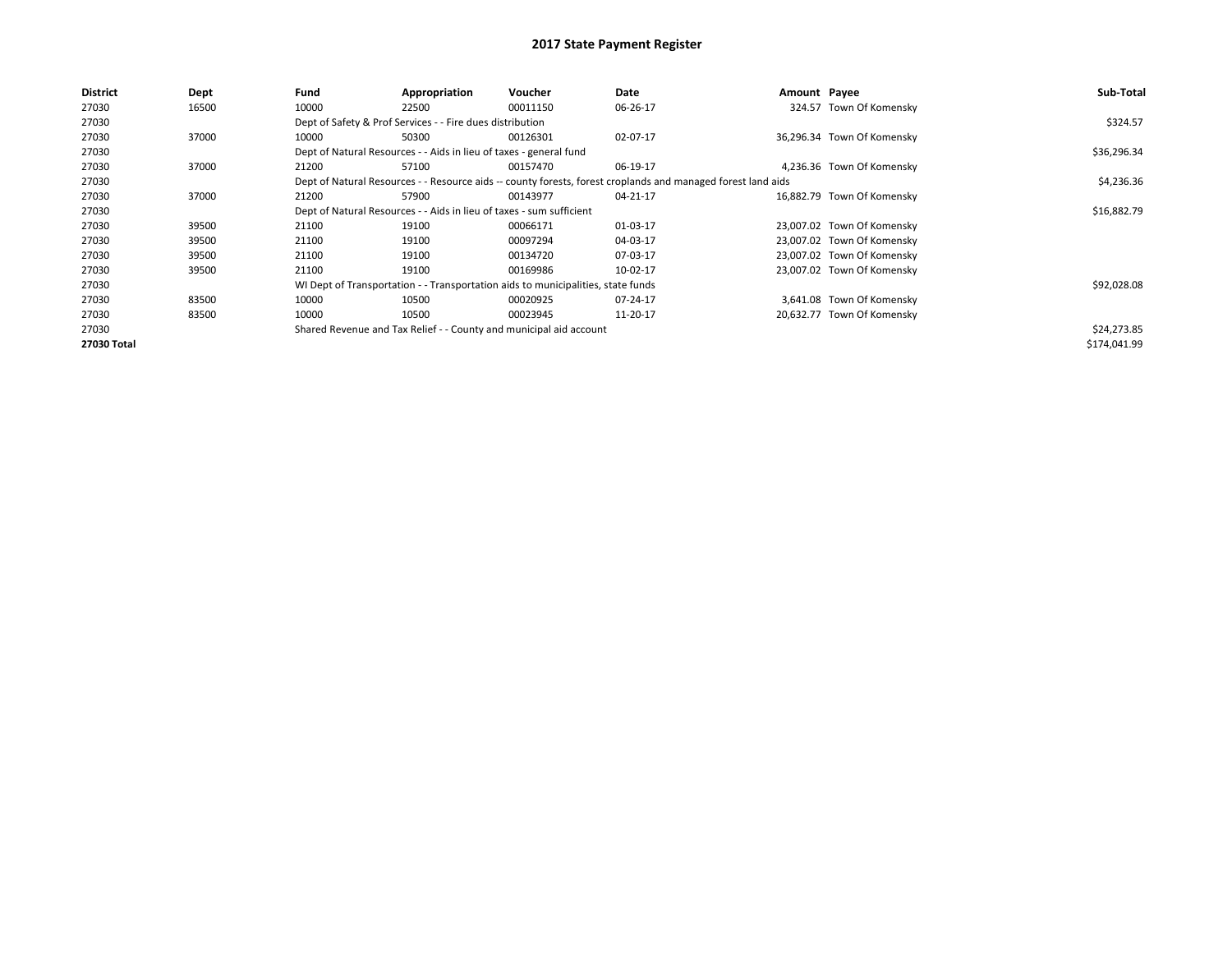| <b>District</b> | Dept  | Fund  | Appropriation                                                                                                | Voucher  | Date     | Amount Payee |                               | Sub-Total    |  |  |
|-----------------|-------|-------|--------------------------------------------------------------------------------------------------------------|----------|----------|--------------|-------------------------------|--------------|--|--|
| 27032           | 16500 | 10000 | 22500                                                                                                        | 00011151 | 06-26-17 |              | 2,597.18 Town of Manchester   |              |  |  |
| 27032           |       |       | Dept of Safety & Prof Services - - Fire dues distribution                                                    |          |          |              |                               | \$2,597.18   |  |  |
| 27032           | 37000 | 10000 | 50300                                                                                                        | 00125913 | 02-06-17 |              | 5,012.09 Town of Manchester   |              |  |  |
| 27032           |       |       | Dept of Natural Resources - - Aids in lieu of taxes - general fund                                           |          |          |              |                               | \$5,012.09   |  |  |
| 27032           | 37000 | 21200 | 16600                                                                                                        | 00157471 | 06-19-17 |              | 1,269.64 Town of Manchester   |              |  |  |
| 27032           |       |       | Dept of Natural Resources - - General program operations - state funds; forestry                             |          |          |              |                               | \$1,269.64   |  |  |
| 27032           | 37000 | 21200 | 57100                                                                                                        | 00157471 | 06-19-17 |              | 6,716.98 Town of Manchester   |              |  |  |
| 27032           |       |       | Dept of Natural Resources - - Resource aids -- county forests, forest croplands and managed forest land aids |          |          |              |                               | \$6,716.98   |  |  |
| 27032           | 37000 | 21200 | 57900                                                                                                        | 00142920 | 04-21-17 |              | 201.77 Town of Manchester     |              |  |  |
| 27032           |       |       | Dept of Natural Resources - - Aids in lieu of taxes - sum sufficient                                         |          |          |              |                               | \$201.77     |  |  |
| 27032           | 37000 | 21200 | 58900                                                                                                        | 00157471 | 06-19-17 |              | 5,840.33 Town of Manchester   |              |  |  |
| 27032           |       |       | Dept of Natural Resources - - Resource aids - distribution of closed acreage fees.                           |          |          |              |                               | \$5,840.33   |  |  |
| 27032           | 39500 | 21100 | 19100                                                                                                        | 00066172 | 01-03-17 |              | 33,409.84 Town of Manchester  |              |  |  |
| 27032           | 39500 | 21100 | 19100                                                                                                        | 00097295 | 04-03-17 |              | 33,409.84 Town of Manchester  |              |  |  |
| 27032           | 39500 | 21100 | 19100                                                                                                        | 00134721 | 07-03-17 |              | 33,409.84 Town of Manchester  |              |  |  |
| 27032           | 39500 | 21100 | 19100                                                                                                        | 00169987 | 10-02-17 |              | 33,409.86 Town of Manchester  |              |  |  |
| 27032           |       |       | WI Dept of Transportation - - Transportation aids to municipalities, state funds                             |          |          |              |                               |              |  |  |
| 27032           | 39500 | 21100 | 36500                                                                                                        | 00115145 | 05-09-17 |              | 500.00 Town of Manchester     |              |  |  |
| 27032           | 39500 | 21100 | 36500                                                                                                        | 00115149 | 05-09-17 |              | 460.00 Town of Manchester     |              |  |  |
| 27032           | 39500 | 21100 | 36500                                                                                                        | 00196928 | 11-30-17 |              | 285.00 Town of Manchester     |              |  |  |
| 27032           |       |       | WI Dept of Transportation - - Highway system management and operations, state funds                          |          |          |              |                               | \$1,245.00   |  |  |
| 27032           | 50500 | 10000 | 17400                                                                                                        | 00064549 | 11-16-17 |              | 12,490.00 Town of Manchester  |              |  |  |
| 27032           |       |       | Department of Administration - - High-voltage transmission line annual impact fee distributions              |          |          |              |                               | \$12,490.00  |  |  |
| 27032           | 50500 | 10000 | 17500                                                                                                        | 00064549 | 11-16-17 |              | 249,801.00 Town of Manchester |              |  |  |
| 27032           |       |       | Department of Administration - - High-voltage transmission line environmental impact fee distributions       |          |          |              |                               | \$249,801.00 |  |  |
| 27032           | 83500 | 10000 | 10500                                                                                                        | 00020926 | 07-24-17 |              | 3,043.12 Town of Manchester   |              |  |  |
| 27032           | 83500 | 10000 | 10500                                                                                                        | 00023946 | 11-20-17 |              | 17,244.35 Town of Manchester  |              |  |  |
| 27032           |       |       | Shared Revenue and Tax Relief - - County and municipal aid account                                           |          |          |              |                               | \$20,287.47  |  |  |
| 27032           | 83500 | 10000 | 10900                                                                                                        | 00018050 | 07-24-17 |              | 1.00 Town of Manchester       |              |  |  |
| 27032           |       |       | Shared Revenue and Tax Relief - - State aid; tax exempt property                                             |          |          |              |                               | \$1.00       |  |  |
| 27032           | 83500 | 10000 | 11000                                                                                                        | 00020926 | 07-24-17 |              | 37.31 Town of Manchester      |              |  |  |
| 27032           | 83500 | 10000 | 11000                                                                                                        | 00023946 | 11-20-17 |              | 216.72 Town of Manchester     |              |  |  |
| 27032           |       |       | Shared Revenue and Tax Relief - - Public utility distribution account                                        |          |          |              |                               | \$254.03     |  |  |
| 27032 Total     |       |       |                                                                                                              |          |          |              |                               | \$439,355.87 |  |  |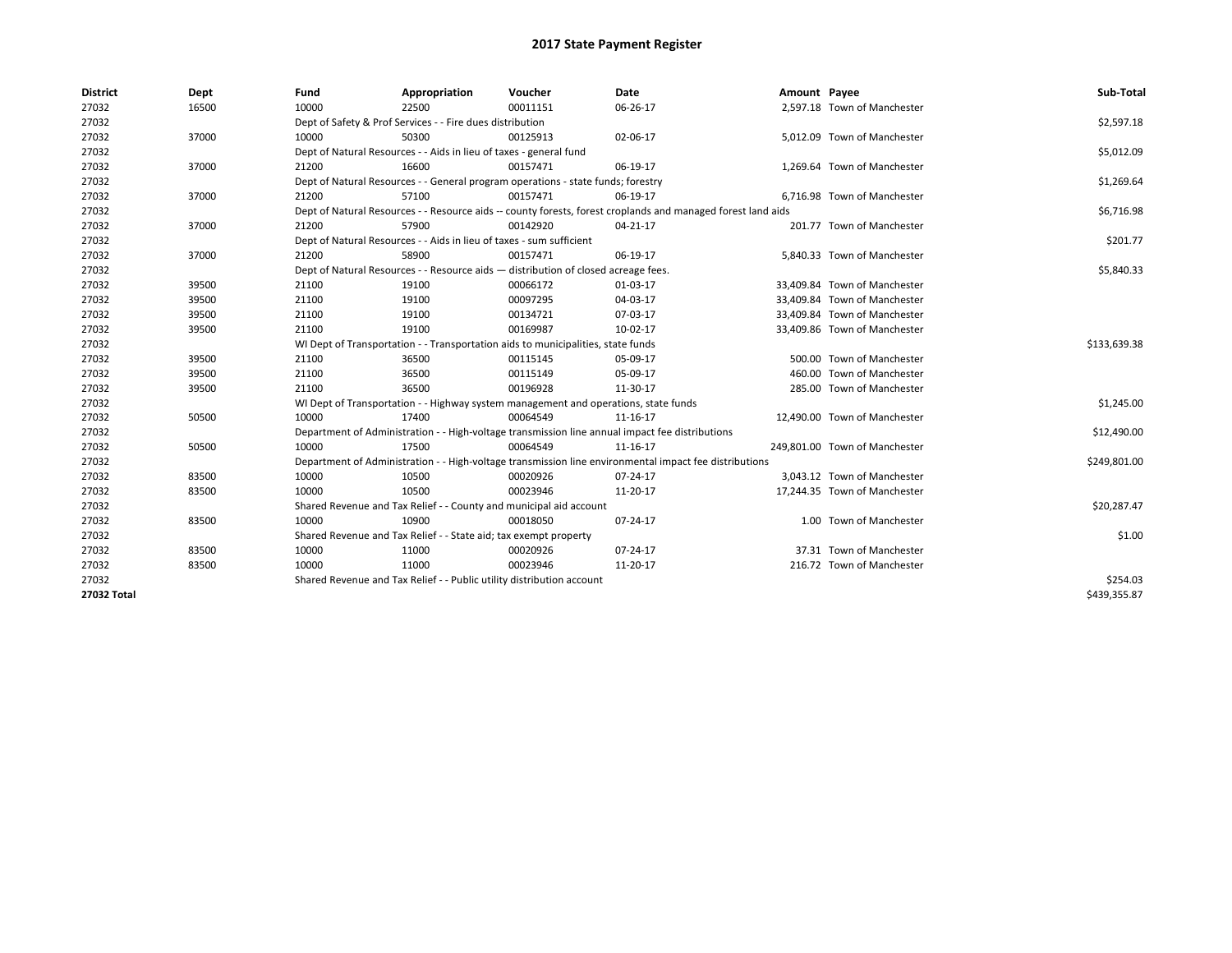| <b>District</b> | Dept  | Fund                                                                               | Appropriation                                                                    | Voucher    | Date                                                                                                         | Amount Payee |                           | Sub-Total   |
|-----------------|-------|------------------------------------------------------------------------------------|----------------------------------------------------------------------------------|------------|--------------------------------------------------------------------------------------------------------------|--------------|---------------------------|-------------|
| 27034           | 16500 | 10000                                                                              | 22500                                                                            | 00011152   | 06-26-17                                                                                                     |              | 1,382.30 Town Of Melrose  |             |
| 27034           |       |                                                                                    | Dept of Safety & Prof Services - - Fire dues distribution                        |            |                                                                                                              |              |                           | \$1,382.30  |
| 27034           | 37000 | 10000                                                                              | 50300                                                                            | 00144139   | 04-21-17                                                                                                     |              | 19.00 Town Of Melrose     |             |
| 27034           |       |                                                                                    | Dept of Natural Resources - - Aids in lieu of taxes - general fund               |            |                                                                                                              |              |                           | \$19.00     |
| 27034           | 37000 | 21200                                                                              | 16600                                                                            | 00157472   | 06-19-17                                                                                                     |              | 1.012.20 Town Of Melrose  |             |
| 27034           |       |                                                                                    | Dept of Natural Resources - - General program operations - state funds; forestry |            |                                                                                                              |              |                           | \$1,012.20  |
| 27034           | 37000 | 21200                                                                              | 57100                                                                            | 00157472   | 06-19-17                                                                                                     |              | 465.63 Town Of Melrose    |             |
| 27034           |       |                                                                                    |                                                                                  |            | Dept of Natural Resources - - Resource aids -- county forests, forest croplands and managed forest land aids |              |                           | \$465.63    |
| 27034           | 37000 | 21200                                                                              | 58900                                                                            | 00157472   | 06-19-17                                                                                                     |              | 4,656.10 Town Of Melrose  |             |
| 27034           |       | Dept of Natural Resources - - Resource aids - distribution of closed acreage fees. |                                                                                  | \$4,656.10 |                                                                                                              |              |                           |             |
| 27034           | 39500 | 21100                                                                              | 19100                                                                            | 00066173   | 01-03-17                                                                                                     |              | 15.089.20 Town Of Melrose |             |
| 27034           | 39500 | 21100                                                                              | 19100                                                                            | 00097296   | 04-03-17                                                                                                     |              | 15,089.20 Town Of Melrose |             |
| 27034           | 39500 | 21100                                                                              | 19100                                                                            | 00134722   | 07-03-17                                                                                                     |              | 15.089.20 Town Of Melrose |             |
| 27034           | 39500 | 21100                                                                              | 19100                                                                            | 00169988   | 10-02-17                                                                                                     |              | 15,089.22 Town Of Melrose |             |
| 27034           |       |                                                                                    | WI Dept of Transportation - - Transportation aids to municipalities, state funds |            |                                                                                                              |              |                           | \$60,356.82 |
| 27034           | 83500 | 10000                                                                              | 10500                                                                            | 00020927   | 07-24-17                                                                                                     |              | 3,566.04 Town Of Melrose  |             |
| 27034           | 83500 | 10000                                                                              | 10500                                                                            | 00023947   | 11-20-17                                                                                                     |              | 20,207.54 Town Of Melrose |             |
| 27034           |       |                                                                                    | Shared Revenue and Tax Relief - - County and municipal aid account               |            |                                                                                                              |              |                           | \$23,773.58 |
| 27034           | 83500 | 10000                                                                              | 10900                                                                            | 00018051   | 07-24-17                                                                                                     |              | 183.00 Town Of Melrose    |             |
| 27034           |       |                                                                                    | Shared Revenue and Tax Relief - - State aid; tax exempt property                 |            |                                                                                                              |              |                           | \$183.00    |
| 27034           | 83500 | 10000                                                                              | 11000                                                                            | 00020927   | 07-24-17                                                                                                     |              | 626.89 Town Of Melrose    |             |
| 27034           | 83500 | 10000                                                                              | 11000                                                                            | 00023947   | 11-20-17                                                                                                     |              | 3,686.02 Town Of Melrose  |             |
| 27034           |       |                                                                                    | Shared Revenue and Tax Relief - - Public utility distribution account            |            |                                                                                                              |              |                           | \$4,312.91  |
| 27034 Total     |       |                                                                                    |                                                                                  |            |                                                                                                              |              |                           | \$96,161.54 |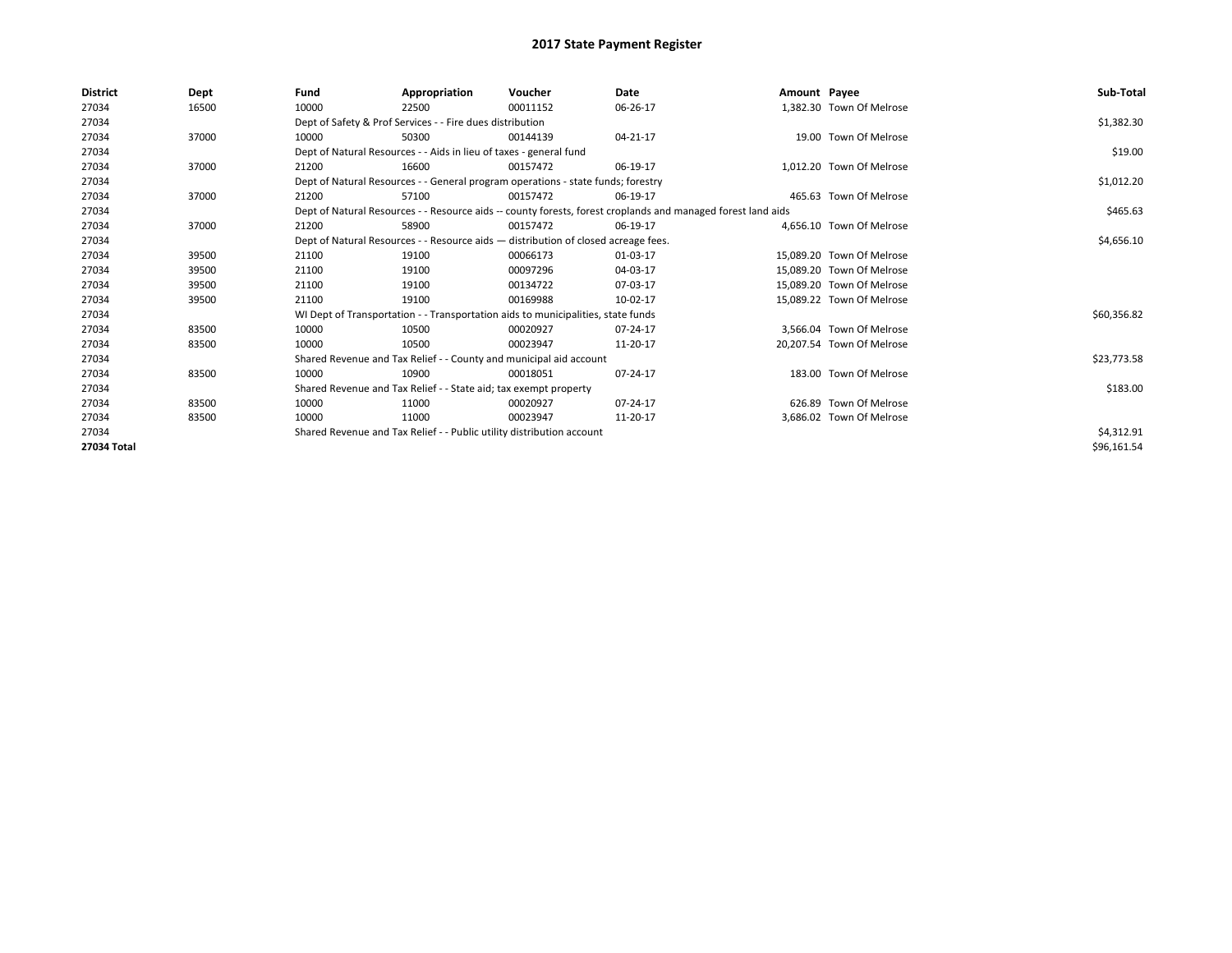| <b>District</b> | Dept  | Fund  | Appropriation                                                                                                | Voucher  | Date     | Amount Payee |                             | Sub-Total    |
|-----------------|-------|-------|--------------------------------------------------------------------------------------------------------------|----------|----------|--------------|-----------------------------|--------------|
| 27036           | 16500 | 10000 | 22500                                                                                                        | 00011153 | 06-26-17 |              | 570.88 Town Of Millston     |              |
| 27036           |       |       | Dept of Safety & Prof Services - - Fire dues distribution                                                    |          |          |              |                             | \$570.88     |
| 27036           | 37000 | 10000 | 50300                                                                                                        | 00126340 | 02-06-17 |              | 15,539.10 Town Of Millston  |              |
| 27036           | 37000 | 10000 | 50300                                                                                                        | 00144081 | 04-21-17 |              | 0.56 Town Of Millston       |              |
| 27036           |       |       | Dept of Natural Resources - - Aids in lieu of taxes - general fund                                           |          |          |              |                             | \$15,539.66  |
| 27036           | 37000 | 21200 | 16600                                                                                                        | 00157473 | 06-19-17 |              | 59.46 Town Of Millston      |              |
| 27036           |       |       | Dept of Natural Resources - - General program operations - state funds; forestry                             |          |          |              |                             | \$59.46      |
| 27036           | 37000 | 21200 | 57100                                                                                                        | 00157473 | 06-19-17 |              | 429.16 Town Of Millston     |              |
| 27036           |       |       | Dept of Natural Resources - - Resource aids -- county forests, forest croplands and managed forest land aids |          |          |              |                             | \$429.16     |
| 27036           | 37000 | 21200 | 57900                                                                                                        | 00144080 | 04-21-17 |              | 36,670.21 Town Of Millston  |              |
| 27036           |       |       | Dept of Natural Resources - - Aids in lieu of taxes - sum sufficient                                         |          |          |              |                             | \$36,670.21  |
| 27036           | 37000 | 21200 | 58900                                                                                                        | 00157473 | 06-19-17 |              | 273.52 Town Of Millston     |              |
| 27036           |       |       | Dept of Natural Resources - - Resource aids - distribution of closed acreage fees.                           |          | \$273.52 |              |                             |              |
| 27036           | 39500 | 21100 | 19100                                                                                                        | 00066174 | 01-03-17 |              | 25,520.47 Town Of Millston  |              |
| 27036           | 39500 | 21100 | 19100                                                                                                        | 00097297 | 04-03-17 |              | 25,520.47 Town Of Millston  |              |
| 27036           | 39500 | 21100 | 19100                                                                                                        | 00134723 | 07-03-17 |              | 25.520.47 Town Of Millston  |              |
| 27036           | 39500 | 21100 | 19100                                                                                                        | 00169989 | 10-02-17 |              | 25,520.47 Town Of Millston  |              |
| 27036           |       |       | WI Dept of Transportation - - Transportation aids to municipalities, state funds                             |          |          |              |                             | \$102,081.88 |
| 27036           | 39500 | 21100 | 36500                                                                                                        | 00126365 | 06-08-17 |              | 240.00 Town Of Millston     |              |
| 27036           | 39500 | 21100 | 36500                                                                                                        | 00084144 | 02-09-17 |              | 464.00 Town Of Millston     |              |
| 27036           | 39500 | 21100 | 36500                                                                                                        | 00196925 | 11-30-17 |              | 235.00 Town Of Millston     |              |
| 27036           |       |       | WI Dept of Transportation - - Highway system management and operations, state funds                          |          |          |              |                             | \$939.00     |
| 27036           | 50500 | 10000 | 17400                                                                                                        | 00064550 | 11-16-17 |              | 17.607.00 Town Of Millston  |              |
| 27036           |       |       | Department of Administration - - High-voltage transmission line annual impact fee distributions              |          |          |              |                             | \$17,607.00  |
| 27036           | 50500 | 10000 | 17500                                                                                                        | 00064550 | 11-16-17 |              | 352,137.00 Town Of Millston |              |
| 27036           |       |       | Department of Administration - - High-voltage transmission line environmental impact fee distributions       |          |          |              |                             | \$352,137.00 |
| 27036           | 83500 | 10000 | 10500                                                                                                        | 00020928 | 07-24-17 |              | 2,759.77 Town Of Millston   |              |
| 27036           | 83500 | 10000 | 10500                                                                                                        | 00023948 | 11-20-17 |              | 15,638.68 Town Of Millston  |              |
| 27036           |       |       | Shared Revenue and Tax Relief - - County and municipal aid account                                           |          |          |              |                             | \$18,398.45  |
| 27036           | 83500 | 10000 | 10900                                                                                                        | 00018052 | 07-24-17 |              | 31.00 Town Of Millston      |              |
| 27036           |       |       | Shared Revenue and Tax Relief - - State aid; tax exempt property                                             |          |          |              |                             | \$31.00      |
| 27036 Total     |       |       |                                                                                                              |          |          |              |                             | \$544,737.22 |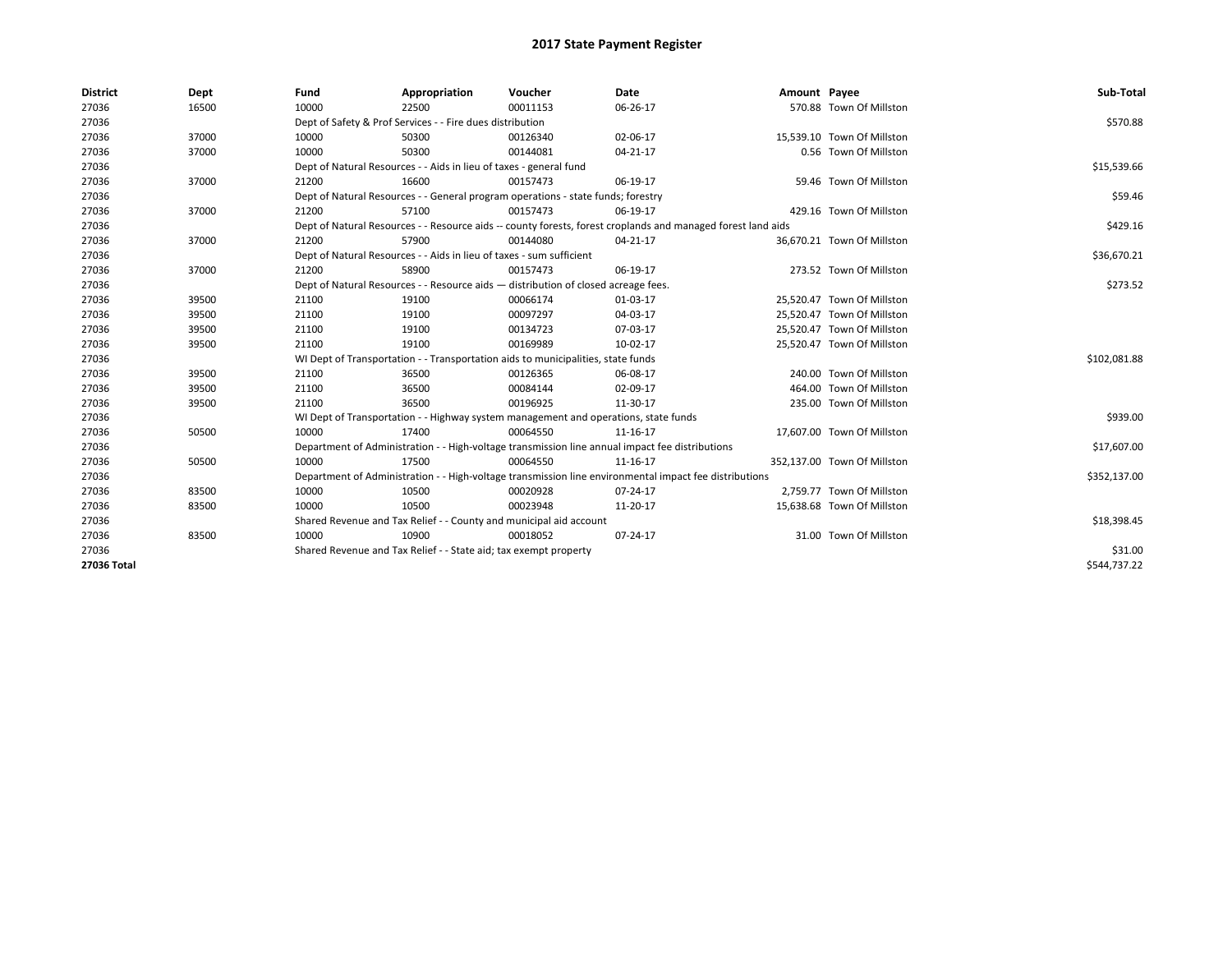| <b>District</b> | Dept  | Fund  | Appropriation                                                                      | Voucher  | <b>Date</b>                                                                                                  | Amount Payee |                              | Sub-Total    |
|-----------------|-------|-------|------------------------------------------------------------------------------------|----------|--------------------------------------------------------------------------------------------------------------|--------------|------------------------------|--------------|
| 27038           | 16500 | 10000 | 22500                                                                              | 00011154 | 06-26-17                                                                                                     |              | 1,508.41 Town Of North Bend  |              |
| 27038           |       |       | Dept of Safety & Prof Services - - Fire dues distribution                          |          |                                                                                                              |              |                              | \$1,508.41   |
| 27038           | 37000 | 10000 | 50300                                                                              | 00125939 | 02-06-17                                                                                                     |              | 18,158.04 Town Of North Bend |              |
| 27038           | 37000 | 10000 | 50300                                                                              | 00142979 | 04-21-17                                                                                                     |              | 195.54 Town Of North Bend    |              |
| 27038           | 37000 | 10000 | 50300                                                                              | 00142982 | 04-21-17                                                                                                     |              | 1,509.25 Town Of North Bend  |              |
| 27038           |       |       | Dept of Natural Resources - - Aids in lieu of taxes - general fund                 |          |                                                                                                              |              |                              | \$19,862.83  |
| 27038           | 37000 | 21200 | 16600                                                                              | 00157474 | 06-19-17                                                                                                     |              | 307.86 Town Of North Bend    |              |
| 27038           |       |       | Dept of Natural Resources - - General program operations - state funds; forestry   |          |                                                                                                              |              |                              | \$307.86     |
| 27038           | 37000 | 21200 | 57100                                                                              | 00157474 | 06-19-17                                                                                                     |              | 140.90 Town Of North Bend    |              |
| 27038           |       |       |                                                                                    |          | Dept of Natural Resources - - Resource aids -- county forests, forest croplands and managed forest land aids |              |                              | \$140.90     |
| 27038           | 37000 | 21200 | 57900                                                                              | 00142980 | 04-21-17                                                                                                     |              | 114.34 Town Of North Bend    |              |
| 27038           | 37000 | 21200 | 57900                                                                              | 00142981 | 04-21-17                                                                                                     |              | 10.67 Town Of North Bend     |              |
| 27038           |       |       | Dept of Natural Resources - - Aids in lieu of taxes - sum sufficient               |          |                                                                                                              |              |                              | \$125.01     |
| 27038           | 37000 | 21200 | 58900                                                                              | 00157474 | 06-19-17                                                                                                     |              | 1,416.14 Town Of North Bend  |              |
| 27038           |       |       | Dept of Natural Resources - - Resource aids - distribution of closed acreage fees. |          |                                                                                                              |              |                              | \$1,416.14   |
| 27038           | 39500 | 21100 | 19100                                                                              | 00066175 | 01-03-17                                                                                                     |              | 15,535.11 Town Of North Bend |              |
| 27038           | 39500 | 21100 | 19100                                                                              | 00097298 | 04-03-17                                                                                                     |              | 15,535.11 Town Of North Bend |              |
| 27038           | 39500 | 21100 | 19100                                                                              | 00134724 | 07-03-17                                                                                                     |              | 15,535.11 Town Of North Bend |              |
| 27038           | 39500 | 21100 | 19100                                                                              | 00169990 | 10-02-17                                                                                                     |              | 15,535.11 Town Of North Bend |              |
| 27038           |       |       | WI Dept of Transportation - - Transportation aids to municipalities, state funds   |          |                                                                                                              |              |                              | \$62,140.44  |
| 27038           | 46500 | 10000 | 30500                                                                              | 00035419 | 12-12-17                                                                                                     |              | 3,585.03 Town Of North Bend  |              |
| 27038           |       |       |                                                                                    |          | Department of Military Affairs - - Disaster recovery aid; public health emergency quarantine costs           |              |                              | \$3,585.03   |
| 27038           | 46500 | 10000 | 34200                                                                              | 00035419 | 12-12-17                                                                                                     |              | 21,510.17 Town Of North Bend |              |
| 27038           |       |       | Department of Military Affairs - - Federal aid, local assistance                   |          |                                                                                                              |              |                              | \$21,510.17  |
| 27038           | 83500 | 10000 | 10500                                                                              | 00020929 | 07-24-17                                                                                                     |              | 6.133.73 Town Of North Bend  |              |
| 27038           | 83500 | 10000 | 10500                                                                              | 00023949 | 11-20-17                                                                                                     |              | 34,757.82 Town Of North Bend |              |
| 27038           |       |       | Shared Revenue and Tax Relief - - County and municipal aid account                 |          |                                                                                                              |              |                              | \$40,891.55  |
| 27038           | 83500 | 10000 | 10900                                                                              | 00018053 | 07-24-17                                                                                                     |              | 1.00 Town Of North Bend      |              |
| 27038           |       |       | Shared Revenue and Tax Relief - - State aid; tax exempt property                   |          |                                                                                                              |              |                              | \$1.00       |
| 27038 Total     |       |       |                                                                                    |          |                                                                                                              |              |                              | \$151,489.34 |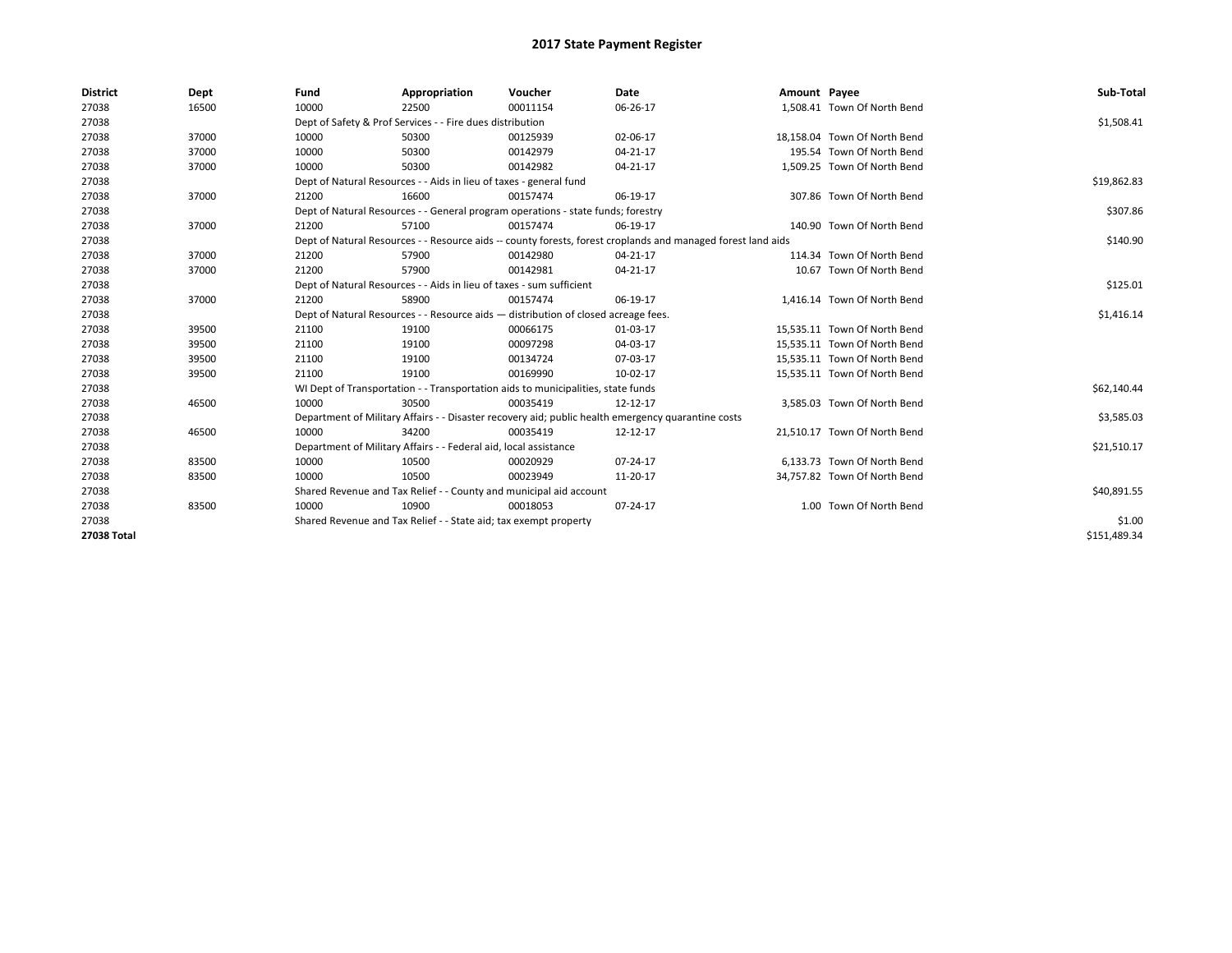| 27040<br>10000<br>00143641<br>04-21-17<br>406.78 Town Of Northfield<br>37000<br>50300<br>27040<br>10000<br>36.03 Town Of Northfield<br>37000<br>50300<br>00143643<br>04-21-17<br>27040<br>Dept of Natural Resources - - Aids in lieu of taxes - general fund | \$442.81<br>\$440.45 |
|--------------------------------------------------------------------------------------------------------------------------------------------------------------------------------------------------------------------------------------------------------------|----------------------|
|                                                                                                                                                                                                                                                              |                      |
|                                                                                                                                                                                                                                                              |                      |
|                                                                                                                                                                                                                                                              |                      |
| 27040<br>37000<br>06-19-17<br>440.45 Town Of Northfield<br>21200<br>16600<br>00157475                                                                                                                                                                        |                      |
| 27040<br>Dept of Natural Resources - - General program operations - state funds; forestry                                                                                                                                                                    |                      |
| 27040<br>37000<br>57100<br>06-19-17<br>244.79 Town Of Northfield<br>21200<br>00157475                                                                                                                                                                        |                      |
| 27040<br>Dept of Natural Resources - - Resource aids -- county forests, forest croplands and managed forest land aids                                                                                                                                        | \$244.79             |
| 23.49 Town Of Northfield<br>27040<br>37000<br>21200<br>57900<br>00143642<br>04-21-17                                                                                                                                                                         |                      |
| 10.40 Town Of Northfield<br>27040<br>37000<br>21200<br>57900<br>04-21-17<br>00143644                                                                                                                                                                         |                      |
| 27040<br>Dept of Natural Resources - - Aids in lieu of taxes - sum sufficient                                                                                                                                                                                | \$33.89              |
| 27040<br>37000<br>58900<br>06-19-17<br>2.026.07 Town Of Northfield<br>21200<br>00157475                                                                                                                                                                      |                      |
| 27040<br>Dept of Natural Resources - - Resource aids - distribution of closed acreage fees.                                                                                                                                                                  | \$2,026.07           |
| 27040<br>39500<br>21100<br>19100<br>00066176<br>01-03-17<br>26.572.63 Town Of Northfield                                                                                                                                                                     |                      |
| 27040<br>21100<br>00097299<br>04-03-17<br>26.572.63 Town Of Northfield<br>39500<br>19100                                                                                                                                                                     |                      |
| 27040<br>39500<br>21100<br>00134725<br>07-03-17<br>26,572.63 Town Of Northfield<br>19100                                                                                                                                                                     |                      |
| 27040<br>21100<br>19100<br>00169991<br>10-02-17<br>26,572.65 Town Of Northfield<br>39500                                                                                                                                                                     |                      |
| 27040<br>WI Dept of Transportation - - Transportation aids to municipalities, state funds                                                                                                                                                                    | \$106,290.54         |
| 27040<br>8,649.33 Town Of Northfield<br>83500<br>10000<br>07-24-17<br>10500<br>00020930                                                                                                                                                                      |                      |
| 27040<br>10000<br>49,012.85 Town Of Northfield<br>83500<br>10500<br>00023950<br>11-20-17                                                                                                                                                                     |                      |
| 27040<br>Shared Revenue and Tax Relief - - County and municipal aid account                                                                                                                                                                                  | \$57,662.18          |
| 3.00 Town Of Northfield<br>83500<br>10000<br>10900<br>07-24-17<br>27040<br>00018054                                                                                                                                                                          |                      |
| Shared Revenue and Tax Relief - - State aid; tax exempt property<br>27040                                                                                                                                                                                    | \$3.00               |
| 27040 Total                                                                                                                                                                                                                                                  | \$167,143.73         |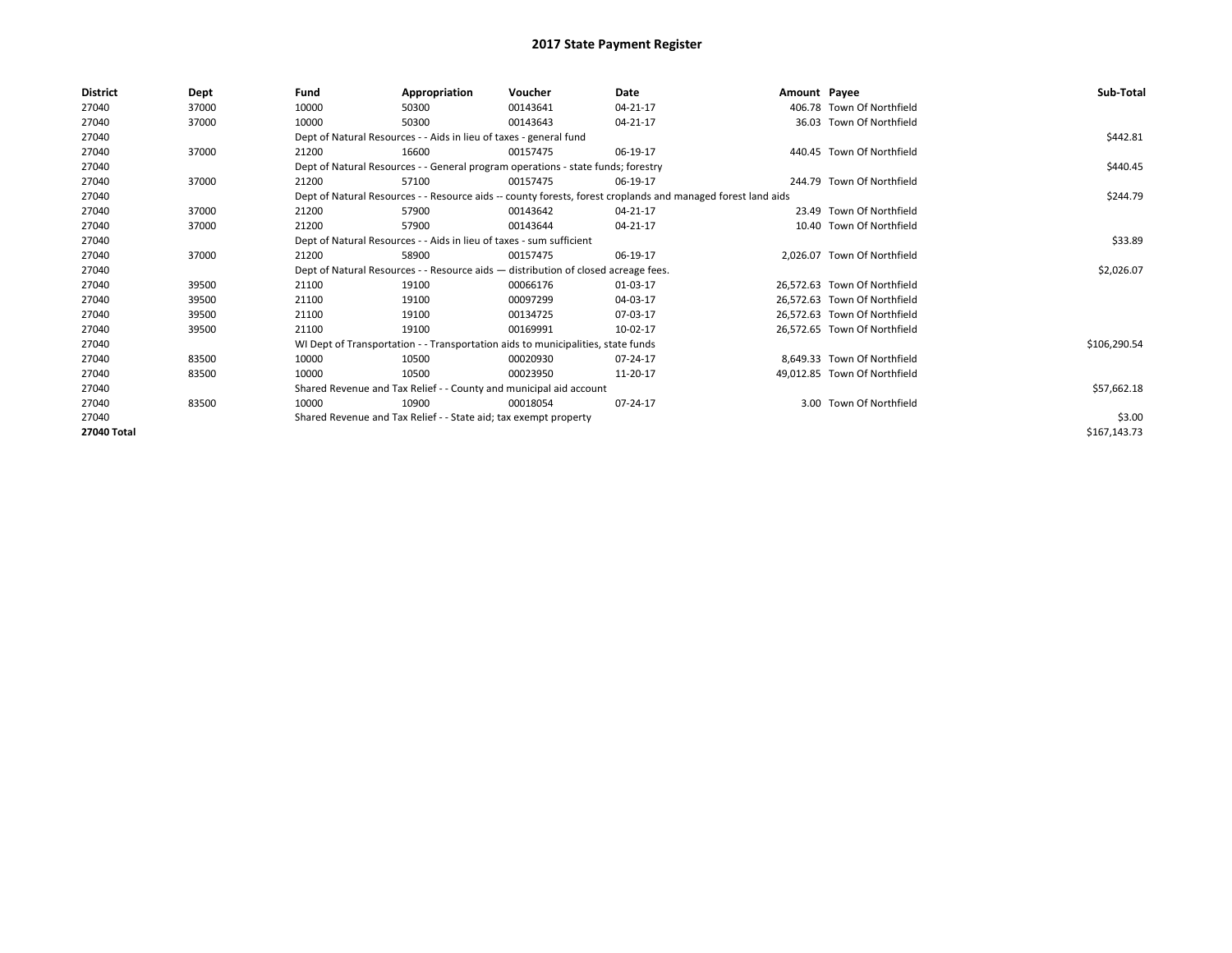| <b>District</b> | Dept  | Fund  | Appropriation                                                                                                | Voucher  | Date     | Amount Payee |                                | Sub-Total    |
|-----------------|-------|-------|--------------------------------------------------------------------------------------------------------------|----------|----------|--------------|--------------------------------|--------------|
| 27042           | 16500 | 10000 | 22500                                                                                                        | 00011156 | 06-26-17 |              | 2,202.11 Town Of Springfield   |              |
| 27042           |       |       | Dept of Safety & Prof Services - - Fire dues distribution                                                    |          |          |              |                                | \$2,202.11   |
| 27042           | 37000 | 10000 | 50300                                                                                                        | 00126219 | 02-06-17 |              | 2,255.84 Town Of Springfield   |              |
| 27042           | 37000 | 10000 | 50300                                                                                                        | 00143755 | 04-21-17 |              | 347.71 Town Of Springfield     |              |
| 27042           |       |       | Dept of Natural Resources - - Aids in lieu of taxes - general fund                                           |          |          |              |                                | \$2,603.55   |
| 27042           | 37000 | 21200 | 16600                                                                                                        | 00157476 | 06-19-17 |              | 583.04 Town Of Springfield     |              |
| 27042           |       |       | Dept of Natural Resources - - General program operations - state funds; forestry                             |          |          |              |                                | \$583.04     |
| 27042           | 37000 | 21200 | 57100                                                                                                        | 00157476 | 06-19-17 |              | 270.85 Town Of Springfield     |              |
| 27042           |       |       | Dept of Natural Resources - - Resource aids -- county forests, forest croplands and managed forest land aids |          |          |              |                                | \$270.85     |
| 27042           | 37000 | 21200 | 57900                                                                                                        | 00143754 | 04-21-17 |              | 86.63 Town Of Springfield      |              |
| 27042           | 37000 | 21200 | 57900                                                                                                        | 00143756 | 04-21-17 |              | 33.84 Town Of Springfield      |              |
| 27042           |       |       | Dept of Natural Resources - - Aids in lieu of taxes - sum sufficient                                         |          |          |              |                                | \$120.47     |
| 27042           | 37000 | 21200 | 58900                                                                                                        | 00157476 | 06-19-17 |              | 2,682.00 Town Of Springfield   |              |
| 27042           |       |       | Dept of Natural Resources - - Resource aids - distribution of closed acreage fees.                           |          |          |              |                                | \$2,682.00   |
| 27042           | 39500 | 21100 | 19100                                                                                                        | 00066177 | 01-03-17 |              | 26,088.19 Town Of Springfield  |              |
| 27042           | 39500 | 21100 | 19100                                                                                                        | 00097300 | 04-03-17 |              | 26,088.19 Town Of Springfield  |              |
| 27042           | 39500 | 21100 | 19100                                                                                                        | 00134726 | 07-03-17 |              | 26,088.19 Town Of Springfield  |              |
| 27042           | 39500 | 21100 | 19100                                                                                                        | 00169992 | 10-02-17 |              | 26,088.21 Town Of Springfield  |              |
| 27042           |       |       | WI Dept of Transportation - - Transportation aids to municipalities, state funds                             |          |          |              |                                | \$104,352.78 |
| 27042           | 50500 | 10000 | 17400                                                                                                        | 00064551 | 11-16-17 |              | 17,134.00 Town Of Springfield  |              |
| 27042           |       |       | Department of Administration - - High-voltage transmission line annual impact fee distributions              |          |          |              |                                | \$17,134.00  |
| 27042           | 50500 | 10000 | 17500                                                                                                        | 00064551 | 11-16-17 |              | 342,684.00 Town Of Springfield |              |
| 27042           |       |       | Department of Administration - - High-voltage transmission line environmental impact fee distributions       |          |          |              |                                | \$342,684.00 |
| 27042           | 83500 | 10000 | 10500                                                                                                        | 00020931 | 07-24-17 |              | 6,187.34 Town Of Springfield   |              |
| 27042           | 83500 | 10000 | 10500                                                                                                        | 00023951 | 11-20-17 |              | 35,061.56 Town Of Springfield  |              |
| 27042           |       |       | Shared Revenue and Tax Relief - - County and municipal aid account                                           |          |          |              |                                | \$41,248.90  |
| 27042           | 83500 | 10000 | 10900                                                                                                        | 00018055 | 07-24-17 |              | 10.00 Town Of Springfield      |              |
| 27042           |       |       | Shared Revenue and Tax Relief - - State aid; tax exempt property                                             |          |          |              |                                | \$10.00      |
| 27042           | 83500 | 10000 | 11000                                                                                                        | 00020931 | 07-24-17 |              | 0.44 Town Of Springfield       |              |
| 27042           | 83500 | 10000 | 11000                                                                                                        | 00023951 | 11-20-17 |              | 2.21 Town Of Springfield       |              |
| 27042           |       |       | Shared Revenue and Tax Relief - - Public utility distribution account                                        |          |          |              |                                | \$2.65       |
| 27042 Total     |       |       |                                                                                                              |          |          |              |                                | \$513,894.35 |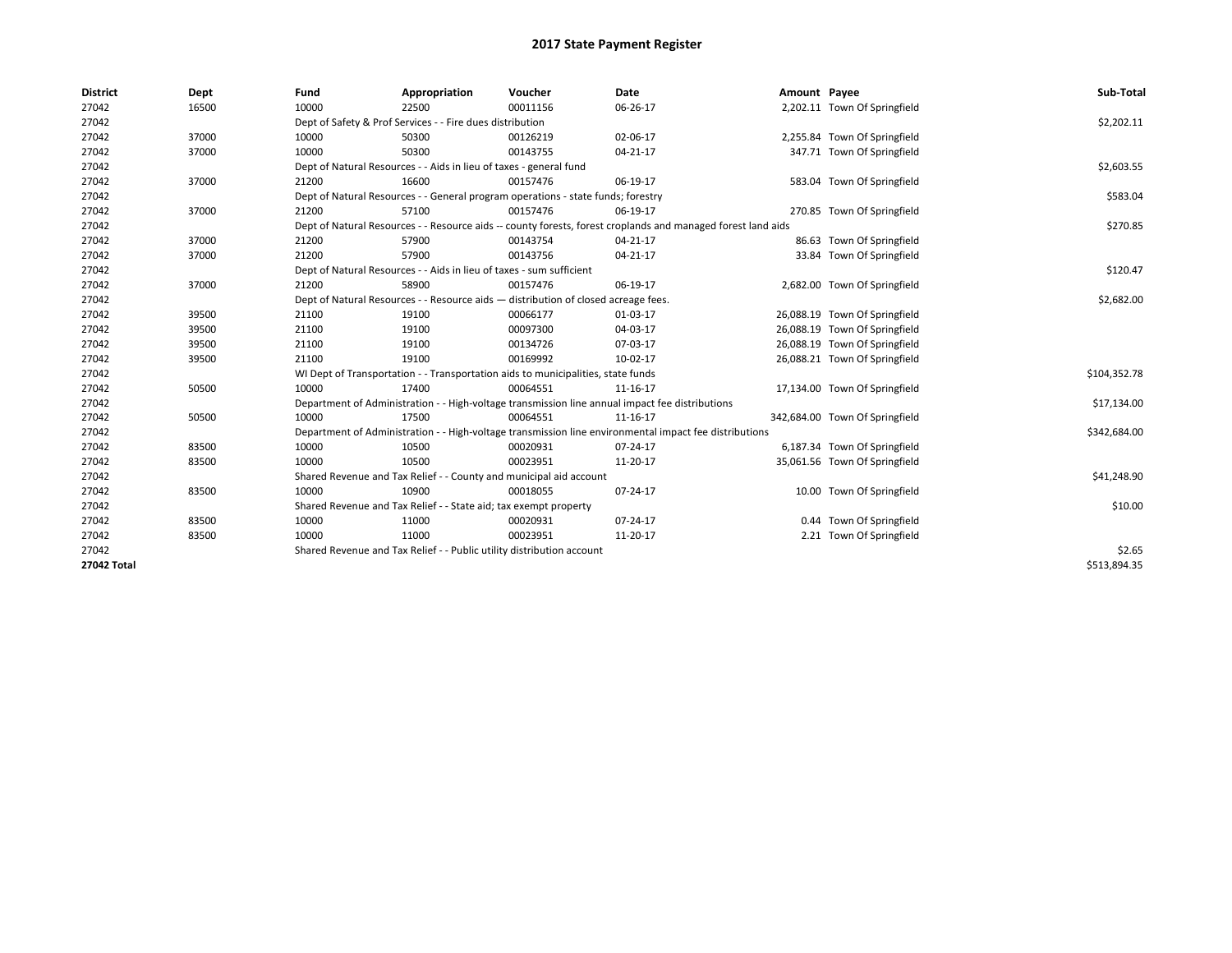| <b>District</b> | Dept  | Fund  | Appropriation                                                                    | Voucher  | Date     | Amount Payee |                                   | Sub-Total    |
|-----------------|-------|-------|----------------------------------------------------------------------------------|----------|----------|--------------|-----------------------------------|--------------|
| 27101           | 16500 | 10000 | 22500                                                                            | 00011157 | 06-26-17 |              | 871.78 Village Of Alma Center     |              |
| 27101           |       |       | Dept of Safety & Prof Services - - Fire dues distribution                        |          |          |              |                                   | \$871.78     |
| 27101           | 39500 | 21100 | 19100                                                                            | 00066178 | 01-03-17 |              | 6,922.45 Village Of Alma Center   |              |
| 27101           | 39500 | 21100 | 19100                                                                            | 00097301 | 04-03-17 |              | 6,922.45 Village Of Alma Center   |              |
| 27101           | 39500 | 21100 | 19100                                                                            | 00134727 | 07-03-17 |              | 6,922.45 Village Of Alma Center   |              |
| 27101           | 39500 | 21100 | 19100                                                                            | 00169993 | 10-02-17 |              | 6,922.45 Village Of Alma Center   |              |
| 27101           |       |       | WI Dept of Transportation - - Transportation aids to municipalities, state funds |          |          |              |                                   | \$27,689.80  |
| 27101           | 83500 | 10000 | 10500                                                                            | 00020932 | 07-24-17 |              | 21,631.78 Village Of Alma Center  |              |
| 27101           | 83500 | 10000 | 10500                                                                            | 00023952 | 11-20-17 |              | 122,580.08 Village Of Alma Center |              |
| 27101           |       |       | Shared Revenue and Tax Relief - - County and municipal aid account               |          |          |              |                                   | \$144,211.86 |
| 27101           | 83500 | 10000 | 10900                                                                            | 00018056 | 07-24-17 |              | 182.00 Village Of Alma Center     |              |
| 27101           |       |       | Shared Revenue and Tax Relief - - State aid; tax exempt property                 |          |          |              |                                   | \$182.00     |
| 27101           | 83500 | 10000 | 11000                                                                            | 00020932 | 07-24-17 |              | 1,849.80 Village Of Alma Center   |              |
| 27101           | 83500 | 10000 | 11000                                                                            | 00023952 | 11-20-17 |              | 10,974.87 Village Of Alma Center  |              |
| 27101           |       |       | Shared Revenue and Tax Relief - - Public utility distribution account            |          |          |              |                                   | \$12,824.67  |
| 27101           | 83500 | 10000 | 50100                                                                            | 00015270 | 01-31-17 |              | 53.41 Village Of Alma Center      |              |
| 27101           |       |       | Shared Revenue and Tax Relief - - Payments for municipal services                |          |          |              |                                   | \$53.41      |
| 27101 Total     |       |       |                                                                                  |          |          |              |                                   | \$185,833.52 |
|                 |       |       |                                                                                  |          |          |              |                                   |              |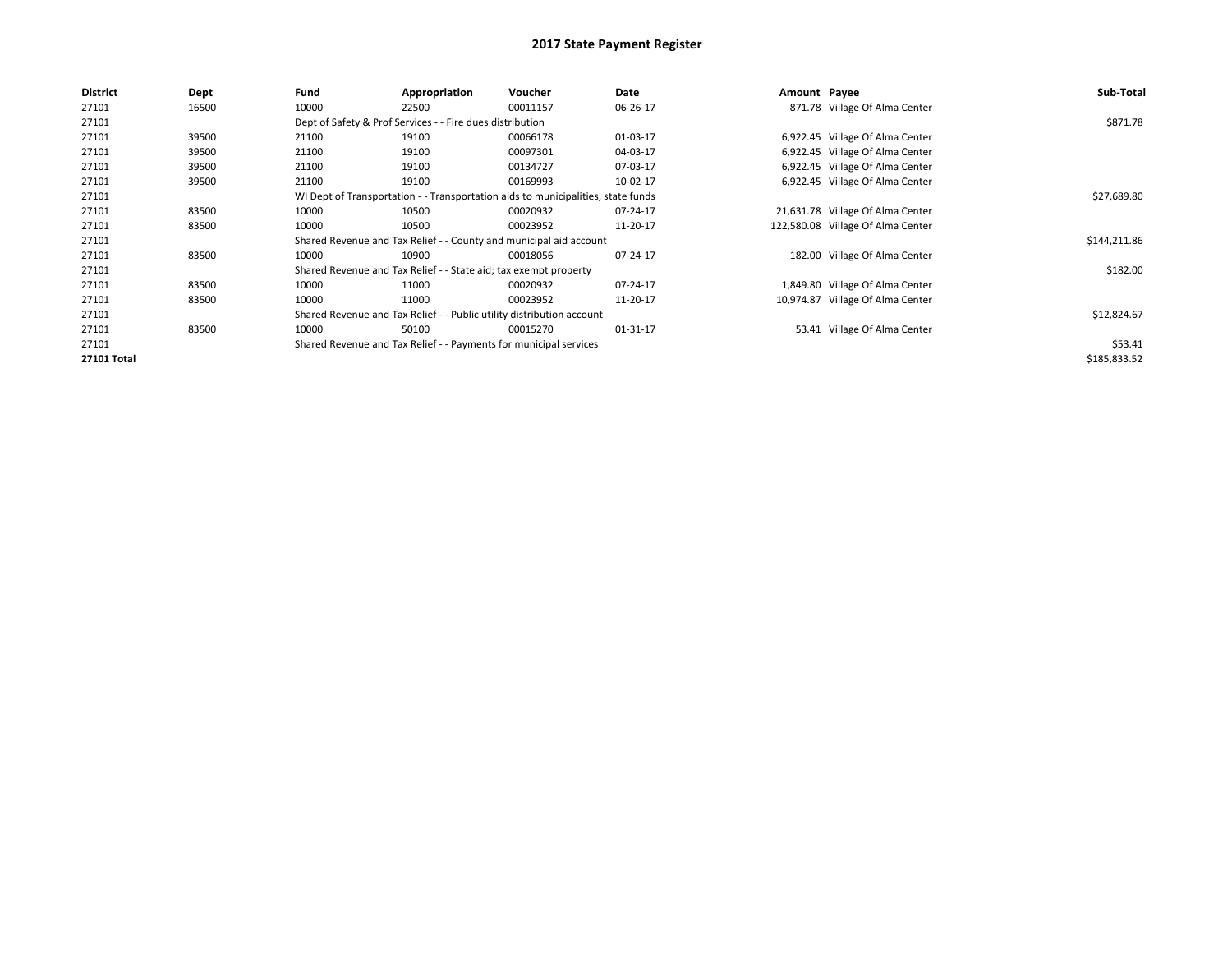| <b>District</b> | Dept  | Fund  | Appropriation                                                                    | Voucher  | Date     | Amount Payee |                              | Sub-Total    |
|-----------------|-------|-------|----------------------------------------------------------------------------------|----------|----------|--------------|------------------------------|--------------|
| 27136           | 16500 | 10000 | 22500                                                                            | 00011158 | 06-26-17 |              | 1,216.98 Village Of Hixton   |              |
| 27136           |       |       | Dept of Safety & Prof Services - - Fire dues distribution                        |          |          |              |                              | \$1,216.98   |
| 27136           | 37000 | 10000 | 50300                                                                            | 00142439 | 04-21-17 |              | 2.17 Village Of Hixton       |              |
| 27136           |       |       | Dept of Natural Resources - - Aids in lieu of taxes - general fund               |          |          |              |                              | \$2.17       |
| 27136           | 39500 | 21100 | 19100                                                                            | 00066179 | 01-03-17 |              | 2,482.20 Village Of Hixton   |              |
| 27136           | 39500 | 21100 | 19100                                                                            | 00097302 | 04-03-17 |              | 2,482.20 Village Of Hixton   |              |
| 27136           | 39500 | 21100 | 19100                                                                            | 00134728 | 07-03-17 |              | 2,482.20 Village Of Hixton   |              |
| 27136           | 39500 | 21100 | 19100                                                                            | 00169994 | 10-02-17 |              | 2,482.23 Village Of Hixton   |              |
| 27136           |       |       | WI Dept of Transportation - - Transportation aids to municipalities, state funds |          |          |              |                              | \$9,928.83   |
| 27136           | 50500 | 10000 | 74300                                                                            | 00065287 | 11-17-17 |              | 185,834.47 Village Of Hixton |              |
| 27136           | 50500 | 10000 | 74300                                                                            | 00066901 | 12-08-17 |              | 202,637.21 Village Of Hixton |              |
| 27136           |       |       | Department of Administration - - Federal aid; local assistance                   |          |          |              |                              | \$388,471.68 |
| 27136           | 83500 | 10000 | 10500                                                                            | 00020933 | 07-24-17 |              | 9,436.16 Village Of Hixton   |              |
| 27136           | 83500 | 10000 | 10500                                                                            | 00023953 | 11-20-17 |              | 53,471.55 Village Of Hixton  |              |
| 27136           |       |       | Shared Revenue and Tax Relief - - County and municipal aid account               |          |          |              |                              | \$62,907.71  |
| 27136           | 83500 | 10000 | 10900                                                                            | 00018057 | 07-24-17 |              | 212.00 Village Of Hixton     |              |
| 27136           | 83500 | 10000 | 10900                                                                            | 00019800 | 07-24-17 |              | 766.00 Village Of Hixton     |              |
| 27136           |       |       | Shared Revenue and Tax Relief - - State aid; tax exempt property                 |          |          |              |                              | \$978.00     |
| 27136           | 83500 | 52100 | 36300                                                                            | 00015828 | 03-27-17 |              | 99.24 Village Of Hixton      |              |
| 27136           |       |       | Shared Revenue and Tax Relief - - Lottery and gaming credit                      |          |          |              |                              | \$99.24      |
| 27136 Total     |       |       |                                                                                  |          |          |              |                              | \$463,604.61 |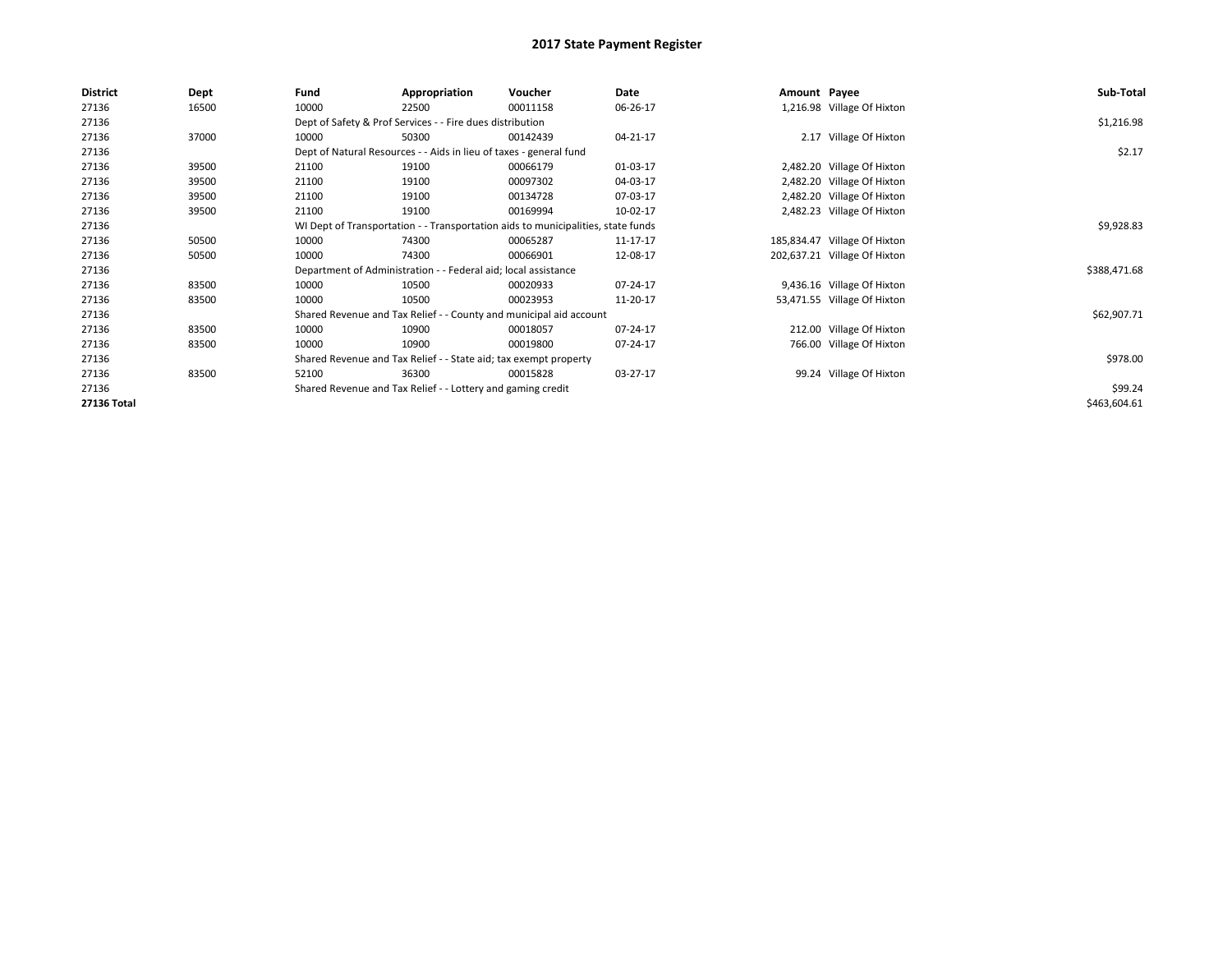| <b>District</b>    | Dept  | Fund                                                        | Appropriation                                                    | Voucher                                                                          | Date     | Amount Payee |                               | Sub-Total    |
|--------------------|-------|-------------------------------------------------------------|------------------------------------------------------------------|----------------------------------------------------------------------------------|----------|--------------|-------------------------------|--------------|
| 27151              | 16500 | 10000                                                       | 22500                                                            | 00011159                                                                         | 06-26-17 |              | 1,045.88 Village Of Melrose   |              |
| 27151              |       |                                                             | Dept of Safety & Prof Services - - Fire dues distribution        |                                                                                  |          |              |                               | \$1,045.88   |
| 27151              | 39500 | 21100                                                       | 19100                                                            | 00066180                                                                         | 01-03-17 |              | 4,898.93 Village Of Melrose   |              |
| 27151              | 39500 | 21100                                                       | 19100                                                            | 00097303                                                                         | 04-03-17 |              | 4,898.93 Village Of Melrose   |              |
| 27151              | 39500 | 21100                                                       | 19100                                                            | 00134729                                                                         | 07-03-17 |              | 4,898.93 Village Of Melrose   |              |
| 27151              | 39500 | 21100                                                       | 19100                                                            | 00169995                                                                         | 10-02-17 |              | 4,898.95 Village Of Melrose   |              |
| 27151              |       |                                                             |                                                                  | WI Dept of Transportation - - Transportation aids to municipalities, state funds |          |              |                               | \$19,595.74  |
| 27151              | 83500 | 10000                                                       | 10500                                                            | 00020934                                                                         | 07-24-17 |              | 25,446.87 Village Of Melrose  |              |
| 27151              | 83500 | 10000                                                       | 10500                                                            | 00023954                                                                         | 11-20-17 |              | 144,198.91 Village Of Melrose |              |
| 27151              |       |                                                             |                                                                  | Shared Revenue and Tax Relief - - County and municipal aid account               |          |              |                               | \$169,645.78 |
| 27151              | 83500 | 10000                                                       | 10900                                                            | 00018058                                                                         | 07-24-17 |              | 187.00 Village Of Melrose     |              |
| 27151              |       |                                                             | Shared Revenue and Tax Relief - - State aid; tax exempt property |                                                                                  |          |              |                               | \$187.00     |
| 27151              | 83500 | 52100                                                       | 36300                                                            | 00015829                                                                         | 03-27-17 |              | 364.03 Village Of Melrose     |              |
| 27151              |       | Shared Revenue and Tax Relief - - Lottery and gaming credit |                                                                  | \$364.03                                                                         |          |              |                               |              |
| <b>27151 Total</b> |       |                                                             |                                                                  |                                                                                  |          |              |                               | \$190,838.43 |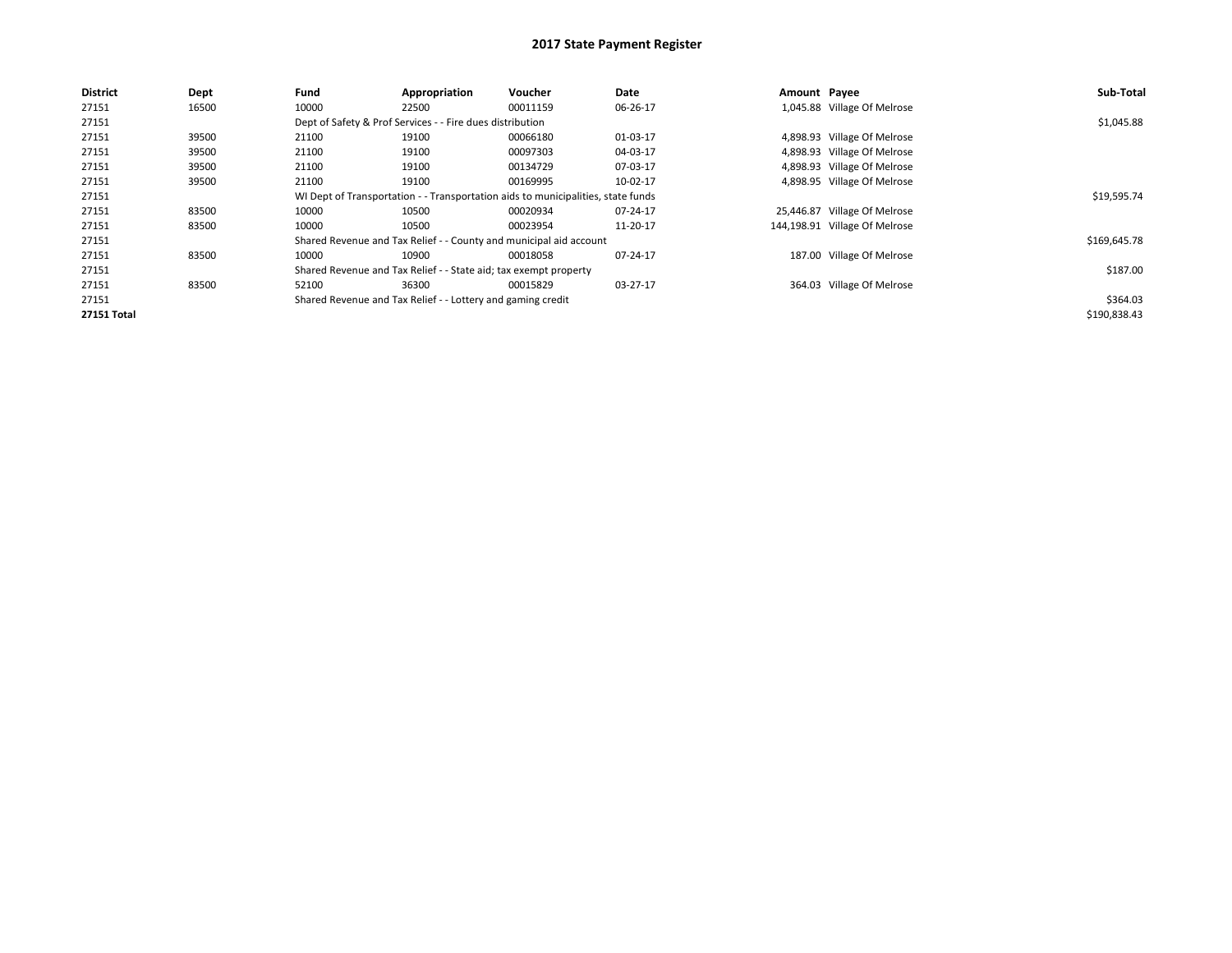| <b>District</b>    | Dept  | Fund  | Appropriation                                                    | Voucher                                                                          | Date     | Amount Payee |                                 | Sub-Total    |
|--------------------|-------|-------|------------------------------------------------------------------|----------------------------------------------------------------------------------|----------|--------------|---------------------------------|--------------|
| 27152              | 16500 | 10000 | 22500                                                            | 00011160                                                                         | 06-26-17 |              | 849.98 Village Of Merrillan     |              |
| 27152              |       |       | Dept of Safety & Prof Services - - Fire dues distribution        |                                                                                  |          |              |                                 | \$849.98     |
| 27152              | 39500 | 21100 | 18500                                                            | 00136109                                                                         | 06-29-17 |              | 3,520.00 Village Of Merrillan   |              |
| 27152              |       |       |                                                                  | WI Dept of Transportation - - Highway safety, local assistance, federal funds    |          |              |                                 | \$3,520.00   |
| 27152              | 39500 | 21100 | 19100                                                            | 00066181                                                                         | 01-03-17 |              | 5,571.59 Village Of Merrillan   |              |
| 27152              | 39500 | 21100 | 19100                                                            | 00097304                                                                         | 04-03-17 |              | 5,571.59 Village Of Merrillan   |              |
| 27152              | 39500 | 21100 | 19100                                                            | 00134730                                                                         | 07-03-17 |              | 5,571.59 Village Of Merrillan   |              |
| 27152              | 39500 | 21100 | 19100                                                            | 00169996                                                                         | 10-02-17 |              | 5,571.61 Village Of Merrillan   |              |
| 27152              |       |       |                                                                  | WI Dept of Transportation - - Transportation aids to municipalities, state funds |          |              |                                 | \$22,286.38  |
| 27152              | 45500 | 10000 | 23100                                                            | 00039521                                                                         | 12-21-17 |              | 160.00 Village Of Merrillan     |              |
| 27152              |       |       |                                                                  | Department of Justice - - Law enforcement training fund, local assistance        |          |              |                                 | \$160.00     |
| 27152              | 83500 | 10000 | 10500                                                            | 00020935                                                                         | 07-24-17 |              | 28,076.59 Village Of Merrillan  |              |
| 27152              | 83500 | 10000 | 10500                                                            | 00023955                                                                         | 11-20-17 |              | 159,100.65 Village Of Merrillan |              |
| 27152              |       |       |                                                                  | Shared Revenue and Tax Relief - - County and municipal aid account               |          |              |                                 | \$187,177.24 |
| 27152              | 83500 | 10000 | 10900                                                            | 00018059                                                                         | 07-24-17 |              | 16.00 Village Of Merrillan      |              |
| 27152              |       |       | Shared Revenue and Tax Relief - - State aid; tax exempt property |                                                                                  | \$16.00  |              |                                 |              |
| <b>27152 Total</b> |       |       |                                                                  |                                                                                  |          |              |                                 | \$214,009.60 |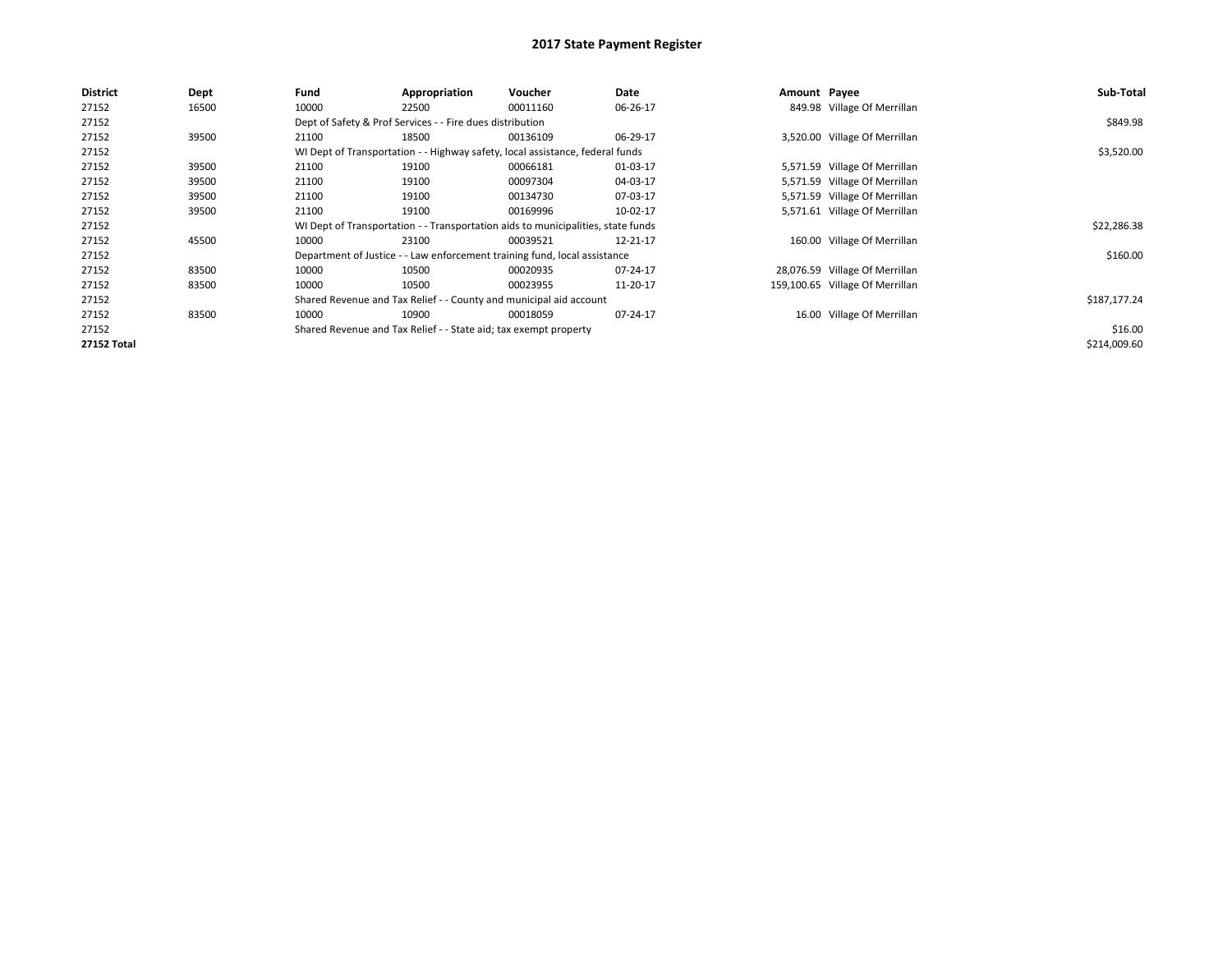| <b>District</b>    | Dept  | Fund  | Appropriation                                                                    | Voucher  | Date     | Amount Payee |                              | Sub-Total    |
|--------------------|-------|-------|----------------------------------------------------------------------------------|----------|----------|--------------|------------------------------|--------------|
| 27186              | 16500 | 10000 | 22500                                                                            | 00011161 | 06-26-17 |              | 666.34 Village Of Taylor     |              |
| 27186              |       |       | Dept of Safety & Prof Services - - Fire dues distribution                        |          |          |              |                              | \$666.34     |
| 27186              | 39500 | 21100 | 19100                                                                            | 00066182 | 01-03-17 |              | 5,319.44 Village Of Taylor   |              |
| 27186              | 39500 | 21100 | 19100                                                                            | 00097305 | 04-03-17 | 5,319.44     | Village Of Taylor            |              |
| 27186              | 39500 | 21100 | 19100                                                                            | 00134731 | 07-03-17 |              | 5,319.44 Village Of Taylor   |              |
| 27186              | 39500 | 21100 | 19100                                                                            | 00169997 | 10-02-17 |              | 5,319.46 Village Of Taylor   |              |
| 27186              |       |       | WI Dept of Transportation - - Transportation aids to municipalities, state funds |          |          |              |                              | \$21,277.78  |
| 27186              | 50500 | 10000 | 74300                                                                            | 00052970 | 07-03-17 |              | 122,152.00 Village Of Taylor |              |
| 27186              | 50500 | 10000 | 74300                                                                            | 00053501 | 06-22-17 |              | 100,288.00 Village Of Taylor |              |
| 27186              | 50500 | 10000 | 74300                                                                            | 00057706 | 09-13-17 |              | 79,106.00 Village Of Taylor  |              |
| 27186              | 50500 | 10000 | 74300                                                                            | 00058930 | 09-05-17 |              | 93,313.00 Village Of Taylor  |              |
| 27186              |       |       | Department of Administration - - Federal aid; local assistance                   |          |          |              |                              | \$394,859.00 |
| 27186              | 83500 | 10000 | 10500                                                                            | 00020936 | 07-24-17 |              | 24,737.23 Village Of Taylor  |              |
| 27186              | 83500 | 10000 | 10500                                                                            | 00023956 | 11-20-17 |              | 140,177.61 Village Of Taylor |              |
| 27186              |       |       | Shared Revenue and Tax Relief - - County and municipal aid account               |          |          |              |                              | \$164,914.84 |
| 27186              | 83500 | 10000 | 10900                                                                            | 00018060 | 07-24-17 |              | 3.00 Village Of Taylor       |              |
| 27186              | 83500 | 10000 | 10900                                                                            | 00019801 | 07-24-17 |              | 185.00 Village Of Taylor     |              |
| 27186              |       |       | Shared Revenue and Tax Relief - - State aid; tax exempt property                 |          |          |              |                              | \$188.00     |
| 27186              | 83500 | 10000 | 11000                                                                            | 00020936 | 07-24-17 |              | 145.48 Village Of Taylor     |              |
| 27186              | 83500 | 10000 | 11000                                                                            | 00023956 | 11-20-17 |              | 1,004.63 Village Of Taylor   |              |
| 27186              |       |       | Shared Revenue and Tax Relief - - Public utility distribution account            |          |          |              |                              | \$1,150.11   |
| 27186              | 83500 | 52100 | 36300                                                                            | 00015830 | 03-27-17 |              | 515.74 Village Of Taylor     |              |
| 27186              |       |       | Shared Revenue and Tax Relief - - Lottery and gaming credit                      |          |          |              |                              | \$515.74     |
| <b>27186 Total</b> |       |       |                                                                                  |          |          |              |                              | \$583,571.81 |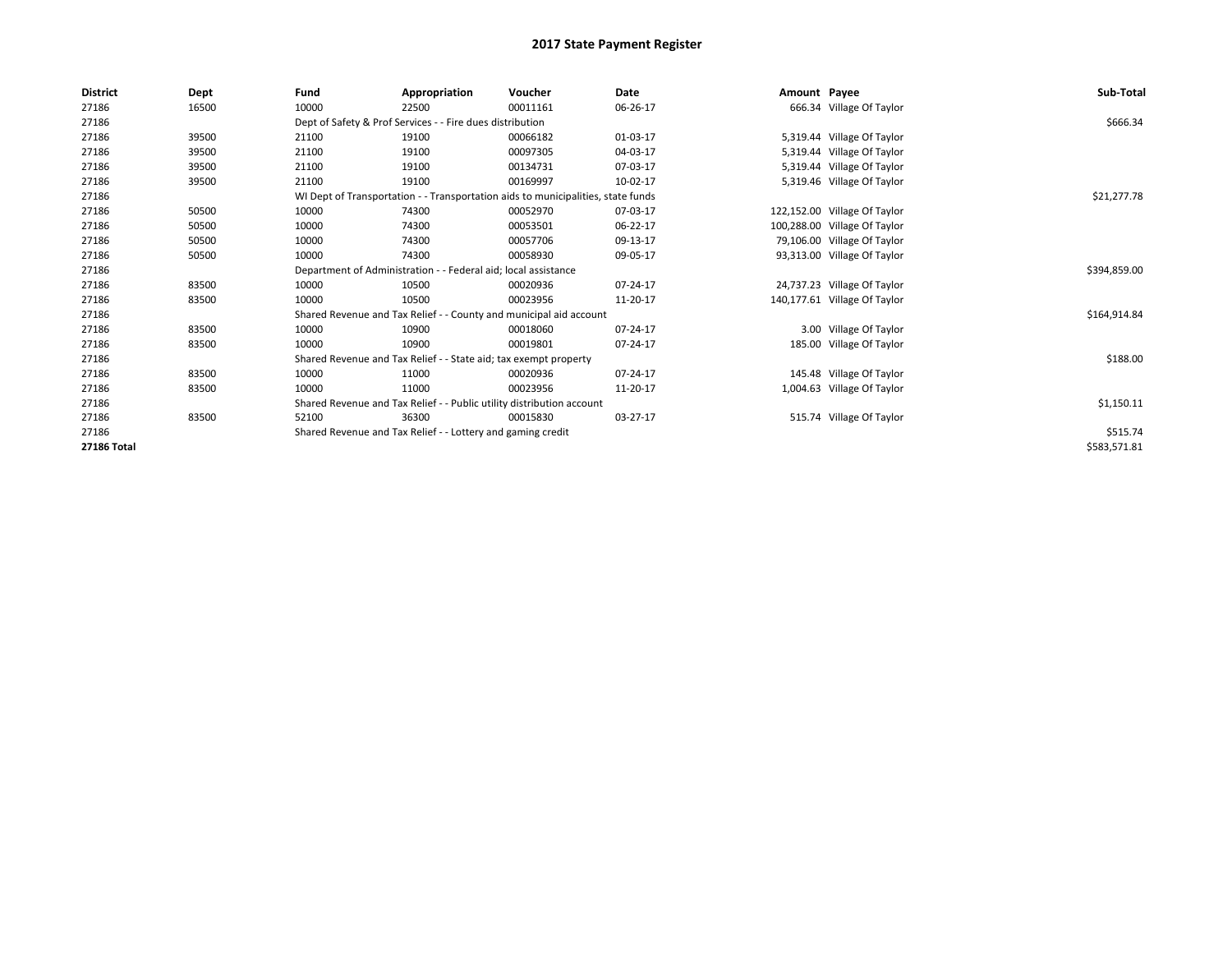| <b>District</b> | Dept  | Fund  | Appropriation                                                                              | Voucher  | Date                                                                                                         | Amount Payee |                                       | Sub-Total    |
|-----------------|-------|-------|--------------------------------------------------------------------------------------------|----------|--------------------------------------------------------------------------------------------------------------|--------------|---------------------------------------|--------------|
| 27206           | 16500 | 10000 | 22500                                                                                      | 00011162 | 06-26-17                                                                                                     |              | 10,175.63 Black River Falls, City of  |              |
| 27206           |       |       | Dept of Safety & Prof Services - - Fire dues distribution                                  |          |                                                                                                              |              |                                       | \$10,175.63  |
| 27206           | 37000 | 10000 | 50300                                                                                      | 00143294 | 04-21-17                                                                                                     |              | 74.22 Black River Falls, City of      |              |
| 27206           |       |       | Dept of Natural Resources - - Aids in lieu of taxes - general fund                         |          |                                                                                                              |              |                                       | \$74.22      |
| 27206           | 37000 | 21200 | 16600                                                                                      | 00157477 | 06-19-17                                                                                                     |              | 69.83 Black River Falls, City of      |              |
| 27206           |       |       | Dept of Natural Resources - - General program operations - state funds; forestry           |          |                                                                                                              |              |                                       | \$69.83      |
| 27206           | 37000 | 21200 | 57100                                                                                      | 00157477 | 06-19-17                                                                                                     |              | 31.96 Black River Falls, City of      |              |
| 27206           |       |       |                                                                                            |          | Dept of Natural Resources - - Resource aids -- county forests, forest croplands and managed forest land aids |              |                                       | \$31.96      |
| 27206           | 37000 | 21200 | 57900                                                                                      | 00143295 | 04-21-17                                                                                                     |              | 1.73 Black River Falls, City of       |              |
| 27206           |       |       | Dept of Natural Resources - - Aids in lieu of taxes - sum sufficient                       |          |                                                                                                              |              |                                       | \$1.73       |
| 27206           | 37000 | 21200 | 58900                                                                                      | 00157477 | 06-19-17                                                                                                     |              | 321.24 Black River Falls, City of     |              |
| 27206           |       |       | Dept of Natural Resources - - Resource aids - distribution of closed acreage fees.         |          |                                                                                                              |              |                                       | \$321.24     |
| 27206           | 37000 | 27200 | 66700                                                                                      | 00156740 | 06-08-17                                                                                                     |              | 6,274.71 Black River Falls, City of   |              |
| 27206           |       |       | Dept of Natural Resources - - Petroleum storage environmental remedial action; awards      |          |                                                                                                              |              |                                       | \$6,274.71   |
| 27206           | 39500 | 21100 | 16200                                                                                      | 00067355 | 01-03-17                                                                                                     |              | 10,070.44 Black River Falls, City of  |              |
| 27206           | 39500 | 21100 | 16200                                                                                      | 00098478 | 04-03-17                                                                                                     |              | 10,070.44 Black River Falls, City of  |              |
| 27206           | 39500 | 21100 | 16200                                                                                      | 00135904 | 07-03-17                                                                                                     |              | 10,070.44 Black River Falls, City of  |              |
| 27206           | 39500 | 21100 | 16200                                                                                      | 00171170 | 10-02-17                                                                                                     |              | 10,070.44 Black River Falls, City of  |              |
| 27206           |       |       | WI Dept of Transportation - - Connecting highways aids, state funds                        |          |                                                                                                              |              |                                       | \$40,281.76  |
| 27206           | 39500 | 21100 | 17700                                                                                      | 00123865 | 06-05-17                                                                                                     |              | 6,354.00 Black River Falls, City of   |              |
| 27206           | 39500 | 21100 | 17700                                                                                      | 00125386 | 06-13-17                                                                                                     |              | 16,846.00 Black River Falls, City of  |              |
| 27206           | 39500 | 21100 | 17700                                                                                      | 00154652 | 08-17-17                                                                                                     |              | 45,573.00 Black River Falls, City of  |              |
| 27206           |       |       | WI Dept of Transportation - - Tier C transit operating aids, state funds                   |          |                                                                                                              |              |                                       | \$68,773.00  |
| 27206           | 39500 | 21100 | 18200                                                                                      | 00085624 | 02-16-17                                                                                                     |              | 17,853.00 Black River Falls, City of  |              |
| 27206           | 39500 | 21100 | 18200                                                                                      | 00174664 | 10-12-17                                                                                                     |              | 18,926.94 Black River Falls, City of  |              |
| 27206           | 39500 | 21100 | 18200                                                                                      | 00174699 | 10-12-17                                                                                                     |              | 22,990.06 Black River Falls, City of  |              |
| 27206           | 39500 | 21100 | 18200                                                                                      | 00195273 | 11-27-17                                                                                                     |              | 24,979.04 Black River Falls, City of  |              |
| 27206           |       |       | WI Dept of Transportation - - Transit and other transportation-related aids, federal funds |          |                                                                                                              |              |                                       | \$84,749.04  |
| 27206           | 39500 | 21100 | 19100                                                                                      | 00066183 | 01-03-17                                                                                                     |              | 55,175.09 Black River Falls, City of  |              |
| 27206           | 39500 | 21100 | 19100                                                                                      | 00097306 | 04-03-17                                                                                                     |              | 55,175.09 Black River Falls, City of  |              |
| 27206           | 39500 | 21100 | 19100                                                                                      | 00134732 | 07-03-17                                                                                                     |              | 55,175.09 Black River Falls, City of  |              |
| 27206           | 39500 | 21100 | 19100                                                                                      | 00169998 | 10-02-17                                                                                                     |              | 55,175.10 Black River Falls, City of  |              |
| 27206           |       |       | WI Dept of Transportation - - Transportation aids to municipalities, state funds           |          |                                                                                                              |              |                                       | \$220,700.37 |
| 27206           | 43500 | 00005 | 16300                                                                                      | 01LGS    | 11-17-17                                                                                                     |              | 38,150.94 Black River Falls, City of  |              |
| 27206           |       |       | Department of Health Services - - Guardianship grant program                               |          |                                                                                                              |              |                                       | \$38,150.94  |
| 27206           | 45500 | 10000 | 23100                                                                                      | 00039589 | 12-22-17                                                                                                     |              | 960.00 Black River Falls, City of     |              |
| 27206           |       |       | Department of Justice - - Law enforcement training fund, local assistance                  |          |                                                                                                              |              |                                       | \$960.00     |
|                 |       |       | 17400                                                                                      | 00064545 |                                                                                                              |              |                                       |              |
| 27206           | 50500 | 10000 |                                                                                            |          | 11-16-17                                                                                                     |              | 2,751.00 Black River Falls, City of   |              |
| 27206           |       |       |                                                                                            |          | Department of Administration - - High-voltage transmission line annual impact fee distributions              |              |                                       | \$2,751.00   |
| 27206           | 50500 | 10000 | 17500                                                                                      | 00064545 | 11-16-17                                                                                                     |              | 55,019.00 Black River Falls, City of  |              |
| 27206           |       |       |                                                                                            |          | Department of Administration - - High-voltage transmission line environmental impact fee distributions       |              |                                       | \$55,019.00  |
| 27206           | 83500 | 10000 | 10100                                                                                      | 00020937 | 07-24-17                                                                                                     |              | 60,148.56 Black River Falls, City of  |              |
| 27206           | 83500 | 10000 | 10100                                                                                      | 00023957 | 11-20-17                                                                                                     |              | 0.01 Black River Falls, City of       |              |
| 27206           |       |       | Shared Revenue and Tax Relief - - Expenditure restraint program account                    |          |                                                                                                              |              |                                       | \$60,148.57  |
| 27206           | 83500 | 10000 | 10500                                                                                      | 00020937 | 07-24-17                                                                                                     |              | 85,684.52 Black River Falls, City of  |              |
| 27206           | 83500 | 10000 | 10500                                                                                      | 00023957 | 11-20-17                                                                                                     |              | 447,122.52 Black River Falls, City of |              |
| 27206           |       |       | Shared Revenue and Tax Relief - - County and municipal aid account                         |          |                                                                                                              |              |                                       | \$532,807.04 |
| 27206           | 83500 | 10000 | 10900                                                                                      | 00018061 | 07-24-17                                                                                                     |              | 19,993.00 Black River Falls, City of  |              |
| 27206           | 83500 | 10000 | 10900                                                                                      | 00019802 | 07-24-17                                                                                                     |              | 4,965.00 Black River Falls, City of   |              |
| 27206           |       |       | Shared Revenue and Tax Relief - - State aid; tax exempt property                           |          |                                                                                                              |              |                                       | \$24,958.00  |
| 27206           | 83500 | 10000 | 11000                                                                                      | 00020937 | $07 - 24 - 17$                                                                                               |              | 453.37 Black River Falls, City of     |              |
| 27206           |       |       | Shared Revenue and Tax Relief - - Public utility distribution account                      |          |                                                                                                              |              |                                       | \$453.37     |